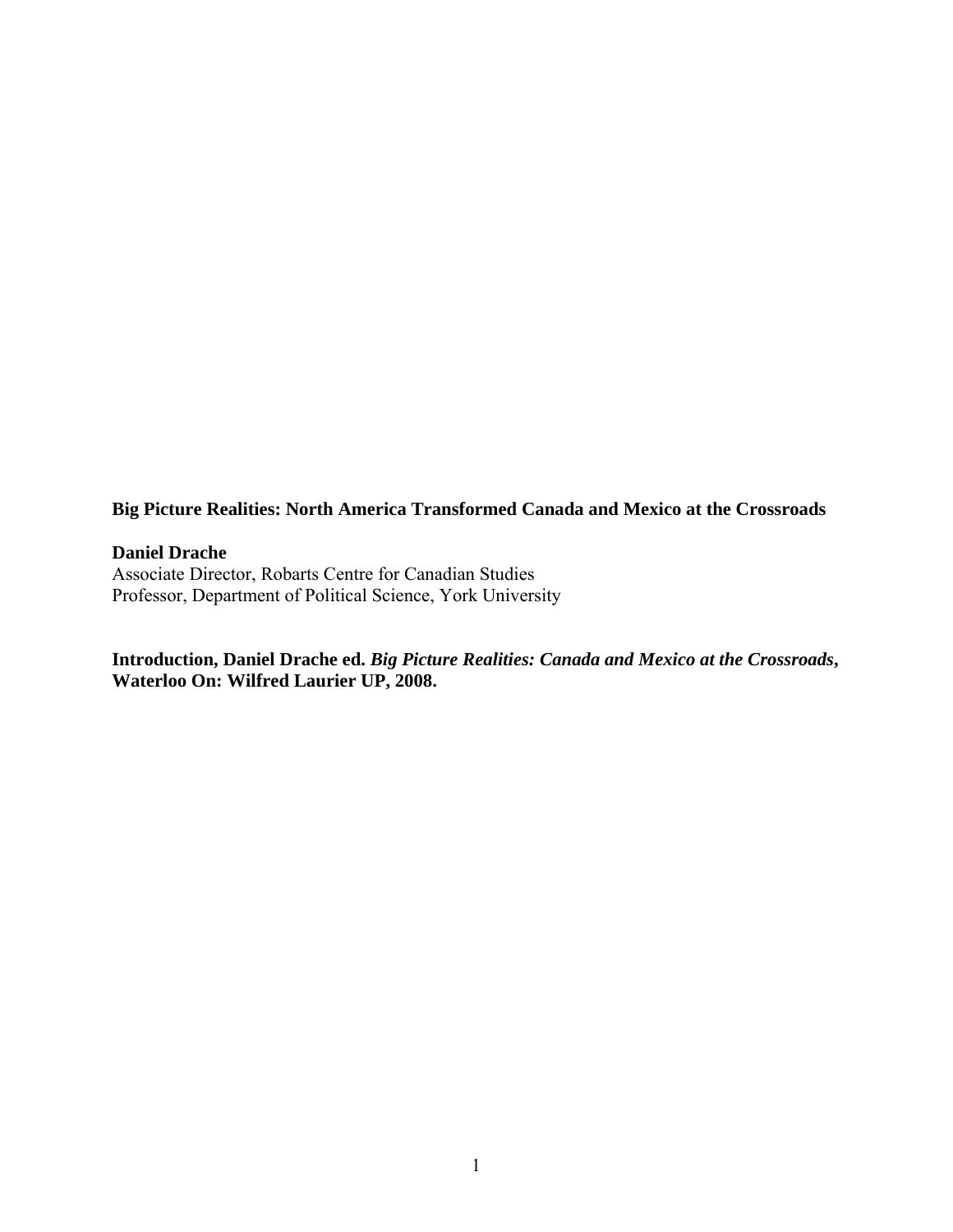# **Introduction: Big Picture Realities: Canada and Mexico at the Crossroads Daniel Drache**

# **North America Transformed**

The attentive reader will discover that the primary concept behind Big *Picture Realities* refers to dramatic sea changes in the political-economic order of North America. Ideally every government wants to manage these big picture realities rather than be managed by them. Public authority has to be focused in order not to be blind-sided. At present, leading, pace-setting institutions like the labour market, education, and health systems are being required to change and adapt to the new power dynamics triggered by the deep-seeded reorganization of the system of production, wealth creation, new citizenship practices, and public expectations (Hollingsworth and Boyer, 1997). In a way no expert predicted, these forceful expressions of national interest and domestic priorities have reappeared as the new and authoritative agenda-setting priorities for all three NAFTA signatories. $<sup>1</sup>$  $<sup>1</sup>$  $<sup>1</sup>$ </sup>

Canada and Mexico are highly differentiated societies that need to terms with the cumulative and contradictory effects of these micro and macro changes. If, in the 1990s, the contour of North America was organized around a grand commercial project driven by neoliberal deregulation and deep market access, in this new century, security and immigration have overtaken the once seemingly unstoppable dynamic of NAFTA as the driver of the North American community (Randall and Konrad, 1992). Many if not all of these changes are breathtaking in their consequences.

At one time, Canada boasted of having the world's longest undefended border, today, the great northern and southern borders are militarized and securitized to a degree unprecedented. In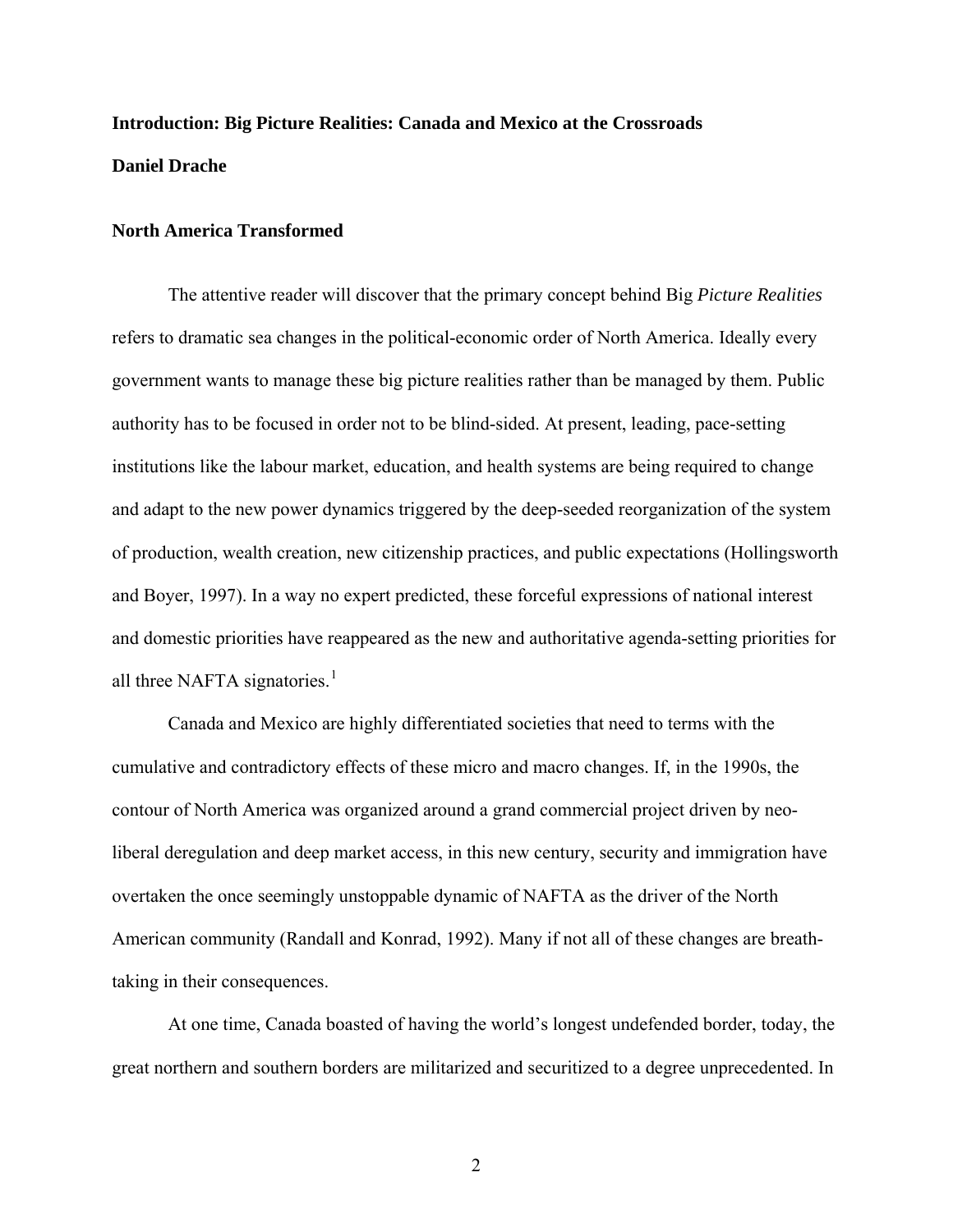2006, Bush authorized the stationing of more than two thousand troops to guard the US side of the 49<sup>th</sup> parallel. On the southern border, twenty thousand US troops have been put on duty on the US side of the Rio Grande. The centre piece of the Bush administration was to create a North American security perimeter with a singular focus on protecting US sovereignty. Border security is the high-maintenance public policy cutting across the length and breadth of US government departments (Susskind, 2007). Responsibility for North American continental security lies with the super-sized US Department of Homeland Security with its budget of more than one hundred and fifty billion dollars annually and its vast and intrusive reach across the length and breadth of the US government. Support for the US security-first border has transformed the institutional dynamics of the continent, arguably forever (Haglund, 2003). Its vast program for inspection of every passenger vehicle, truck, ship, and plane that enters the US has no precedent. US authority must monitor, verify, and screen the vast trans-movement of people between Canada, the US and Mexico.

With over three hundred and fifty million annual cross-border visits between the NAFTA partners, the task is daunting if not next to impossible to carry out with one hundred percent effectiveness (Canada, Auditor Generals Report 2007). According to the US Government Accountability Office many of the problems undermining US security efforts are home-grown. Budget cuts have lead to serious under-staffing of US border agents and poor training for border officials (Blumenthal, 2007). Seventy-five thousand Americans whose names appeared on the US no fly list were barred from boarding planes (Homeland Security, 2007); but there have been so many errors and mistakes that in 2006 fifteen thousand people appealed to the Homeland Security Department to have their names cleared. The backlog is growing faster than the names are removed (Hall, 2007).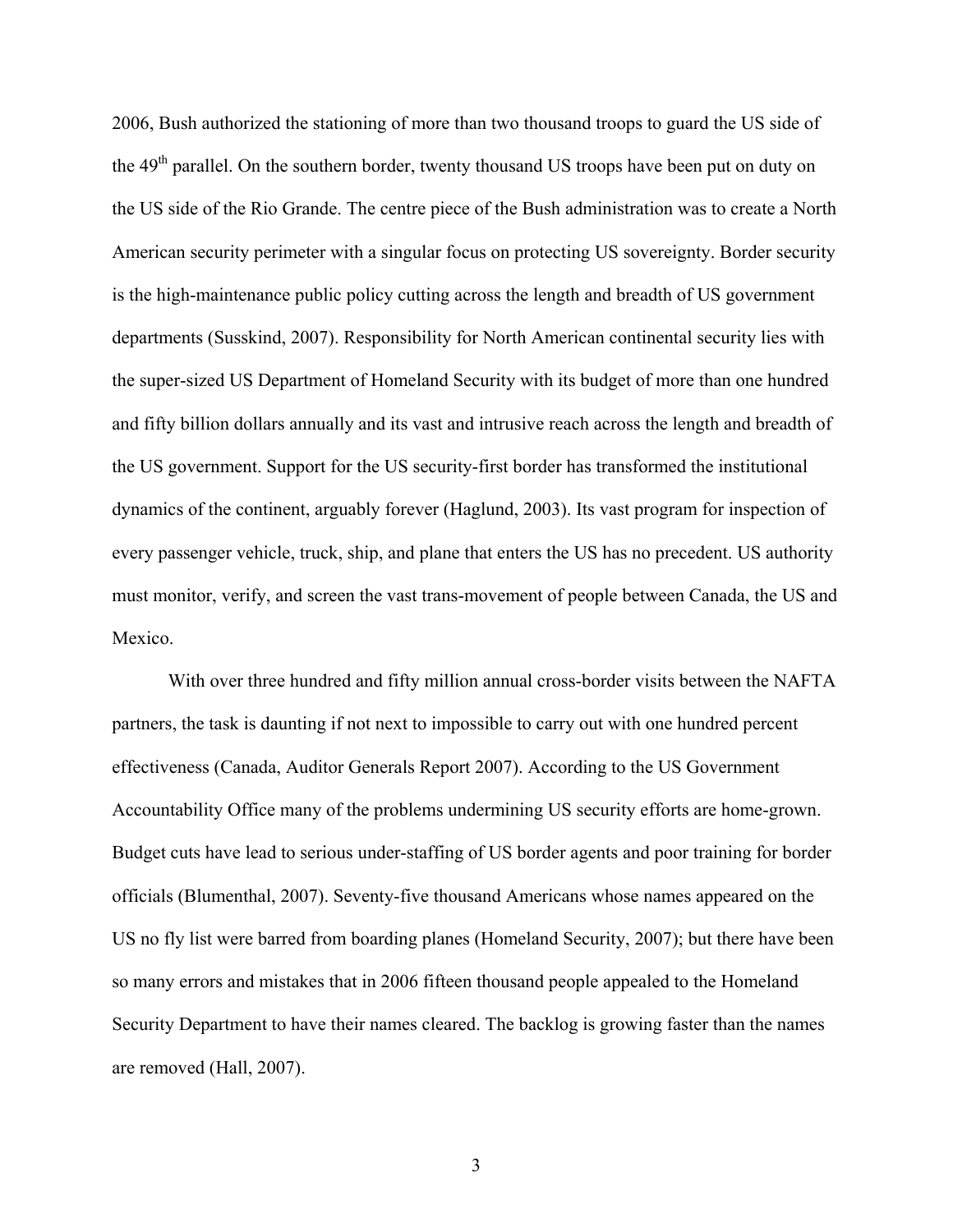# **Stepping Up to the Plate**

Canadians governments have not been idle or passive spectators to the world of Homeland Security. They were quick off the mark to legislate a made-in-Canada security policy after 9/11. Canada's security-first border has been transformed beyond recognition over the last seven years. Both Liberal and Conservative governments have spent more than ten billion dollars upgrading, enhancing, and securitizing Canada's intelligence and security capacity. The activity on securing the border has been intense and unprecedented (Canada, Senate Committee on National Security, 2006). Customs officials have been given new responsibilities, and for the first time in Canadian history, are armed. Passengers arriving by air, sea, and rail are required to show a valid passport. By far, the greatest change has come for Canadians and Americans who enter the other territory by car.

As of January 2008, in a dramatic reversal of policy, the old practice of 'flashing and dashing' documents to customs agents will be replaced. Every Canadian and American will have to show their passport at the border (Drache, 2007). With over three hundred million border crossings annually, wait times will lengthen unless the number of border guards is increased dramatically. Existing staffing levels are inadequate to meet the new rules of transborder screening since between Windsor and Detroit wait-times are already aggravatingly long and unpredictable. By contrast, one of the busiest pre-clearance operations is at Pearson International Airport. Daily more than ten thousand passengers embark to the US, and with twenty or more US customs officials on duty for peak periods, wait times are minimal. But the highly efficient processing of a high-volume passenger airport is the exception in the world of border co-management.<sup>[2](#page-47-1)</sup> Under the new rules coming into effect in 2008, the decision whether to inspect the documents of all passengers or just the drivers' will be left to the discretion of US officials.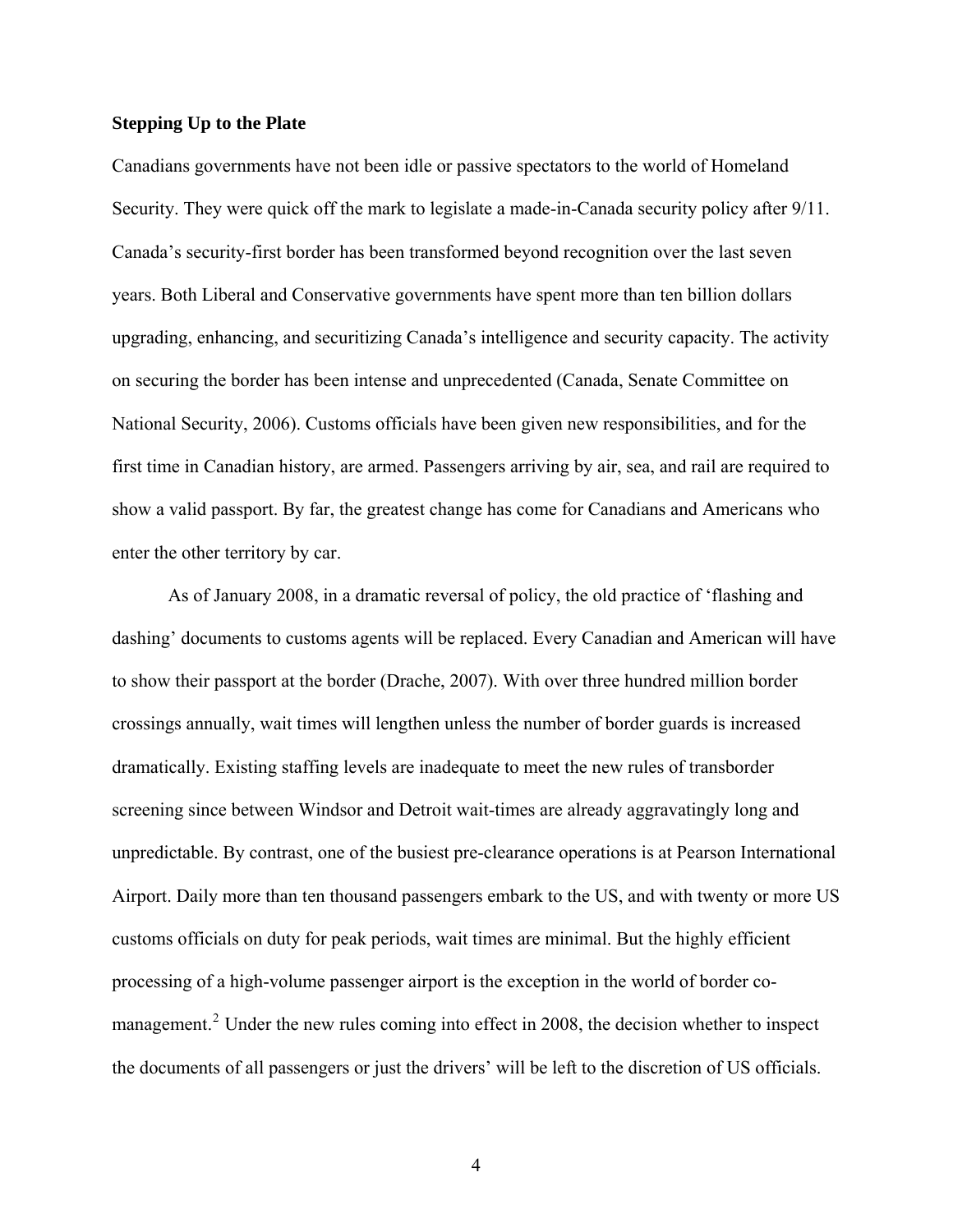At Canadian land border crossings wait times will vary enormously, depending on the time of day, the ad hoc practice of custom's inspectors, and the volume of traffic. Travellers should count on several hours to cross, but the times will vary enormously particularly at peak periods and holidays.

Canadian governments have tightened many other related border management practices. The issuance of Canadian passports has been overhauled, and new administrative procedures have been implemented, including background security checks. The Stephen Harper government is spending millions of dollars to provide cities with security alert systems, even in urban areas which are far from the border and are not primary immigration destinations. Canada's east and west coast harbours have seen their security upgraded as the government has spent hundreds of millions of dollars installing new surveillance equipment. These are the more visible signs of the new security age.

Goods and services continue to move across the continent largely unimpeded beyond the anticipated delays at border crossings. Empirical studies reveal that ninety-five percent of all shipments cross without any inspection from US border services (Drache, 2007). Just-in-time systems of production have not been disrupted in the auto, steel and electronic industries except when the Canada-US border was shut down tight in the days following 9/11. The most authoritative study carried out for the Economic Analysis of Security affecting wait times found that trucks had to wait up to one and a half hours. The largest cost is financial where Canadian truckers have had to pay close to \$500 million in extra costs of US security measures. Most off of the burden comes from US measures imposed by Homeland Security (Chase, 2007). American authorites are proposing new inspections of food and drug products. In effect Canadian shippers are being charged for the new US security measures, a unique form of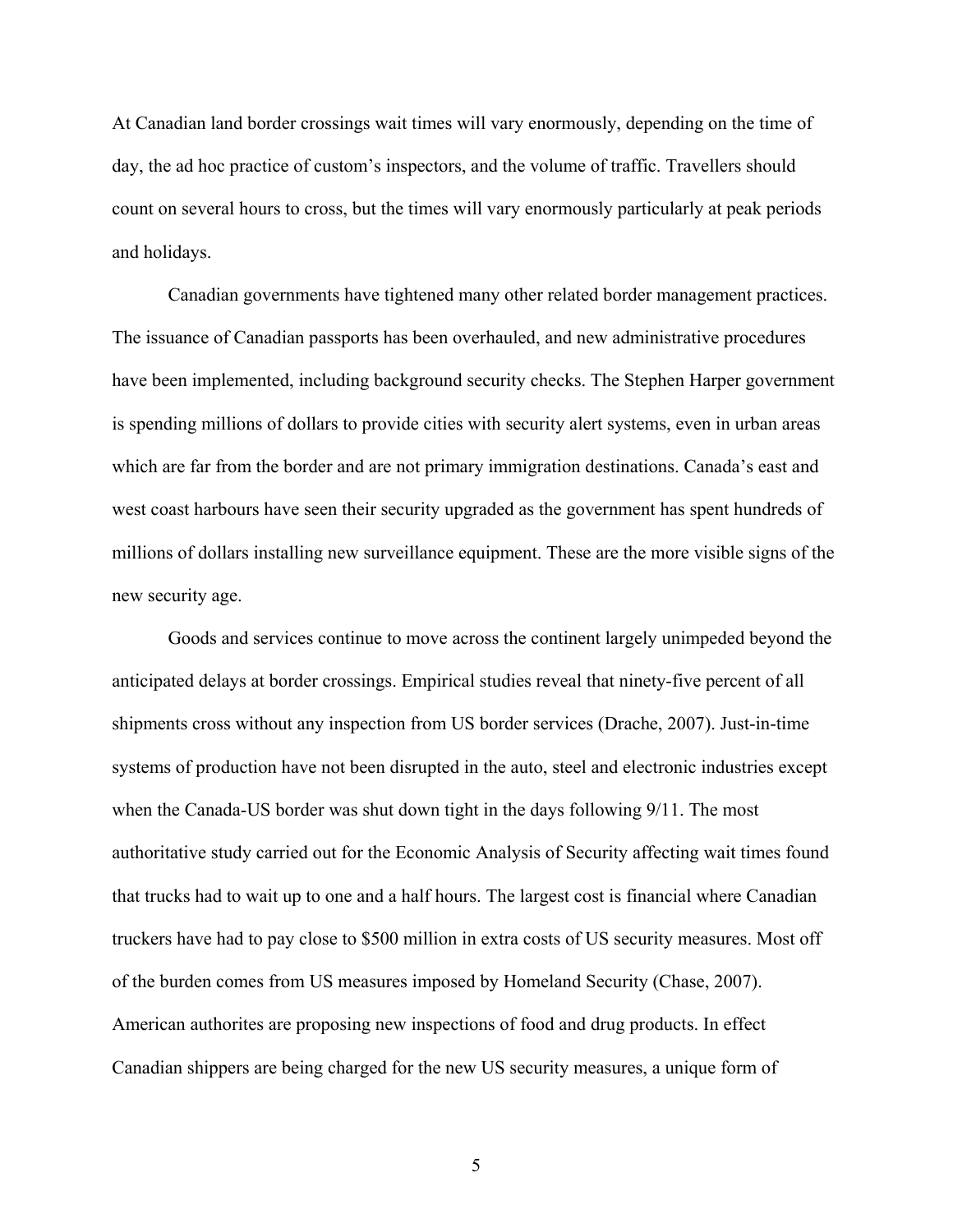downloading. Only 14 percent of these border fees stem from Canadian government initiatives. Nonetheless, Canadian exporters continue to lobby for shorter wait times at the border and have learned the value of the skilled intervention of customs' brokers and other service industries, which ensure that administrative glitches are kept to the minimum. Exporters don't like the new security rules that add costs to their lean margins, but they are learning to adapt to them.

Leading Canadian business organizations continue to lobby Ottawa for exemptions but none appear to be forthcoming (Clarkson, 2003). Contrary to NAFTA provisions, the Bush administration has imposed new taxes at the border requiring Canadian exporters to pay for the increased surveillance and the cost of a 'thicker border" (Chase, 2007) Intense lobbying by Canadian chief executives has not resulted in rule changes as US officials have turned a deaf ear to Canadian corporate complaints. Canadian business is largely on its own. In the last five years, no leading American CEO has publicly challenged the new rules of border security. Patriotic compliance is the norm, not public criticism.

At the political level, Canadian authorities regularly cooperate and liaise with their counterparts in homeland security on a daily basis. This newfound security focus extends to the top of the political hierarchy. There is a permanent liaison committee between the Prime Minister's office and its US counterparts. Former Prime Minister Jean Chrètien established a cabinet committee on security to coordinate the security file across the face of government. Paul Martin, his successor, gave the security file greater visibility with the appointment of Anne McLellan, a senior minister with responsibility for public safety and security.

Under Harper, security concerns continue to be a major priority of government. Canada's Public Safety Minister is a senior member of Cabinet responsible for all aspects of implementation of security as a cross-cutting issue. Stockwell Day, the present Minister,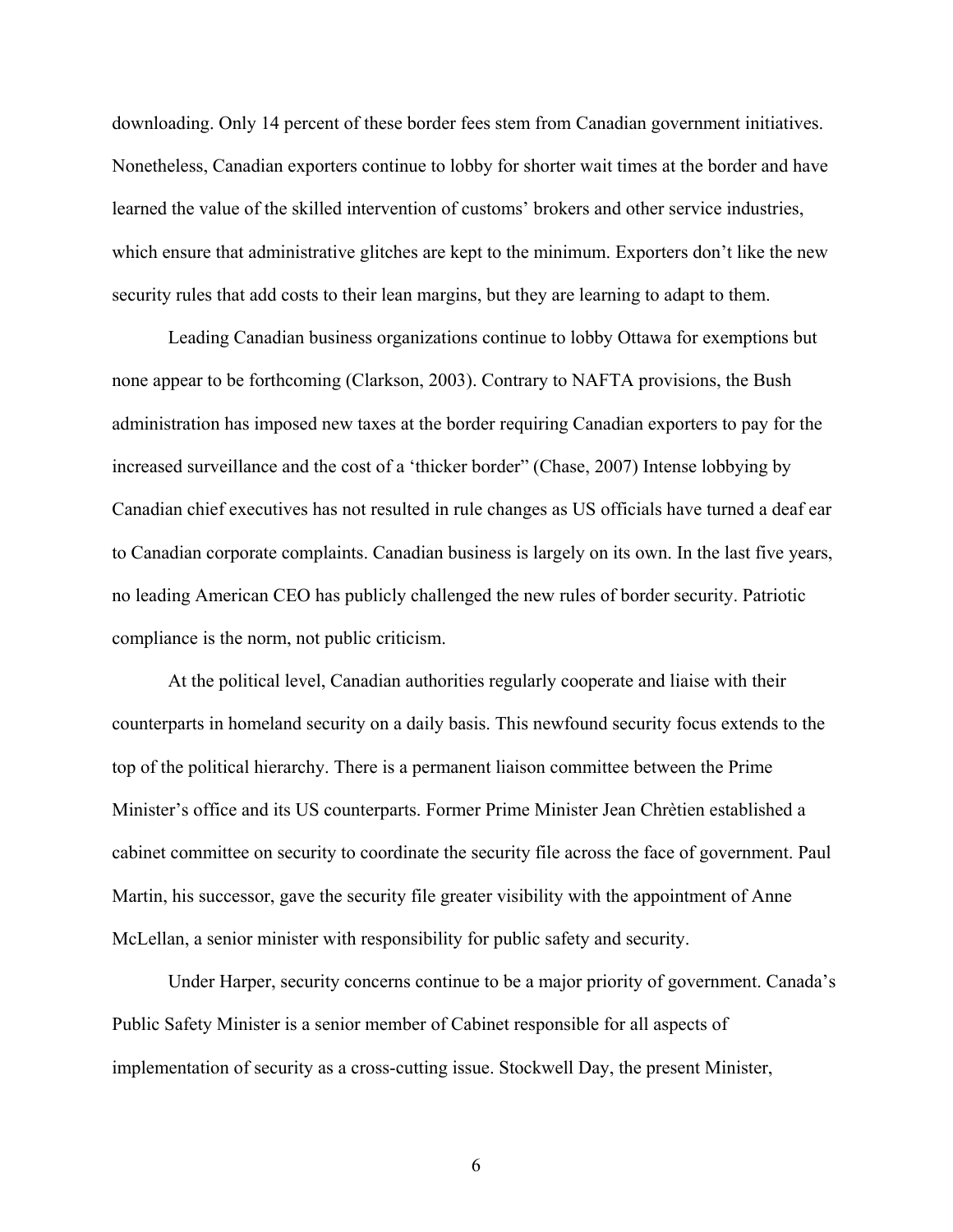regularly interacts with his US counterpart, Michael Chertoff, the serving Secretary of Homeland Security. Nothing comparable exists with Mexico, although Mexican officials would like to move up the security chain and occupy a status similar to Canada's. Finally in this long list of initiatives, Canada and the US have signed a number of agreements in the security area. The most important is the 2005 Security and Prosperity Partnership (SPP), a framework for deepening the trilateral relationship that explicitly links prosperity to the goals and objectives of the Bush administration's commitment to security first. So far it has acquired no policy legs, and the one-day annual meeting for the heads of state is largely a photo op for the leaders (Freeman and Curry, 2007).

# **The Security Backlash**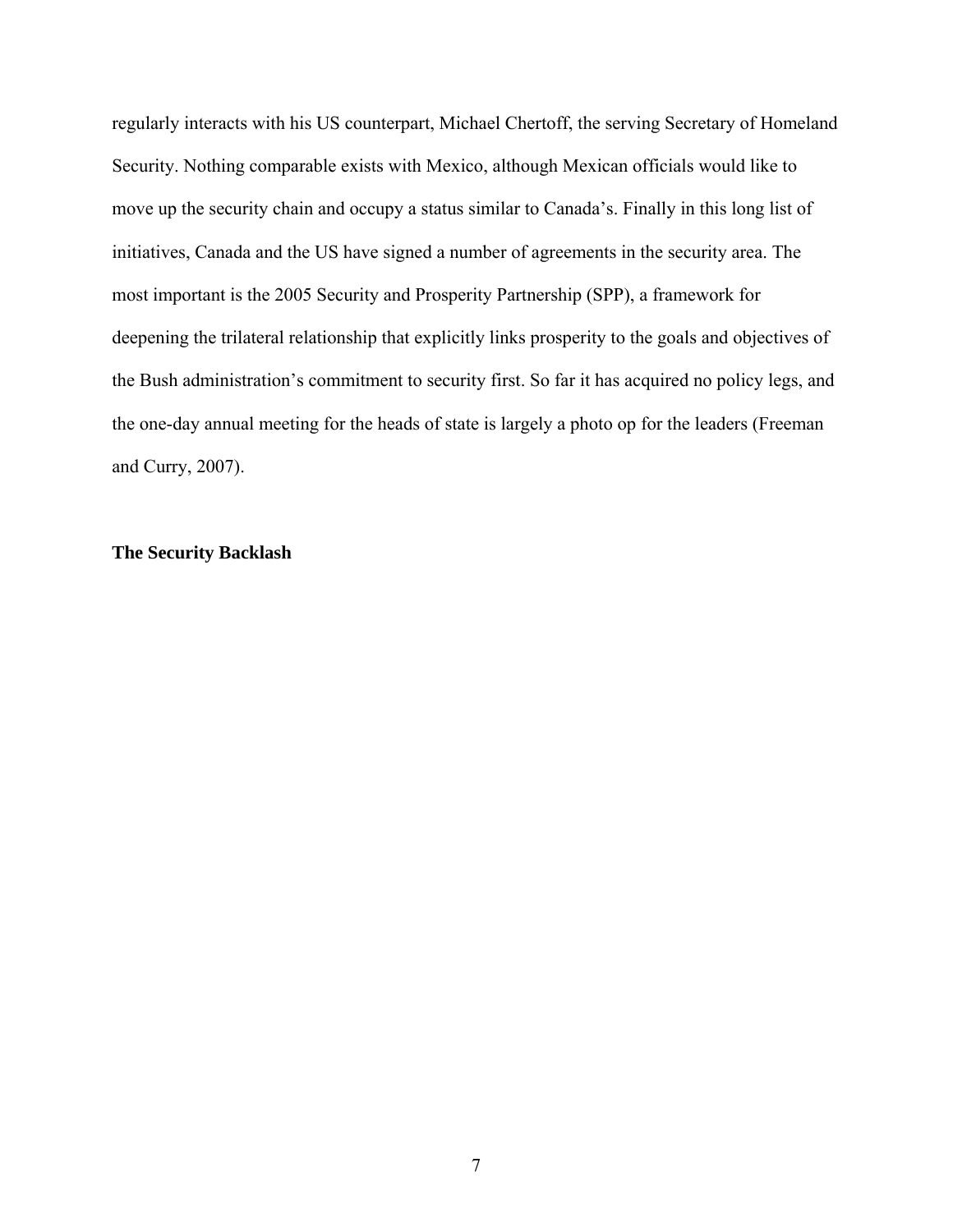What is the most important issue facing Canada?

Q: In your opinion, what is the most important issue facing Canada today–that is the one you are most concerned about?

|                                                        | 2006          |                       | 2007         |  |
|--------------------------------------------------------|---------------|-----------------------|--------------|--|
|                                                        |               | Jan. $4-5$ July 13-16 | Jan. 11-14   |  |
| $n =$                                                  | 1500          | 100                   | 100          |  |
|                                                        | $\frac{0}{0}$ | $\frac{0}{0}$         | $\%$         |  |
| Health care                                            | 25            | 20                    | 18           |  |
| Environmental issues                                   | 4             | 12                    | 26           |  |
| Government leadership/stability/foreign policy         | 8             | 7                     | 6            |  |
| Terrorism (includes all mentions of Afghanistan)       |               |                       | 6            |  |
| Economic issues (excluding Gov't spending/unemployment | 6             | 6                     | 6            |  |
| Taxes                                                  |               | 4                     | 3            |  |
| Education                                              | っ             | 4                     | $\mathbf{3}$ |  |
| Government spending                                    | າ             | 3                     |              |  |
| Unemployment/employment                                | ∍             | ζ                     |              |  |
| Crime/violence                                         | 10            | 3                     | 3            |  |
|                                                        |               |                       |              |  |

*Globe and Mail, CTV, The Strategic Counsel* 

Despite the massive investment in the security-first border, it is uncertain where the road to North America leads, if anywhere. The idea of a North American security perimeter has not found its legs with Canadian public opinion. When Canadians are asked to rank their most important concerns, health rises to the top of the list followed by the environment (*Globe and Mail*, 2007).<sup>[3](#page-47-1)</sup> By contrast, focus on homeland security and terrorism are low priority items for Canadians compared to Americans. The Pew Centre reports that the war on terrorism and immigration remain the major preoccupations of the majority of Americans surveyed followed by economic concerns and health care worries (Pew Centre, 2007).

It is not all that surprising that Canadians display a persistent ambivalence to the North American security perimeter for three principle reasons. First, Canadians are apprehensive that the Bush war on terror and its doctrine of unilateral regime changes undermine Canada's commitment to international law and strong belief in multilateralism (Welsh, 2004). Within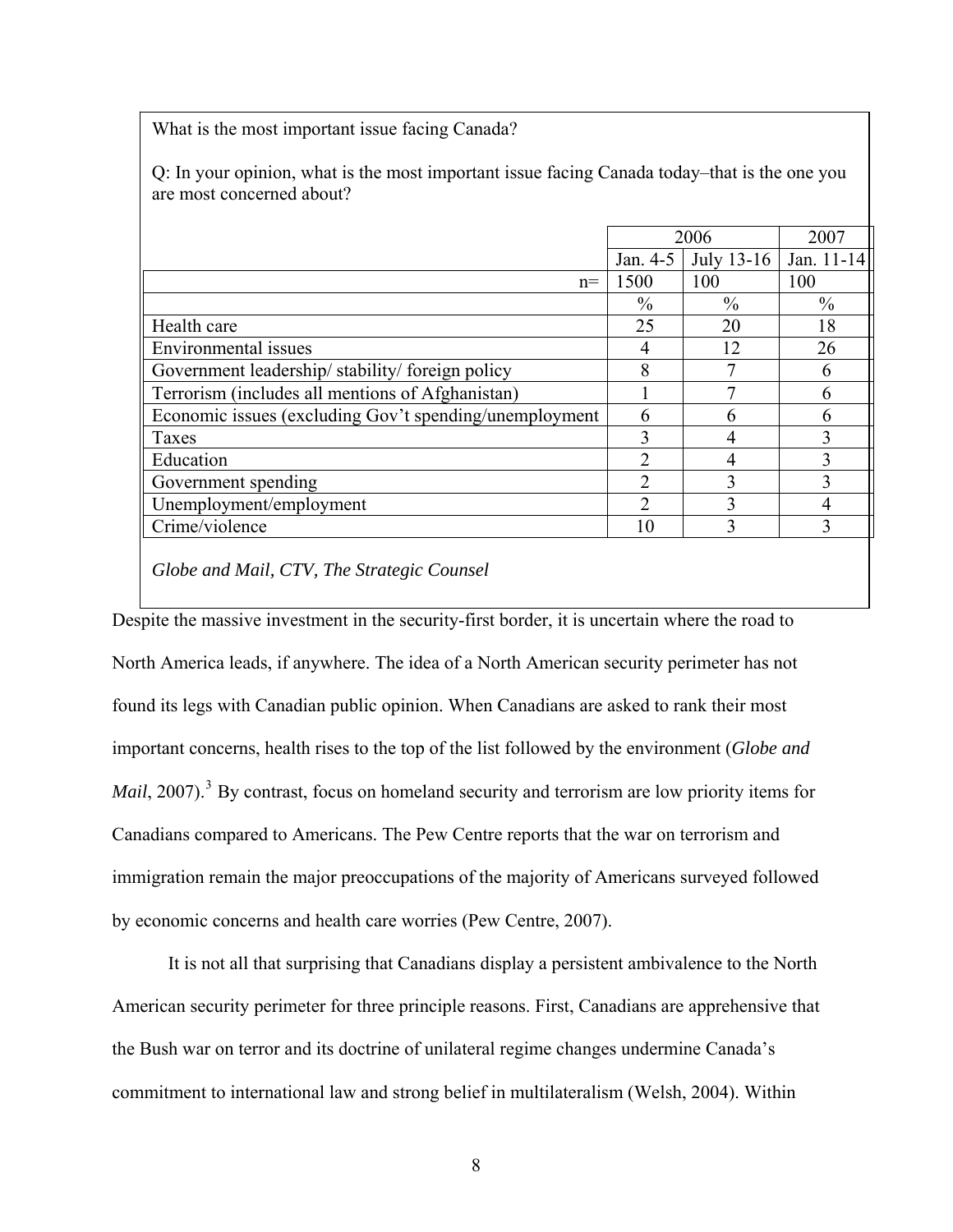Canada's multilateral security culture, support for human rights-based international law has made Canadians deeply sceptical of being drawn into the US security orbit any more than necessary. Public opinion has operated as an effective break on Harper's ideological decision to be a Bush loyalist. The recent US Supreme Court rulings against military show trials of enemy combatants in Guantanamo and unauthorized spying on US citizens has hardened Canadian public opinion's opposition to the US homeland security doctrine. Canadians are sceptics about the idea of fortress North America. The public opinion divide between the two countries has grown larger as the political situation in Iraq continues to deteriorate (Goldsmith, 2007).

Second, the homeland security doctrine has a rival in Canada's commitment to the broad policy goal of human security. Canadians have a very positive view of governmental institutions and look to government for leadership and protection of the social bond (Clark, 2007). Still, the Harper government has had to deal with the fall-out from the Maher Arar case, the Canadian citizen of Syrian origin who was kidnapped in 2002 by US authorities on a return flight to Canada and returned to Syria where he was tortured. The previous liberal government and Harper tried to contain the political consequences of this outrageous violation of human rights by US authorities but were forced to set up a commission of inquiry headed by Supreme Court Justice Dennis O'Connor (Arar Inquiry Report, 2007; Leeder, 2007). Among other things, the commission has focused on the complicity of the RCMP in handing Arar over to the US authorities based on the faulty, misleading information they supplied the CIA. After much hesitation, the government bowed to public opinion and apologized to Arar and his family. They were compensated with a ten million dollar settlement, the largest of its kind in Canadian history. In December 2006, the head of the RCMP, Guiliano Zaccardelli, resigned for lying to the House of Commons committee investigating the role of the RCMP in the Arar rendition. He was the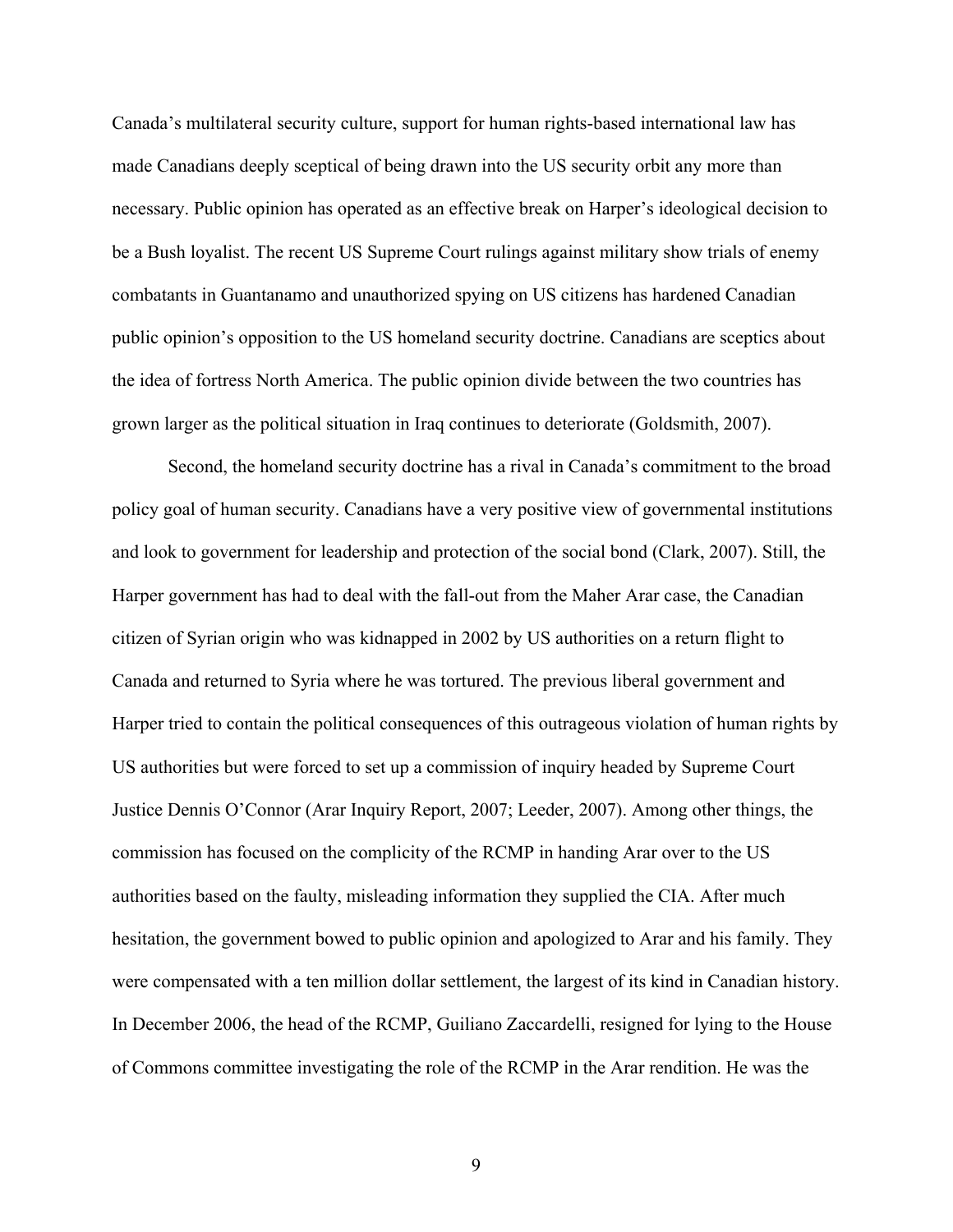first commissioner in over one hundred years forced to leave his post as head of Canada's world famous police force. Another inquiry is underway for three other Canadian Muslims who were extradited and tortured in similar though quite different circumstances (Bell, 2007).

# **Torture of a Canadian Citizen Mahar Arar: US Rendition**

Canadians are angered by the fallout from the Arar inquiry as it highlights the unfairness of US anti-terrorist laws. Recently the Arar story acquired new legs when in October 2007 US intelligence forces leaked a story to the Canadian press that one of their unnamed informants alleged that Arar attended an Afghan training camp when he travelled to that country (Leeder, 2007). The continuing news campaign against Arar highlights the role of US intelligence services in attempting to divert public attention away from the US practice of 'legalized' torture (Susskind 2007). Arar has been given no explanation as to why he remains a security threat. Alex Neve, Amnesty International Canada and contributor to this volume, stated that, "There is no Canadian whose case has been subject to more minute consideration and exhaustive review that I can think of. There is no reason to consider Mr. Arar as a danger. There has been a 2 ½ year inquiry, an exhaustive, comprehensive process in Canada… We had strong assurances at the end of that process that …..there is nothing against Mr. Arar" (Leeder, 2007). So far Arar remains on the US no-fly list, and Secretary of State Condoleezza Rice has refused any official apology.

Equally important, in 2006, the Canadian Supreme Court struck down the government's use of security certificates to hold individuals virtually without limit and to hold secret trials at which the accused are not able to see the evidence against them and are not represented by a lawyer (CBC News World, 2007). This legislation, loosely modelled on US practice, has further reinforced the Canadian view that anti-terrorists laws are intrusive. Here too, Canadian and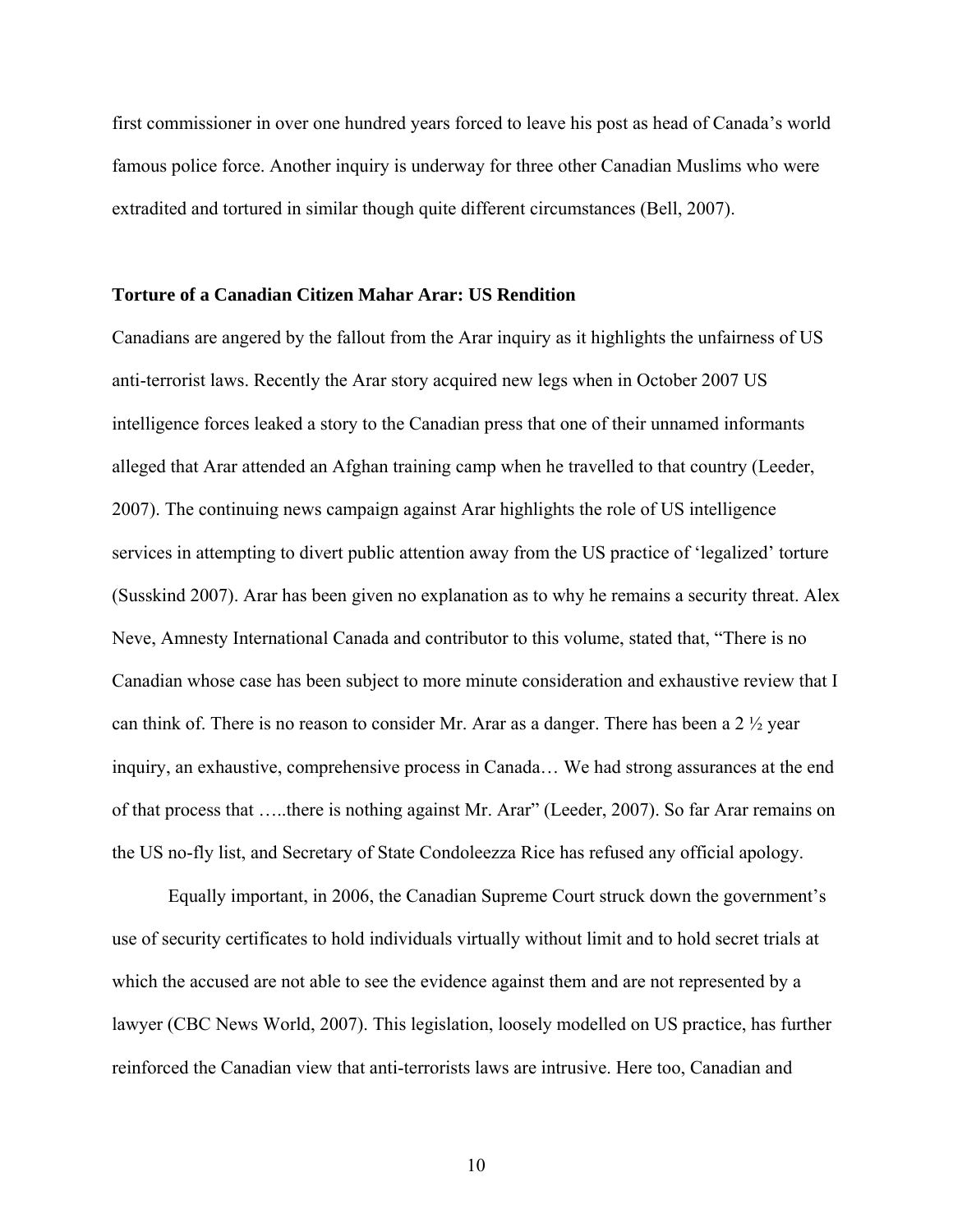American public opinion diverge sharply. An international Queen's University survey, published in November 2006, found that only fifteen percent of Americans found the anti-terrorist laws to be highly intrusive, by comparison, fifty-seven percent of Canadians believed that these laws invaded their privacy (Deveau, 2007).

# **Risk Assessment: Why Top Experts Disagree**

Finally, the third critical issue polarizing Canadian public opinion is that there is no shared understanding of how to benchmark risk assessment. For Canadian and US authorities to cooperate they must have shared methodologies, definitions, operations, goals and objectives. Wesley Wark, one of Canada's top security experts and a contributor to this volume, demonstrates that Canada and the US cannot construct a North American defence perimeter without fundamental agreement on the basic issue of risk assessment (Wark, this volume). Canada, Mexico, and the US have parallel, competing, and often contradictory practices. Constitutionally in the three jurisdictions, the rights of the accused are subject to very different legal regimes. For many, this is a healthy state of affairs and operates as a brake on easily exporting the US security doctrine to the rest of the continent. From a national sovereignty perspective, the existence of rival and competing notions of risk assessment create leverage for Canada and Mexico in facing the US "security is first" doctrine (Byers, 2005).

The fact that the US Supreme Court, the country's highest legal authority struck down key components of Bush's security package has had major repercussions on Canadians' thinking about continental security. It has reconfirmed the view of many Canadians that Canada should avoid having closer security ties with a doctrine that is, in key aspects, regarded as unconstitutional by American judges (US Centre for Constitutional Rights, 2007). The Bush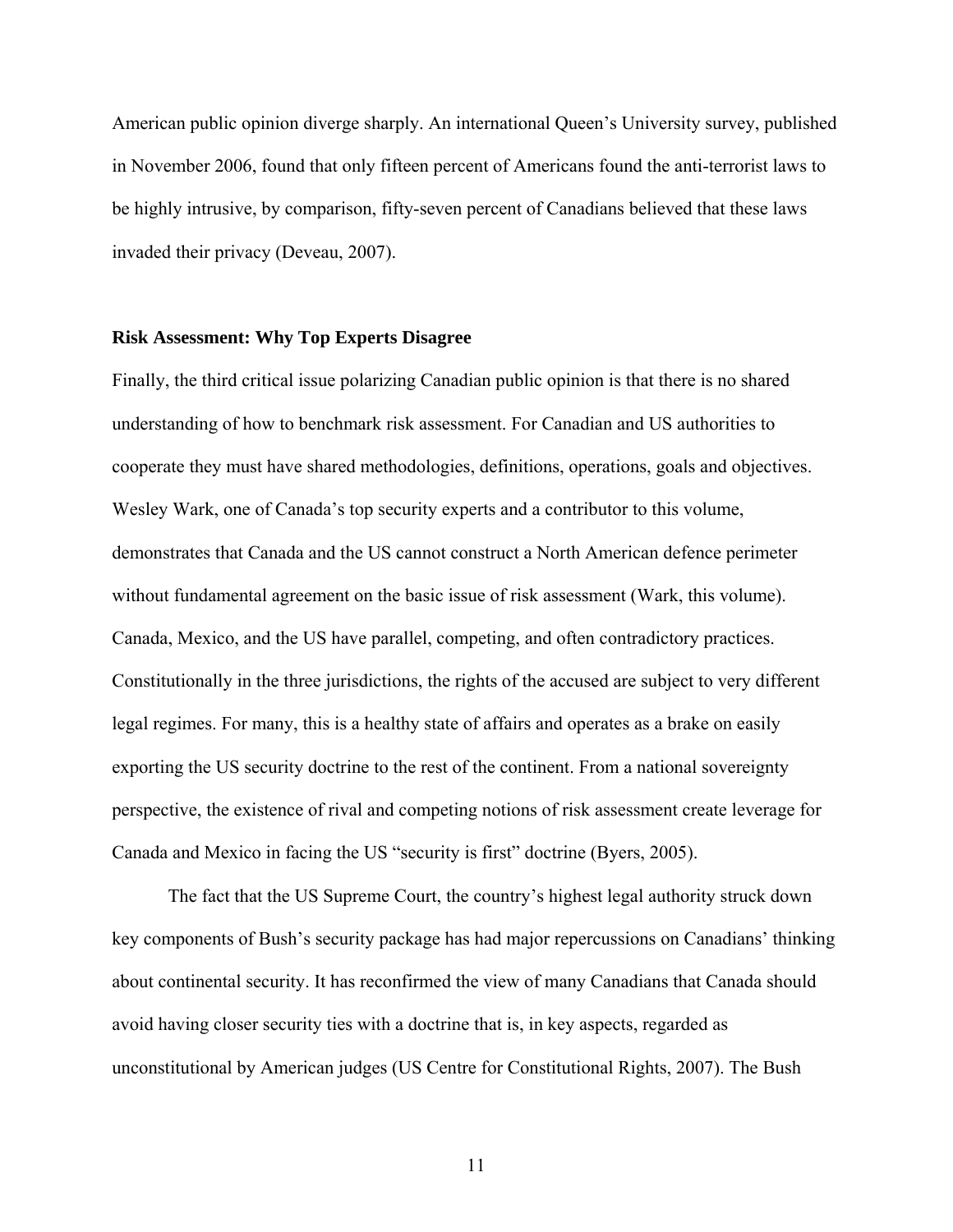security doctrine has, in the last several years, faced some stunning policy reversals. The US Supreme Court ruled against Bush's special military tribunals at Guantanamo Bay where detainees were tried without proper legal counsel and due process. The spectre of show trials, where the outcome is known in advance of the trial, has triggered deep disquiet among many Americans who remember the show trials in Eastern Europe and other countries. The illegal use of wire taps on Americans has also registered with Canadians. The Homeland Security Agency and Office of Independent Counsel appear to have so much power and so little accountability that the US security doctrine appears out of control (Susskind, 2007; Woodward, 2006)). For Harper, the Conservative leader of Canada's minority government, and Felipe Calderón, Mexico's current president, the bitterly contested debate over Bush's imperial presidency poses a huge dilemma: it is very difficult to publicly tie their administrations too closely to a security doctrine that has gone seriously off the rails. Both leaders have only so much political capital to expend on defending a doctrine that is unpopular and a lightening rod for anti-Americanism.

 Further, these events regarding the constitutionality of Bush's homeland security doctrine have special immediacy for Canadians because one of the last Western citizens still incarcerated at Guantanamo Bay is Omar Khadr a Canadian who has been held there since 2002 (Leeder, 2007). He was captured as a fifteen year old by US troops in Afghanistan during the US operations against the Taliban. Unlike Egyptian, Australian, Saudi Arabian, and British nationals who were held in Guantanamo but have been repatriated by their countries for trial, the Canadian government has done nothing to protect Khadr who was a minor when seized (Bowker and Kay, 2007). All the opposition political parties have demanded that Ottawa have Khadr returned to Canada for a fair trial; so far, the Harper government has opposed any intervention of this kind with US authorities. Close US allies, Britain, France, and Germany have all called for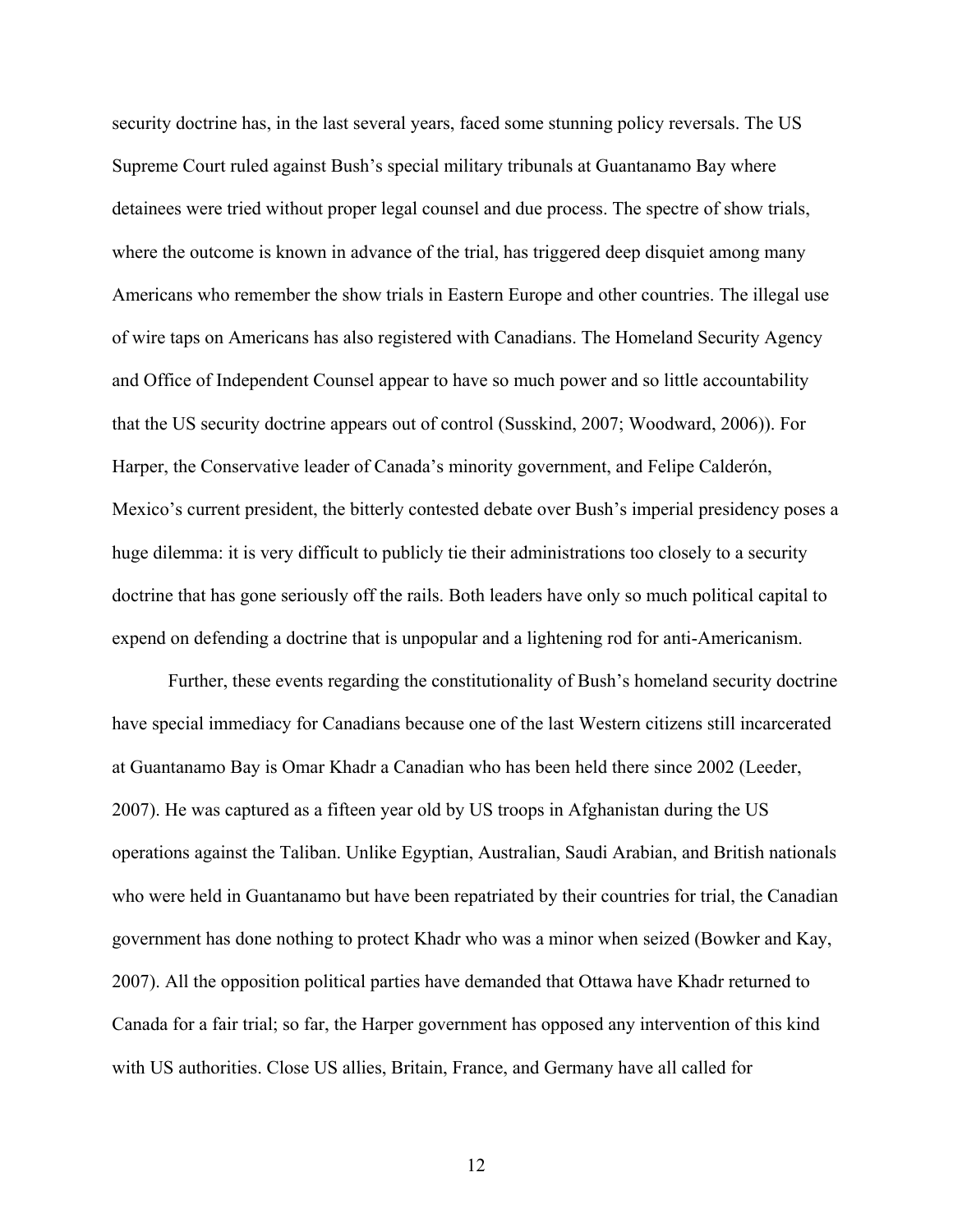Guantanamo's closing but not Canada. While many Canadians have misgivings about the Khadr family and its links to Osama Bin Laden, the consensus is that Omar Khadr deserves a fair trial where his rights as an accused are respected. It disturbs Canadians profoundly that the Harper government has done so little to protect one of its own citizens.

# **The US Courts Strike Back**

While the intelligence communities in both Canada and Mexico cooperate with their American counterparts on an ad hoc basis, there is no appetite to institutionalize this cooperation. Indeed, Canadians and Mexicans have deep reservations about the legality of much of the US security doctrine for the very reasons identified earlier by Wark. For instance, the US prosecution of Muslim groups charged under the new legislation for allegedly financing terrorist organizations in the Middle East have ended in mistrials or not-guilty verdicts. In October 2007, in a flagship financing case, US prosecutors failed to convince a jury to convict any of the leaders from five charities or even to reach a verdict on any of the one hundred and ninety seven counts. This decision is a stunning set back for the government (Eaton, 2007). Legal experts have questioned the government tactic of freezing the assets of charities by using secret evidence which is unavailable to the charities and denying them the opportunity to cross-examine. According to David Cole, professor of constitutional law at Georgetown University, the government is really pushing beyond where the law allows them to go (Eaton, 2007).

Bush has gone far beyond his predecessors in promoting an expansive theory of presidential authority. The Bush-Cheney administration has used signing statements to challenge more congressional laws than all previous administrations; a practice which began with Ronald Reagan who evoked his right to defy Congressional authority. The highly intrusive role of the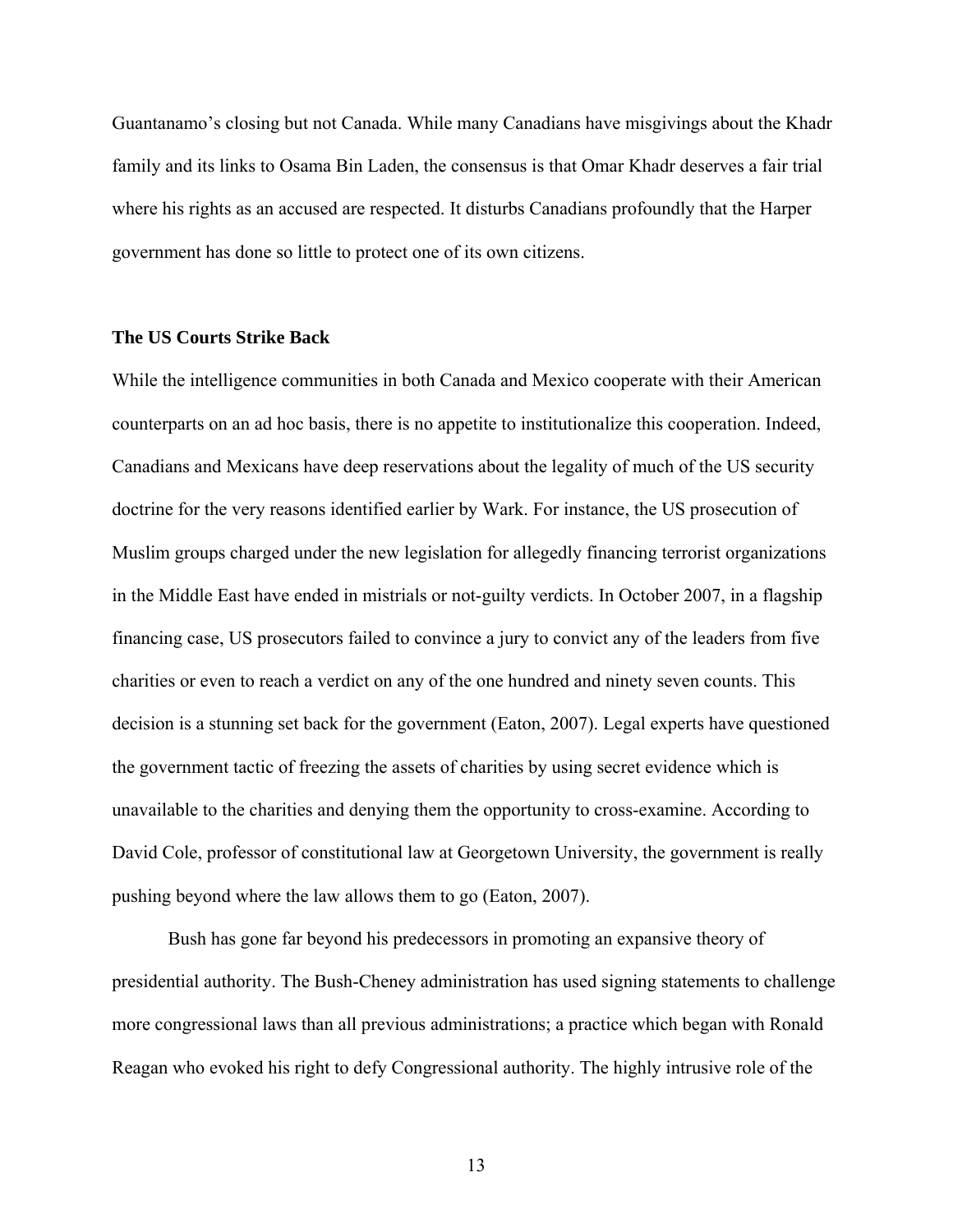Office of Legal Counsel has been at the forefront of the Bush presidency's expansion of powers. More than two hundred and thirty two laws have asserted Bush's right to override Congress when their interpretation of the Constitution conflicts with Bush's (Goldsmith, 20007). The American public is increasingly seized by this abuse of executive privilege in the White House which has permitted the detention of suspects without trial, eavesdropped on the conversations of US citizens without judicial warrant, disregarded the Geneva Convention, which former Attorney General Alberto Gonzales called "quaint," on torture, sanctioned waterboarding as a legitimate form of interrogation, and denied fundamental legal rights to detainees in Guantanamo Bay.

In the public's mind, the Bush administration's highly-skilled campaign of disinformation followed by the media's revelation about their controversial terrorist surveillance program have created much highly visible, bipartisan unease. Bush's plunge in popularity during his second mandate to the low 30s is in part driven by these revelations and the debate over American use of torture. Polarizing political personalities such as former Attorney General Gonzales, Vice President Dick Cheney, former Secretary of Defence Donald Rumsfeld, and Bush's refusal to explain clearly to the American public the absence of weapons of mass destruction in Iraq have cast a cloud over the US surveillance program and other key dimensions of Homeland Security (Greenberg, 2007).

In October 2007, in Paris, human rights groups filed a fifth war crimes complaint against Rumsfeld who, Bob Woodward, in his bestseller *State of Denial,* holds responsible for much of the design and policy implementation of Bush's six-year war on terror.<sup>[4](#page-47-1)</sup> Groups such as the International Federation of Free Human Rights (FIDH), the US Centre for Constitutional Rights (CCR), the European Centre for Constitutional and Human Rights (ECCHR), and the French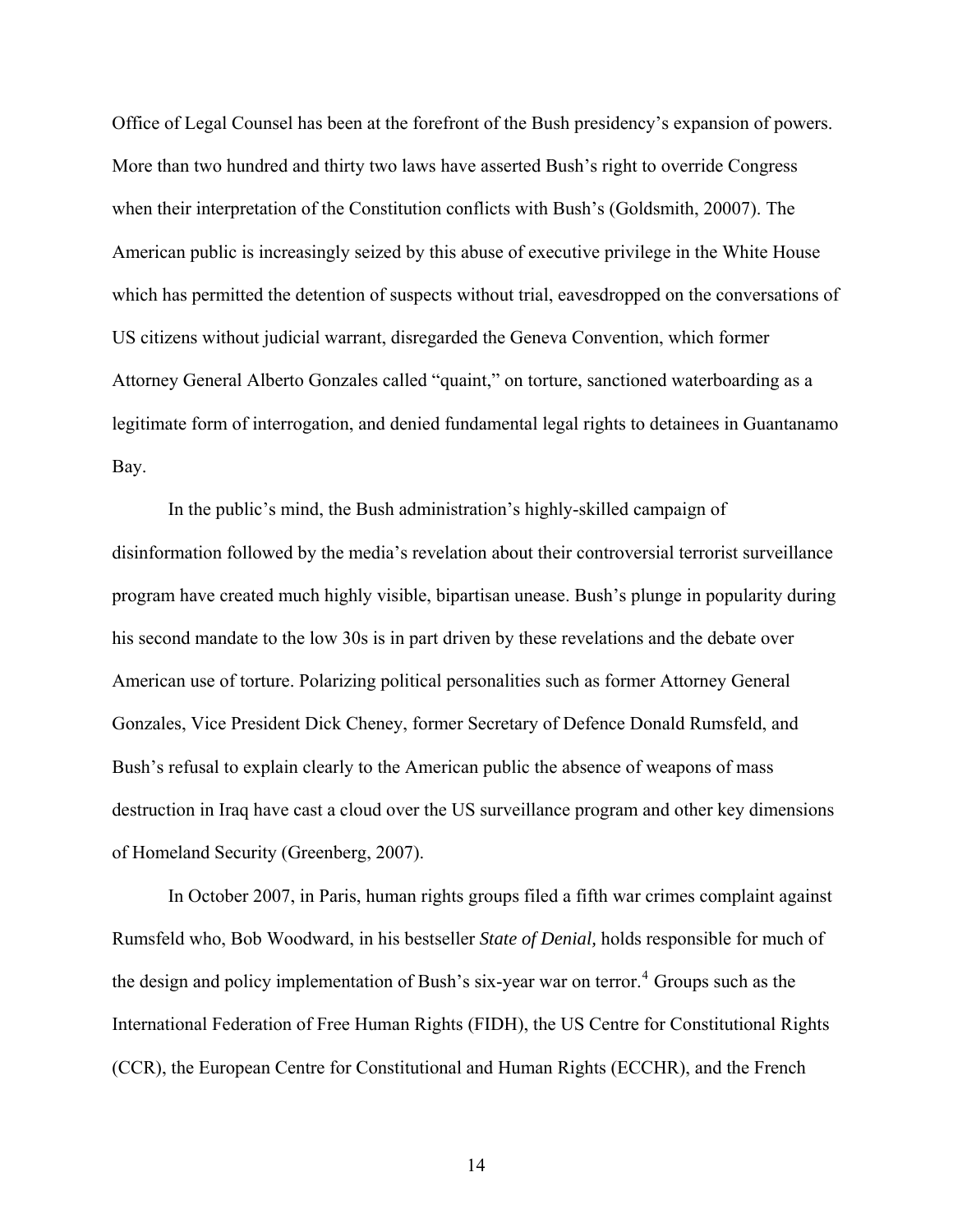League of Human Rights (LHR) filed the complaint with Paris prosecutors before the Court of First Instance charging the former Secretary of Defence with ordering and authorizing torture. French courts have an obligation under the convention against torture to prosecute individuals present on French territory for acts of torture [\(www.fidh.org](http://www.fidh.org/), accessed 26 October 2007). While this international coalition is unlikely to succeed for the time being, questions about the principle of impunity in the name of politics are not likely to go away as Henry Kissinger ruefully discovered. International human rights law has evolved; it acquired new legitimacy with the establishment, in 2002, of the International Criminal Court mandated to bring to trial those who commit crimes of genocide, war crimes, and crimes against humanity (Goldsmith, 2007).

Those on North America's political right and many in the security and intelligence community want to ratchet up the rhetoric and increase surveillance behind and at the border. They want tougher laws, a thick border, and a vigilant intelligence community working closely with US authorities. They are advocates of Washington's 'security is first' doctrine and do not see a conflict when security needs trump privacy rights, national regulatory standards, national sovereignty, and other fundamental public policy concerns. But experience demonstrates that security regulation and control, and the screening of millions of licit cross-border visitors are most effective when border control practices are domestically organized and implemented. Experience also teaches that parallel policies between the NAFTA partners are preferable to a single coordinated one from Washington since neither Canada nor Mexico have any standing or effective input into Washington's public policy making process. Bluntly put, Canada and Mexico are on separate policy trajectories and tight policy coordination is not in the cards.

# **The 2006 US Secure Fence Act and the Lou Dobbs Effect**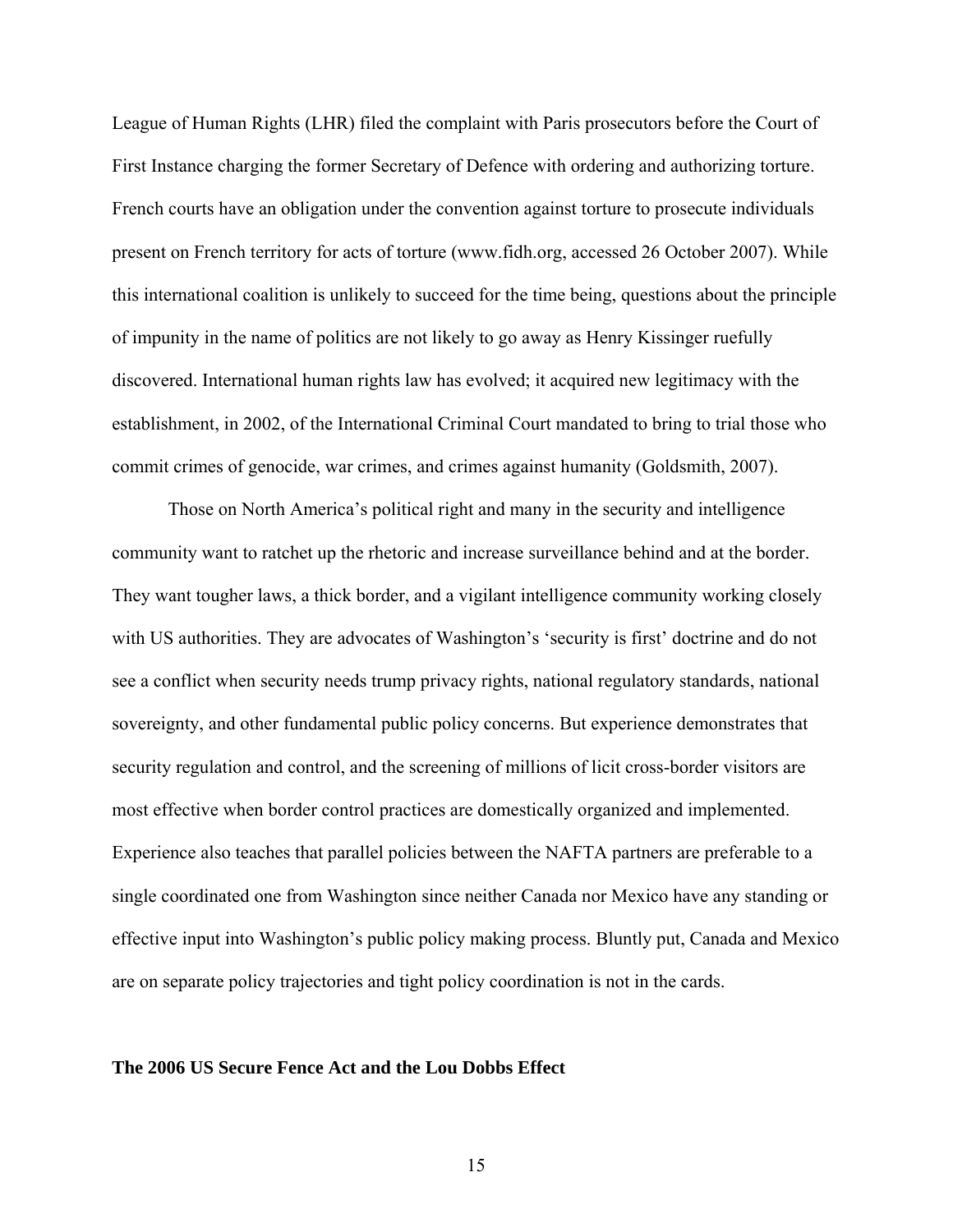For Mexico, border security has been a permanent reality defining much of Mexican political life for decades before 9/11 changed the security face of North America (Serrano, 2007). The big picture reality for Mexico is symbolized by the two thousand-mile long, twenty-foot high wall that congress has authorized with the Secure Fence Act of 2006 to prevent Mexican illegal immigration. Each year American border authorities remove close to one million Mexicans from the US, but these draconian measures have not stemmed the tide of poor Mexicans trekking northward for a better life (Drache, 2007).

It is estimated that three hundred thousand to five hundred thousand Mexicans enter the US illegally, but no one really knows that exact number. Mexican economists and sociologists see the vast exodus of poor campesinos as a tragic 'NAFTA effect'. American competitiveness has been an ecological human disaster for Mexico's poor farmers. American farmers are unequalled in their productivity and have captured an even larger share of the Mexican market for corn to make tortillas, a staple of the Mexican diet. The very success of NAFTA has driven more than two million Mexican peasants off their land (Rosalba, this volume). A never-ending army of displaced persons treks north to be hired as cheap labour for the service, construction and commercial industries of the American southwest and beyond (Gambrill, 2007).

With the collapse of the US housing and construction industry, the number of undocumented immigrants has decreased, and according to recent reports, the amount of money sent to Mexico by Mexicans working in the US has tapered off. The year-to-year growth has flattened (*The New York Times*, October 2007). Arizona has recently passed a law to sanction employers who hire illegal workers. If caught an employer can lose his/her licence to operate and be shut down. This may further discourage employers from hiring on the grey market, but it is too early to know whether the law will be effective. It faces opposition from employer's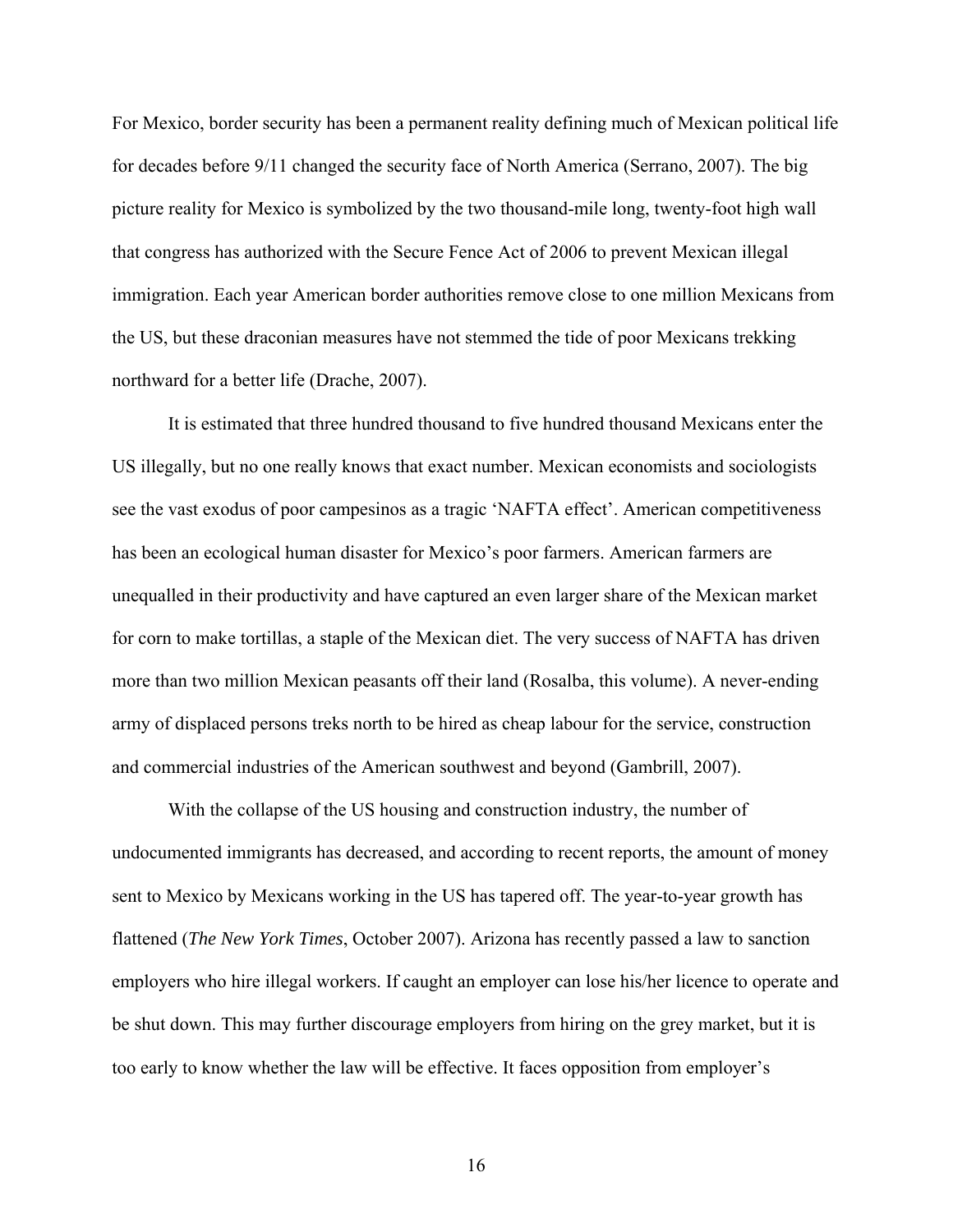organizations and human rights groups. In 1971, then California Governor Ronald Reagan enacted a law to sanction employers, but it was abandoned as ineffective and politically too costly (Calavita, 1982).

The new law could have a chilling affect on employers as well as immigrants. In the past, when faced with organized hostility from sections of the American public, like the anti-Irish antagonism at the end of the nineteenth century or the enmity against Mexican labourers in the 1920s, the fear factor gave them a strong incentive to stay put. Certainly the conditions for cheap labour have slackened recently, but the reasons why hundreds of thousands of Mexicans annually immigrate have not changed in the least. Sue Ann Goodman, the executive director of Humane Borders, put it this way: "Illegal immigrants aren't avoiding the border but crossing more remote stretches of desert" (Holstege, 2007). The increased pressure at the border is forcing migrants to take more risks. In the same article, police report that two hundred and two undocumented immigrants died in Arizona deserts between October 1, 2006 and April 31, 2007. The Tucsonbased Humane Borders puts the number of dead at two hundred and forty six immigrants up from one hundred and ninety nine deaths the previous year. Along the entire border, the US Border patrol reports that four hundred people died while entering the US from Mexico in 2007, a decrease from the worst year of four hundred and ninety four deaths in 2005. More than half the deaths occurred in Arizona, the busiest entry point for illegal migration into the US (Associated Press, 2007).

 To understand the powerful presence of the US border in American life, it is sobering to watch the Lou Dobbs show on CNN. Dobbs is a popular host with one of the largest audiences on the network. Most Mexicans do not know who Lou Dobbs is, but he has ignited a growing anti-Mexican sentiment in the US that has killed any further interest in the US Congress for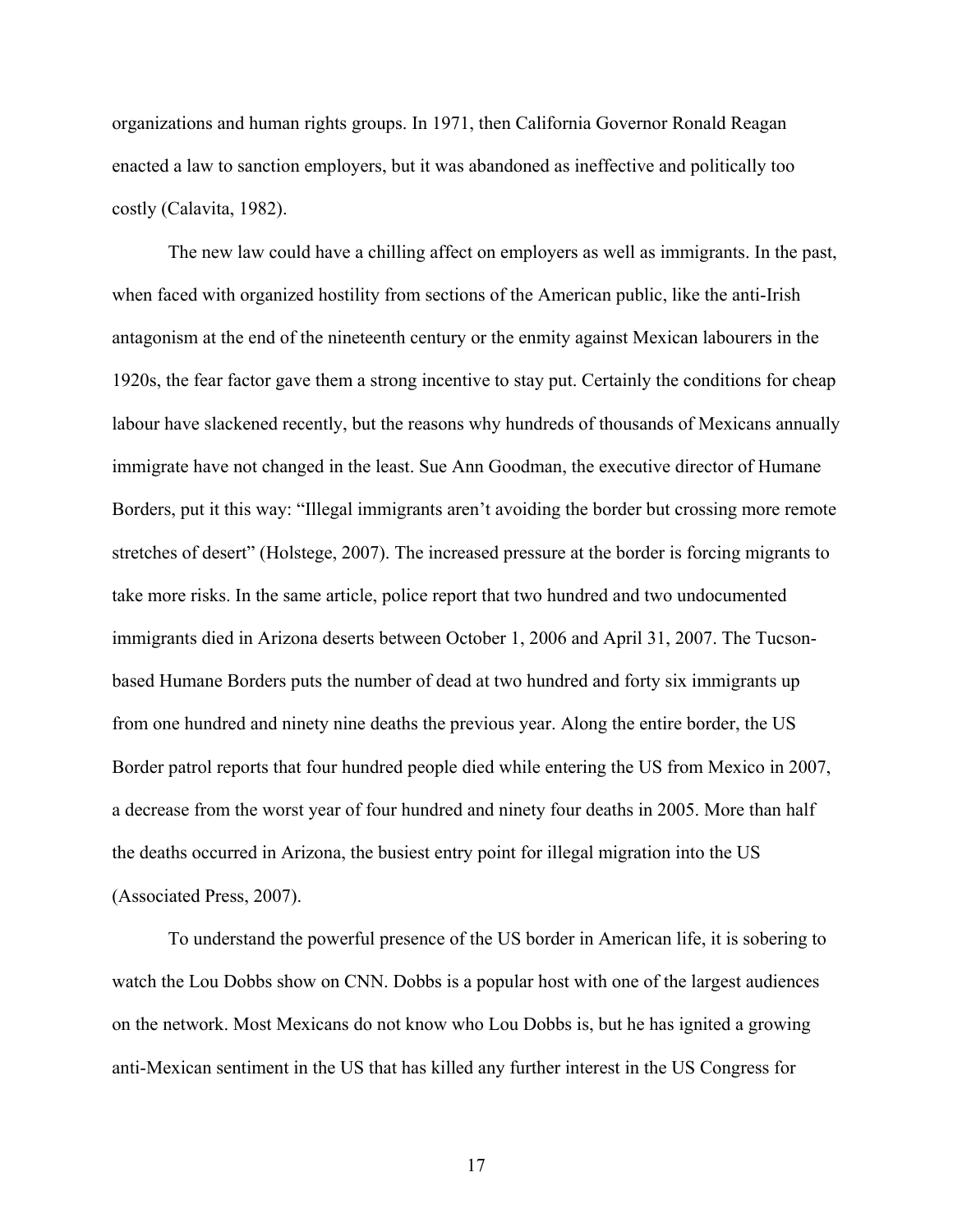deepening and broadening NAFTA. Dobbs and the US right believe that US sovereignty is being compromised by NAFTA and that illegal immigration is a threat to the American polity's selfimage as a nation of hard working Americans. Mexicans are seen as illegal spongers who drain tax dollars but don't pay taxes. When *The Wall Street Journal* surveyed economists on whether illegal immigration proved to be a gain or loss to the US economy, forty-four out of forty-six said there was a net benefit. (*The Wall Street Journal*, 2006)

Despite a blizzard of counter arguments and mass demonstrations at the grass-roots level in support of immigration reform, this stereotype has incited a vitriol of racism that has inflamed the conservative blogosphere at the grass roots level.<sup>[5](#page-47-1)</sup> Dobbs has become a lightening rod leading a nightly crusade against Mexicans and illegal immigration. His venting against illegal Mexican workers, who are likened to an "army of invaders…threatening the health of many Americans," has demonized NAFTA in the public mind. When New York governor Eliot Spitzer proposed to allow illegal immigrants to apply for driver's licences, Dobb's program was bombarded with angry emails from around the country. One such message read, "we will derail the illegal gravy train from within." Guests and interviewees are typically opposed to any legislative change that would make it easier for illegal immigrants to become legal residents in the US (Confessore, 2007; Archibold, 2007).

#### **The Fallout from Bush's 2007 Immigration Bill**

The failure of the US Congress to pass Bush's immigration reform bill in June 2007 represents part of the 'new normality' on Capitol Hill that will likely last until Bush's successor is chosen. The Bush immigration bill included fines, removals, work permits, and an extremely complex process that would allow some Mexicans working in the US without papers to eventually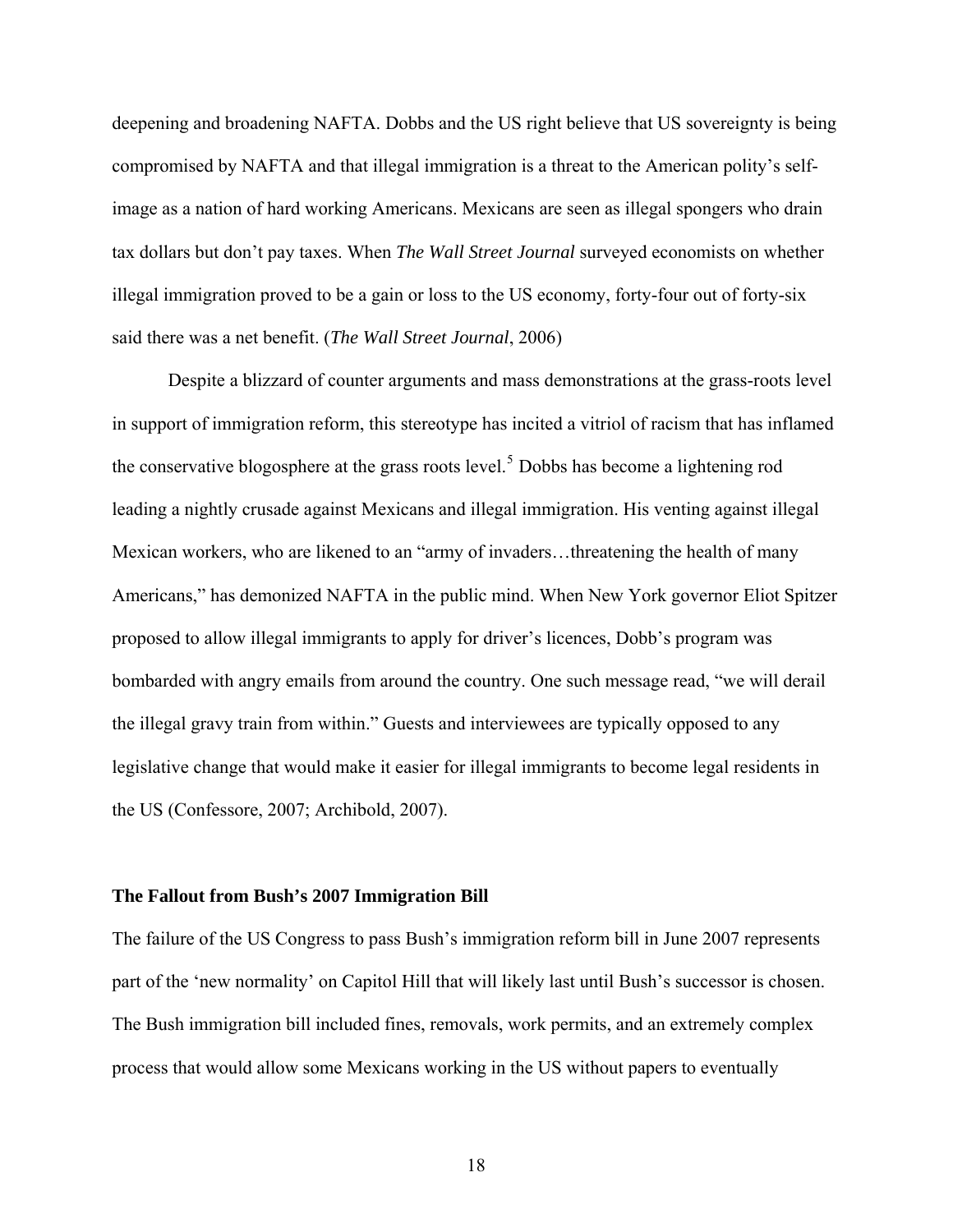become citizens. Guest workers would have to return home for twelve months every two years. There was no provision for any kind of amnesty. The bill's promise of legalization was so restrictive that only a tiny percentage of families would have qualified. There was nothing in the Senate version that would give Mexican immigrants permanent, family-based status; too many provisions were anti-family and anti-worker. At its core, the bill provided for a temporary employment system, but not full legalization for the millions of undocumented Mexicans. Many immigrant groups as well as civil rights advocates believed that Bush's compromise, which penalized hundreds of thousands of Mexicans and would lead to increased enforcement and raids, deserved its fate when the compromise bill failed to pass (Rutenberg and Hulse, 2007). Immigration has become so polarized in the US that it now dominates the 2007 presidential primaries along with gay rights and abortion. Few Americans see NAFTA as representing the beginning of a new American-Mexican partnership.

What is the most important issue facing the US?

Q: Which of these issues do you think should be a priority for the federal government to address?

| The war in Iraq     | 46% |
|---------------------|-----|
| Health care         | 34  |
| Jobs and economy    | 27  |
| Illegal immigration | 24  |
| Terrorism           |     |

Note: Figures are combined responses of first and second priorities, based on telephone poll of 1,509 adults conducted Nov. 1-5; margin of error +/- 2.5 percentage points.

*The Wall Street Journal*, 16 November 2007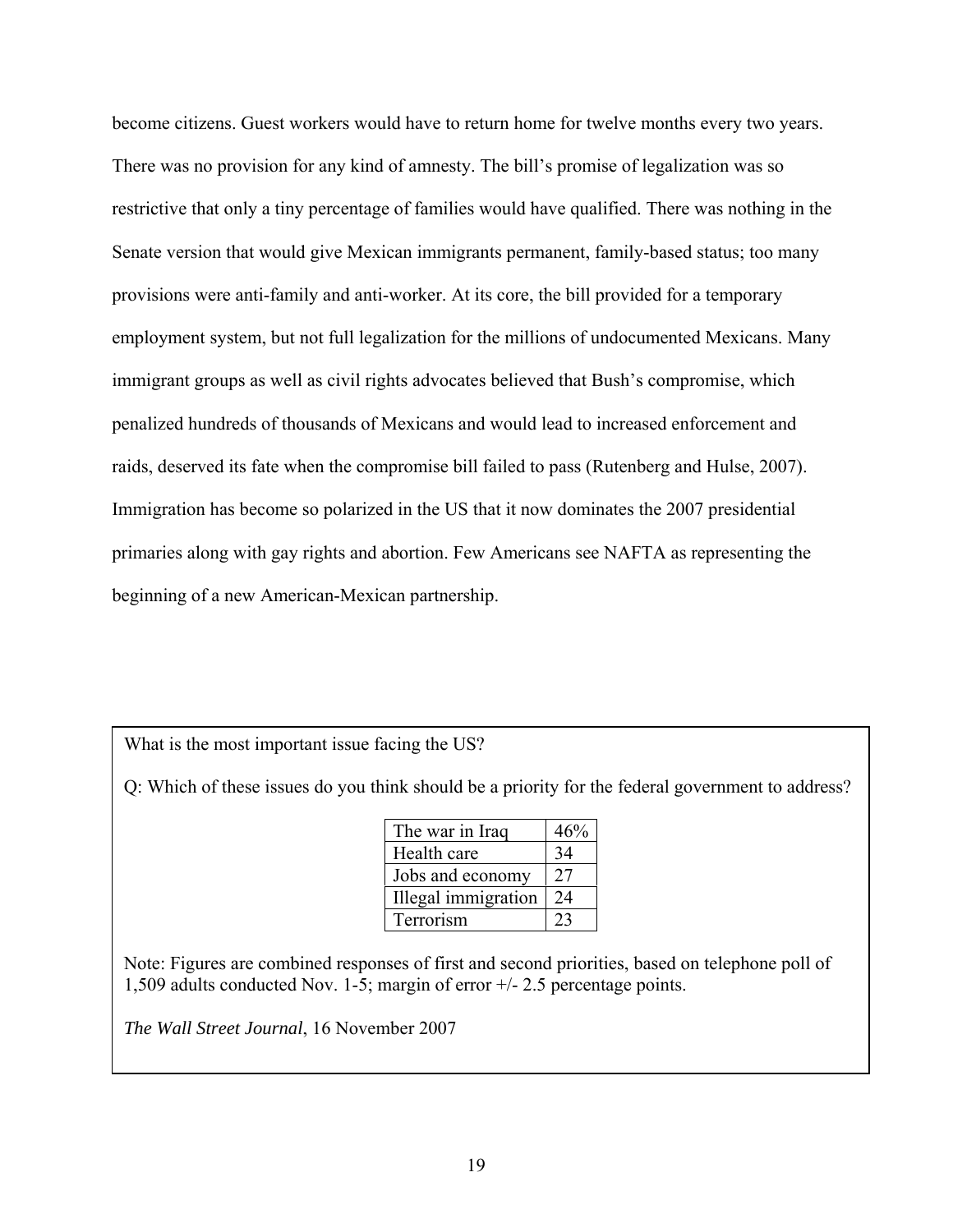Equally disturbing is the view held by a significant number of American senators that they are not obliged to enforce key NAFTA provisions with respect to Mexico. Under NAFTA, Mexican truckers were guaranteed access to US highways, but the Republican Senator of Nebraska, Chuck Hagel, told an American audience on Lou Dobbs on 12 September 2007 that Mexican trucks were unsafe, its drivers a security risk, and that he did not care if the US Senate broke the law by ignoring its legal obligations under NAFTA. What matters to him, he declared, are jobs for millions of Americans and protecting US national interests. Evidently, the US Senate and Congress do not regard the southern border with Mexico to be a nineteenth-century anachronism. They understand fully the importance of borders as a strategic instrument of US foreign policy. The US continues to play hard ball with Mexico, and, so far, Mexico, like Canada, has had to bite its tongue publicly on this and other trade disputes. Mexico does not have much leverage because leverage is a matter of political will not entitlement (Vega, 2005). So even if Mexico is entitled under the legal rules of NAFTA, it does not have the leverage to deal with congressional disregard of international obligations. In the beltway, is there anyone who will champion a revitalized North American community? Are there any supporters in the inner circle of power? Who is waiting in the wings to lead the charge?

# **The Canada-Mexico-US Strategic Partnership**

In his recently published, *Memoirs 1939-1993*, Brian Mulroney, Canada's former Prime Minister and champion of the 1984 Canada-US free trade agreement, recounts how little enthusiasm there was in the higher echelons of Ronald Reagan's administration for the dramatic step of signing the Canadian-US Free Trade Agreement, the big idea of Canadian conservatives at that time, which would open the road to NAFTA five years later. Up to the very end of the two years of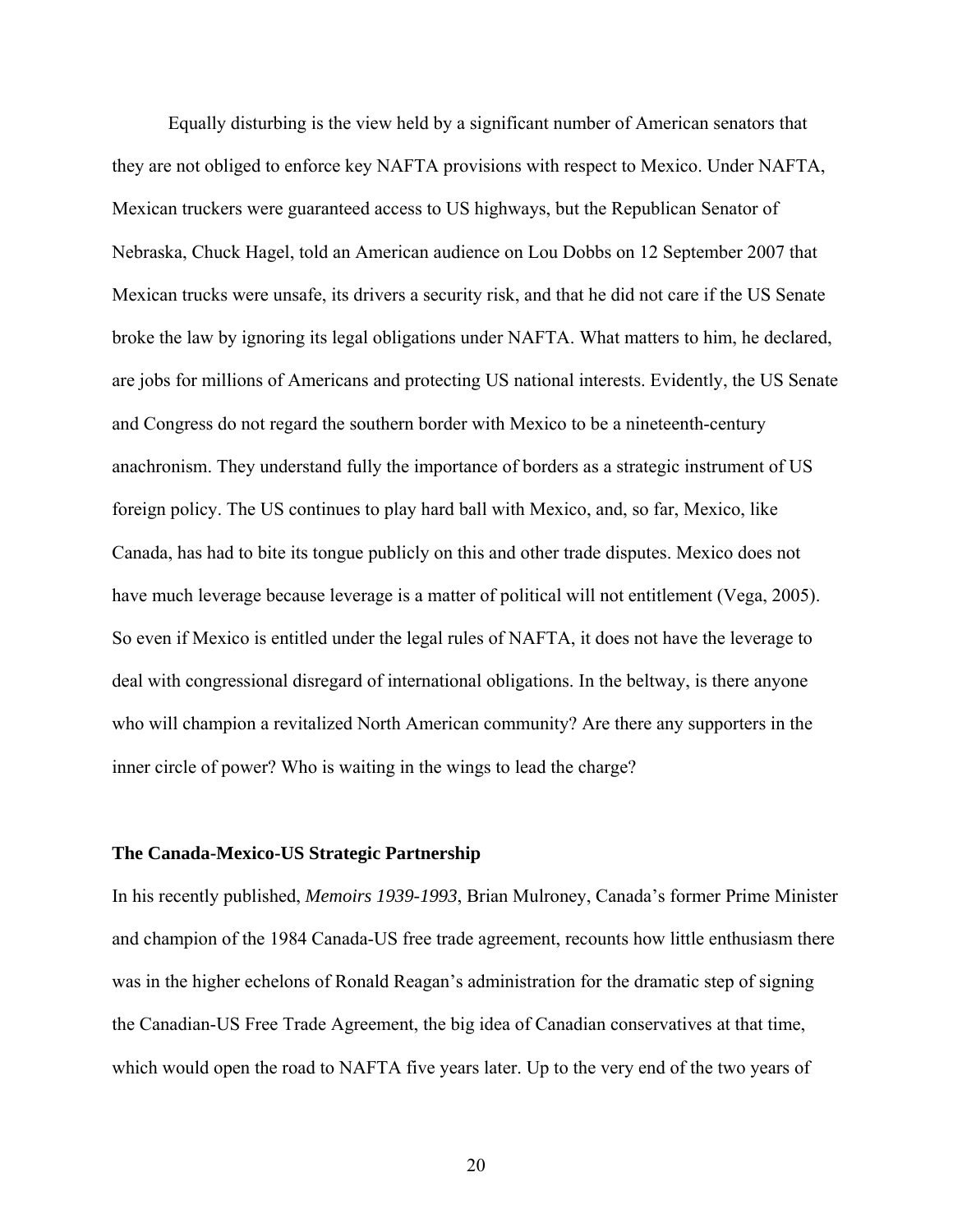difficult negotiations, Mulroney believed that the Canada-US free trade agreement would fail. In his account, he says that no one in Washington really cared. North American integration had no champion in the inner circles of the George H.W. Bush administration and US negotiators operated in political silos (Mulroney, 2007).

 In the US, Reagan had to ask the Senate Finance Committee for a green light before beginning negotiations. The vote was tied twelve to twelve; under the committee's rules, this gave the Reagan administration the right to proceed. As late as 2 October 1984, in the final hours before the legal deadline to conclude the Agreement, Mulroney told his cabinet that without a number of small concessions on the binding dispute resolution mechanism, he had instructed Canada's chief negotiator, Simon Reisman to walk away from the deal. Mulroney muses that it was easier for the US to reach an agreement with its Cold War enemy, the Soviet Union, on limiting the number of strategic missiles than to negotiate free trade with its 'best friend and eternal neighbour.' Puzzled by his own government's lack of traction, he argues that no one in the Reagan administration seemed to care very much if negotiations succeeded. It was a huge risk for Mulroney's newly-minted government to propose free trade with Canada's powerful neighbour, and the conservatives were pummelled daily in parliament by the Opposition. None of the high drama registered on Reagan's radar screen. Most curiously Reagan's inner circle did not regard Canada as a strategic partner, a status that Britain enjoyed. The evidence here contradicts the idea that Canada has a special relationship forged by geography, social values, and language. The first giant step towards North American free trade was largely a non-event hardly registering in the inner circles of the White House and Congress (Mulroney, 2007).

 Mulroney's autobiography should be read sceptically, as he would like the reader to believe that the only reason a free trade debacle was avoided was due to his considerable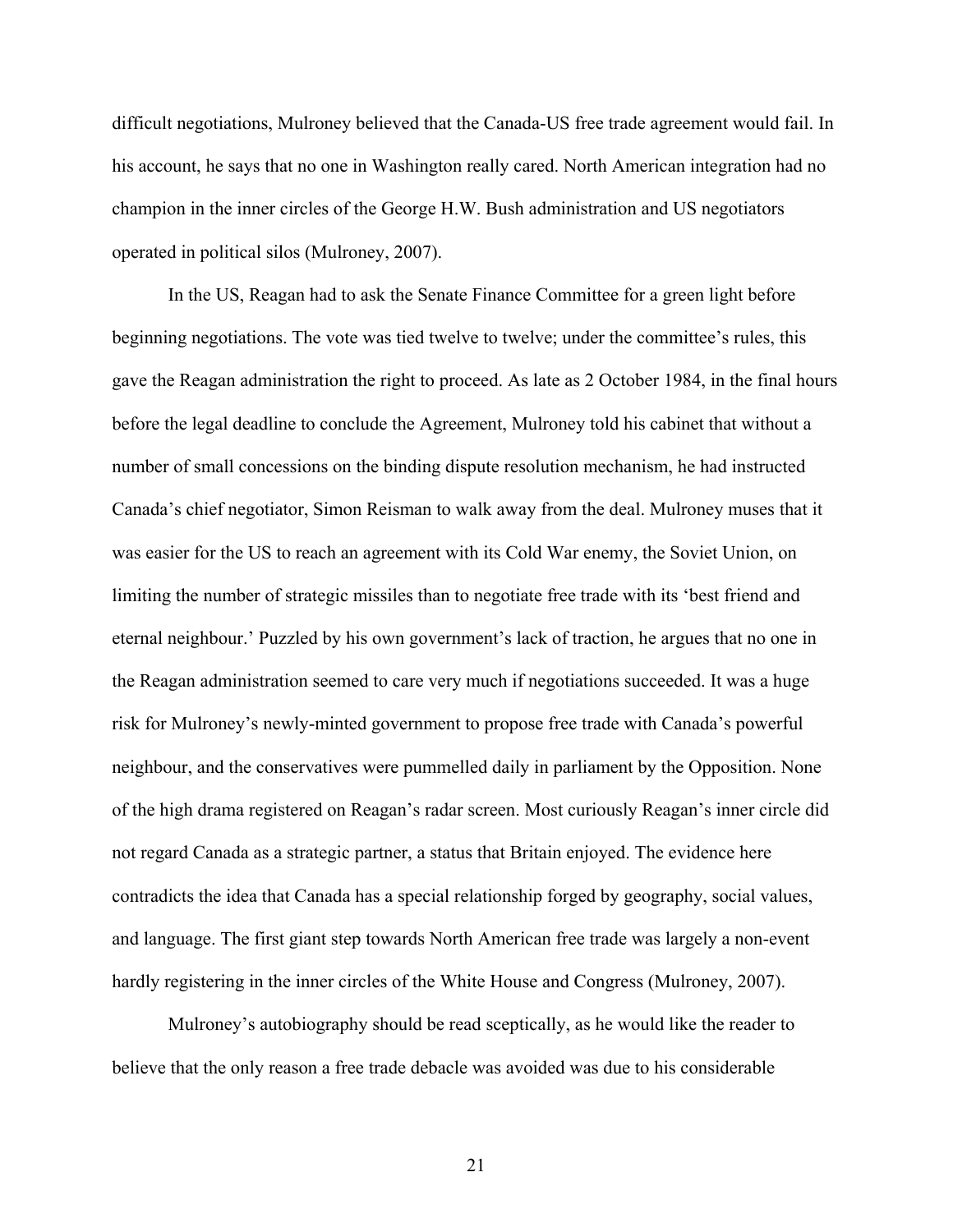diplomatic skills and wire-pulling with Bush Sr. and his carefully cultivated personal relationship with Reagan. Scholars and the public must interrogate the absence of a strong geopolitical imperative at work. Scholars remind us that the negotiations and final agreement were in fact driven by the more powerful logic of self-interest and opportunism on both sides. A big picture story? The historical record does not support such a grand assumption.

On the other hand, the NAFTA deal with Mexico involved a ferocious fight in the US Senate and Congress led in part by billionaire Ross Perot, an enormously talented and savvy right-wing populist who warned against the sucking sound of hundreds of thousands of US jobs being lost to the maquiladora industries. He was wrong about his most publicized claim but right about the negative impact of NAFTA depressing US working-class salaries for those who did not lose their jobs to outsourcing. Fast-forward to 2007, the same arguments are still much in evidence. Economists and experts have failed to document, to anyone's satisfaction, the number of jobs lost or gained because of, or despite, belonging to the exclusive NAFTA club (see the divergent views of Drache and Vega this volume).

Canadians continue to be obsessed with how things work in government and how much policy autonomy they have with the US. In their 2007 book, *Unexpected War, Canada in Kandahar*, Janice Gross Stein and Eugene Lang take to task the senior officials who were feeding politicians their best policy counsel about Canada's combat role in Afghanistan. Like Mulroney, who was obsessed with the Americans, officials in the Prime Minister's Office convinced themselves that if Canada turned down the Bush administration on Afghanistan "catastrophic" consequences would ensue. None of this doom-laden mindset proved correct. The Americans hardly remembered that Canada had not sent troops to Iraq and had turned down participation in Bush's ballistic missile defence program. As Lang writes, "We grossly overstate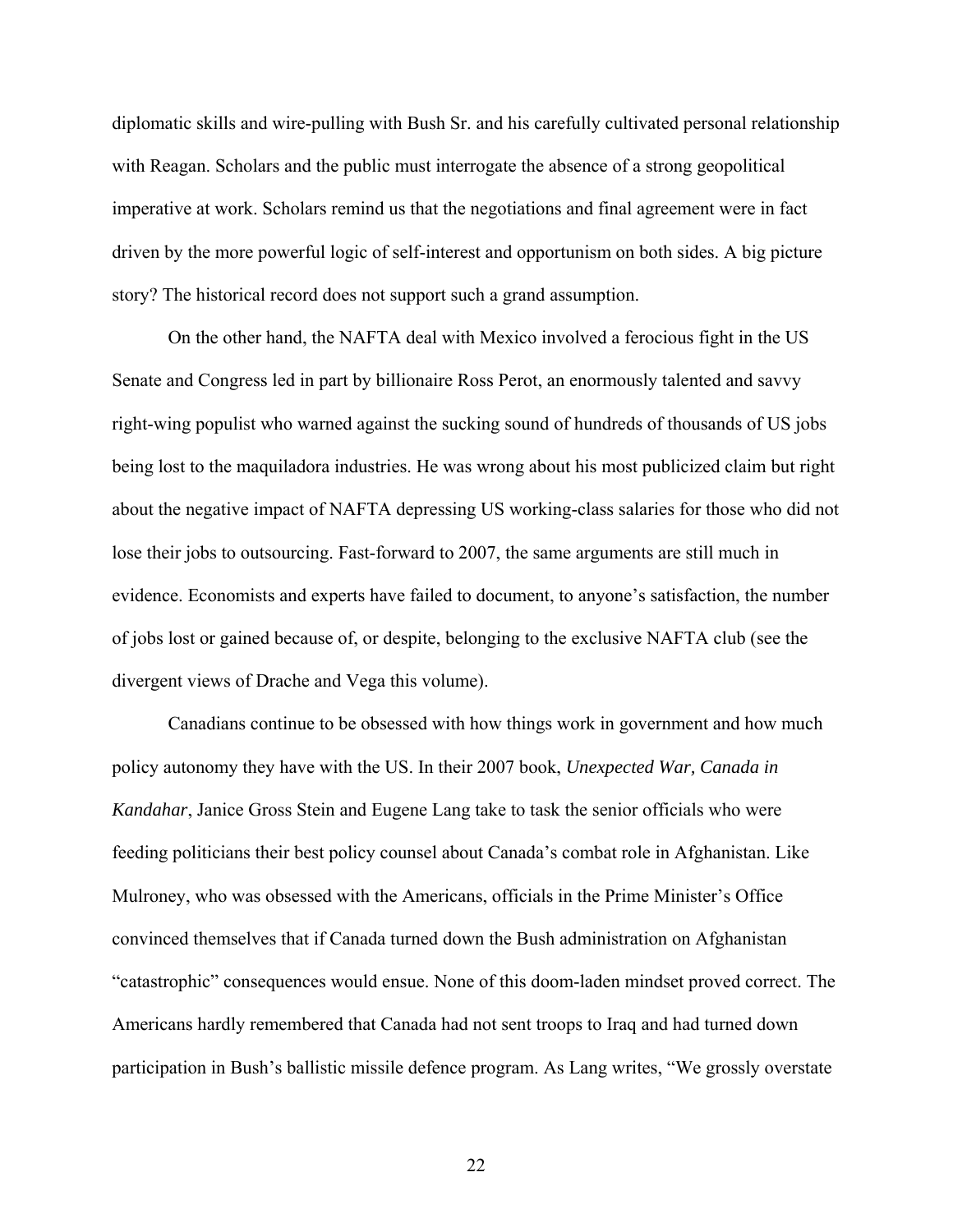our importance in Washington. They really don't care that much about us. But the advice our politicians get is that they care deeply. It's self-absorbed. It's not a realistic view of Canada's role in the world and our relationship with the US" (Wente, 2007).

# **The Geo-Political Lessons Learned**

The lesson learned is that the North American community ideal is a very fragile construction. Neither Canada nor Mexico has significant leverage in the corridors of power in Washington. Both countries remain neighbours rather than partners in the US public policy world. It is often lamented by policy elites in both countries that they never receive the "face time" they merit. It is surely a bitter pill for the Mexican political class to swallow that Mexico's influence with Washington in key policy areas is markedly less today than it was when Vicente Fox became president in 2000. It is also sobering to note that Brazil has overtaken Mexico as the most influential geopolitical country in Latin America.

In this volume, Ed Dosman emphasizes that Mexico made the wrong choice with NAFTA. By focusing so exclusively on gaining access to the US market, Mexico's commercial and foreign policy is dangerously unbalanced with respect to the rest of Latin American and the EU. No one could have predicted that Mexican industry would be mauled by China's rise to preeminence in the global economy. Equally, Mexicans can only be ambivalent at best about exporting hundreds of thousands of both skilled and unskilled citizens to seek employment opportunities abroad. The out migration of Mexicans has to be regarded as a human stain on Mexico's present and future. Many scholars, such as Dani Rodrick, have underlined the fact that Mexico's growth rate post-NAFTA is actually lower in 2006 than before the Mexican political class signed on to the NAFTA train (Rodrik, 2006). While it is unlikely that Mexico can easily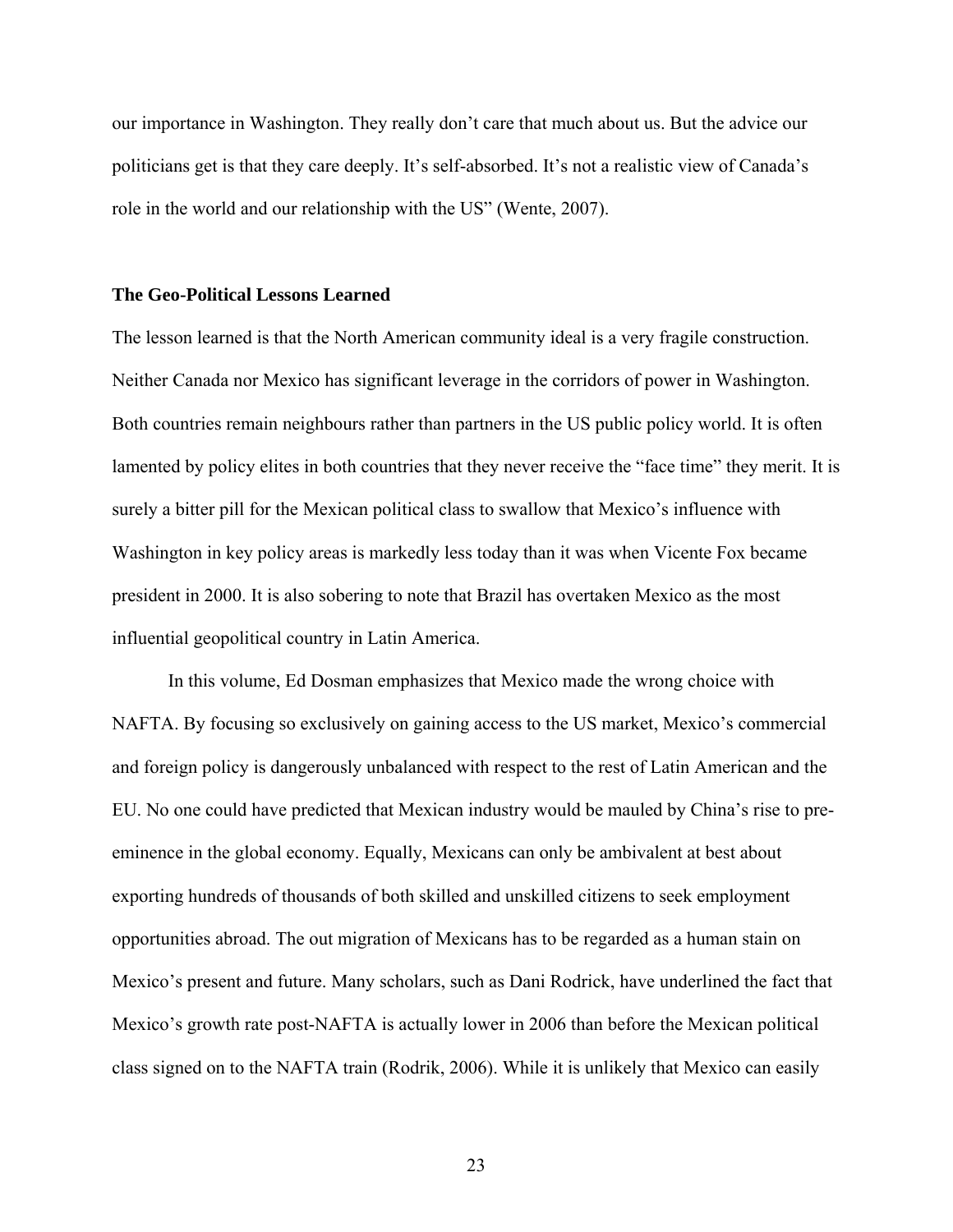sever its structural relationship of enormous complexity and inequality, it can be nuanced, downsized and redirected. It is only a matter of time before Mexico rediscovers a need for a very different kind of developmental trajectory.

The planned exodus of social and human capital comes at a huge cost to Mexico's selfesteem and a more robust economic performance. There is now an emerging consensus that Mexico's paltry three percent annual GDP growth rate needs to be doubled or tripled if it expects to support a vigorous attack on poverty eradication and give the forty percent of the population now living at or below the poverty line new life opportunities (Drache and Froese, 2005). Despite more access to US markets than any other southern economy, Mexico's performance can only be described as sub-standard. It has yet to address the many difficult, urgent domestic priorities. Belonging to NAFTA has become a crutch for a badly performing economy, not a solution to moving forward. The singular focus on the American market with NAFTA has created significant structural rigidities and with Mexico's benefits from NAFTA winding down, the pressures to address domestic problems can only increase for Calderón.

The three NAFTA partners are facing very different futures from their relations with the global south and the seismic changes unleashed by China and India. Mexico has lost hundreds of thousands of jobs to China as production has shifted out of the maquilidoras to cheap assembly zones in China (López Villefañe, this volume). With the Canadian dollar at a record thirty-year high at (US) \$1.05, Ontario manufacturing has been clobbered, losing over 300,000 manufacturing jobs in the last two years. Strategically, China has the full attention of Washington and has replaced Canada as the US's largest trading partner. This also will have immediate effects for both NAFTA partners (Arthurs, 2000). In the US, new evidence links the negative impact of global free trade to the policy-induced inequality experienced by a large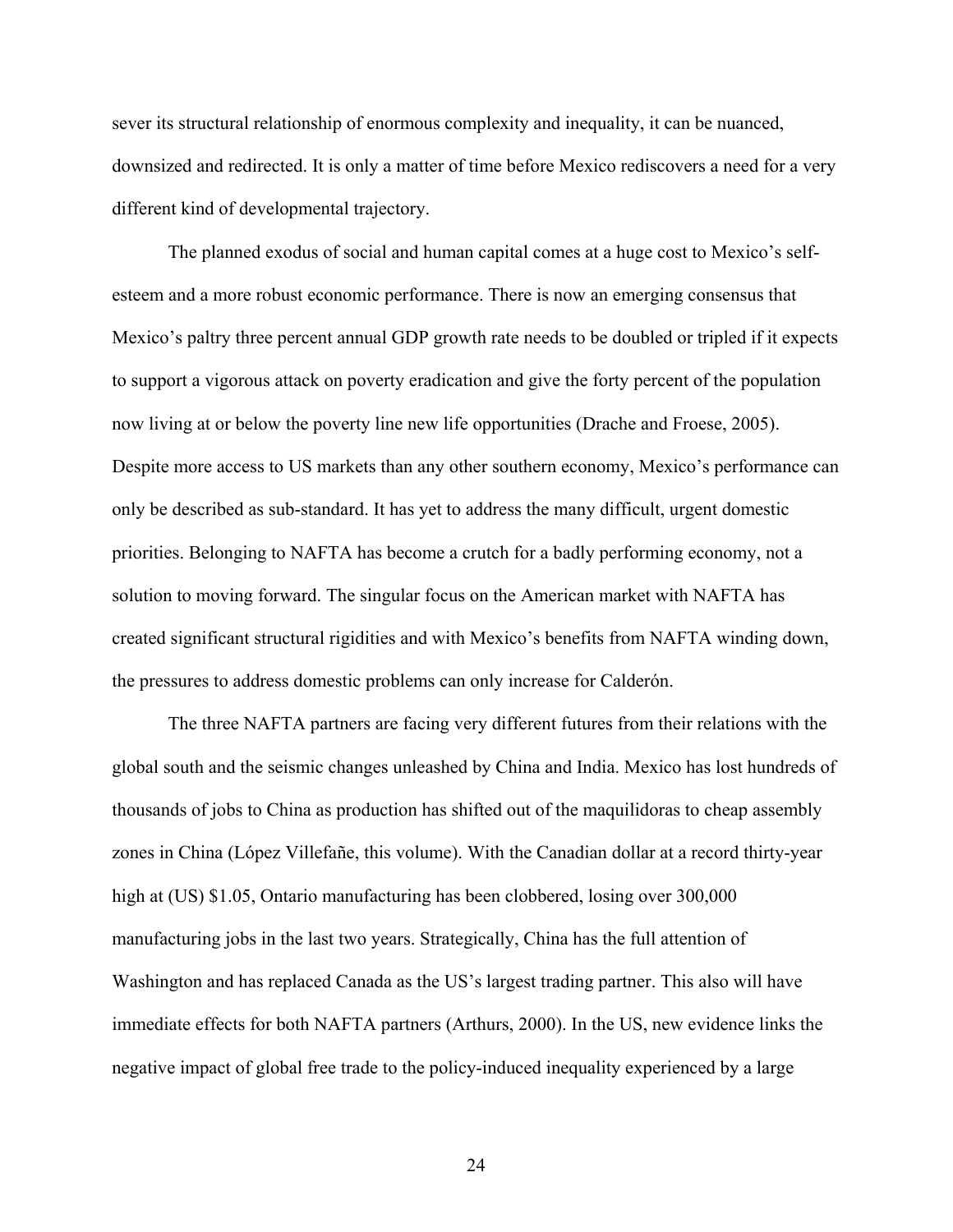proportion of the population whose jobs cannot be off-shored. Many economists estimate that US wages have persistently fallen over the NAFTA decade, depressed by highly competitive and fragmented union-free labour market practices (Bivens, 2007).

The transformation of North America and the new public policy space opened up will have unquestionably many spread effects. It is modifying and altering the power dynamics that have been implicit in the grand neo-liberal commercial vision of North America. North American is very much a continent in flux and the post-Bush North America will look very different once again.

# **Shrinking Governments: Competing National Agendas**

North American state-market relations are more anchored than ever in the competing and conflicting big picture realities of each of the NAFTA partners. Quite independently, the Bush and Harper administrations have been busy shrinking their government tax base by cutting tax rates for the wealthy and corporations. Paul Krugman and many others have documented the Bush's administrations corporate largesse to the top one percent of American income earners. The top two percent of Americans own eighteen percent of US wealth (check nos). This concentration of wealth is unprecedented creating more millionaires and billionaires than at any other time. According to Forbes, thirty-nine US billionaires represent 4.5% of the US GDP. (Wolf, 2007). In 2007, the Harper government reduced the GST, one of the government's largest sources of revenue; corporate income tax is scheduled to fall from twenty-one percent to fifteen percent by 2010 and will be the lowest in the G-7 (Chase, 2007). What is significant is that in taking these dramatic initiatives, both governments have sent a clear message that the governance capacity of future administrations will be much reduced. They will have fewer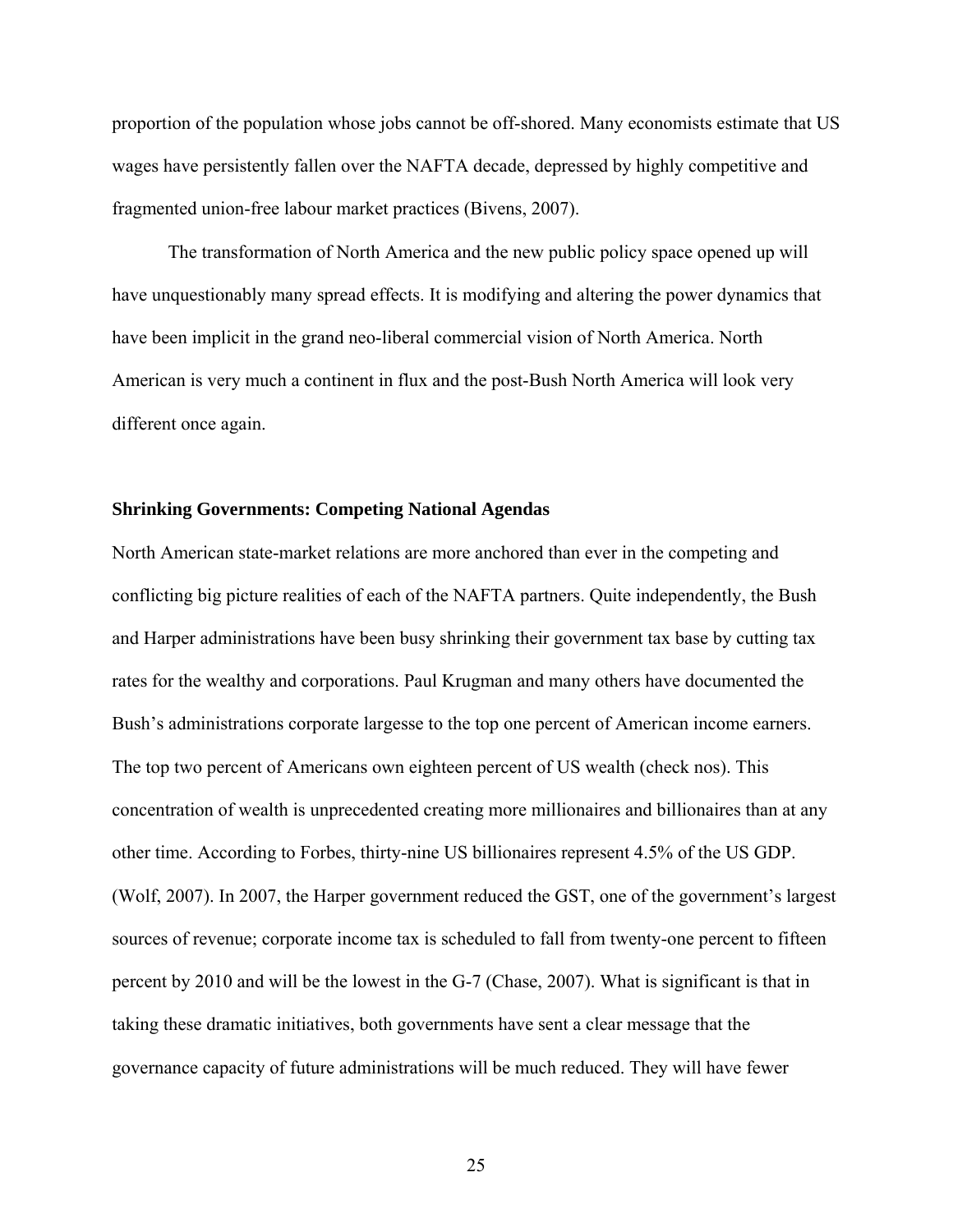resources to invest in new broad-based social programs like childcare, a strengthened public commitment to medicare, and innovative measures to address global warming. These constraints are not across the board and areas such as defence and security expenditures will be largely exempt.

Strikingly, the Calderón presidency has passed a very modest tax reform bill to hike taxes to pay for badly needed social reforms in health and education. It is unclear to many observers whether the funds will find their way to these critically important areas of public life. Taxation revenue is, at all times, critical for promoting social solidarity and investing in human capital, although tax reform is constantly a wedge issue for politicians and voters.

Compared to a decade ago, North America is entering a period of uncertainty and volatility. In the US, the growing backlash against the Bush administration is likely to result in many more Democrats in the Senate and Congress. The theory of a massive electoral change in US voting patterns with Democrats and Republicans crossing party lines will be tested in the next period. But intuitively, the US is heading towards a major course correction. It has become isolated from its allies and global public opinion, and this is worrisome to the US political class. The next president, regardless of party affiliation, will have to mend fences. New policy directions are needed. A harbinger of things to come is that Rudolph Giuliani and John McCain, the Republican front runners, have distanced themselves from key elements of the Bush's foreign policy including, torture, water-boarding, rendition, and the war in Iraq. This is by no means repudiation, but the nuance is vital in the run up to the presidential race.

In Canada, although Harper's minority government was incapable of reversing its popularity decline in public opinion polls between 2006 and 2007, in the autumn of 2007, it effectively overtook the much weakened Liberal party led by Stéphane Dion. Significantly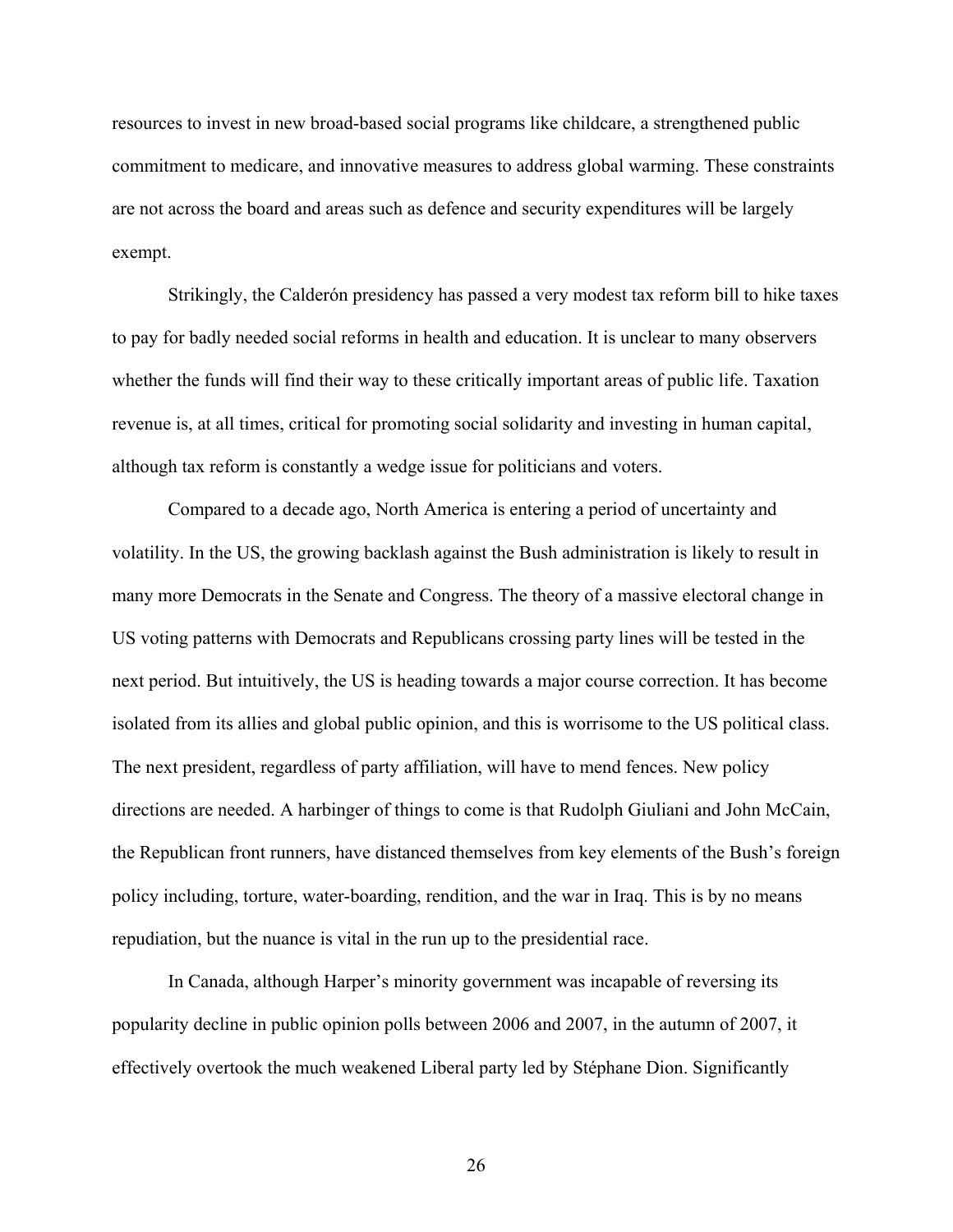though, the Harper government has no seats in the metropolitan centres of Toronto, Montreal, Winnipeg and Vancouver where sixty percent of Canadians reside. Canadian public opinion remains distrustful of the neoconservative administration, and the minority government operates as a brake on Harper's exercise of power. While the Liberals have been disorganized and disoriented under Dion's leadership, they along with the Bloc Québécois and NDP represent the values and aspirations of two thirds of Canadian voters.

In Mexico, the bitter presidential election in 2006 has left a legacy of suspicion and partisanship. One of the unintended consequences of the fear of the Chavez effect, named for Venezuela's controversial, left-wing president Hugo Chávez, was to give Calderón his victory over Andrés Manuel López Obrador. The twin issues of immigration and development now drive Mexico's electoral cycle. Mexico's precipitous decline in terms of American politics requires the political class to be more innovative and strategic. The fact that Cristina Fernández de Kirchner was elected the first woman president of Argentina in late October 2007 underscores for many Mexicans that Latin America is again on the move, and social reform is on the agenda. She is a dynamic advocate of democratic reform, and Argentina has an economy that has made a remarkable recovery since her husband, former president Nestor Kirchner, rejected IMF conditions to renegotiate its catastrophic debt in 2003. In explicitly citing the "inadmissible privileges" IMF-sponsored structural adjustment programs confirmed on the private sector, he reopened privatized utility contracts (Farmelo and Cibils, 2003). Reforms like these cast neoliberal economic strategies in a very different light. Simplistic templates that empowered private actors at the expense of the majority have lost much of their allure in the public mind throughout Latin America. Observant Mexicans can see how out of step Mexico is with Latin America's rapidly changing world.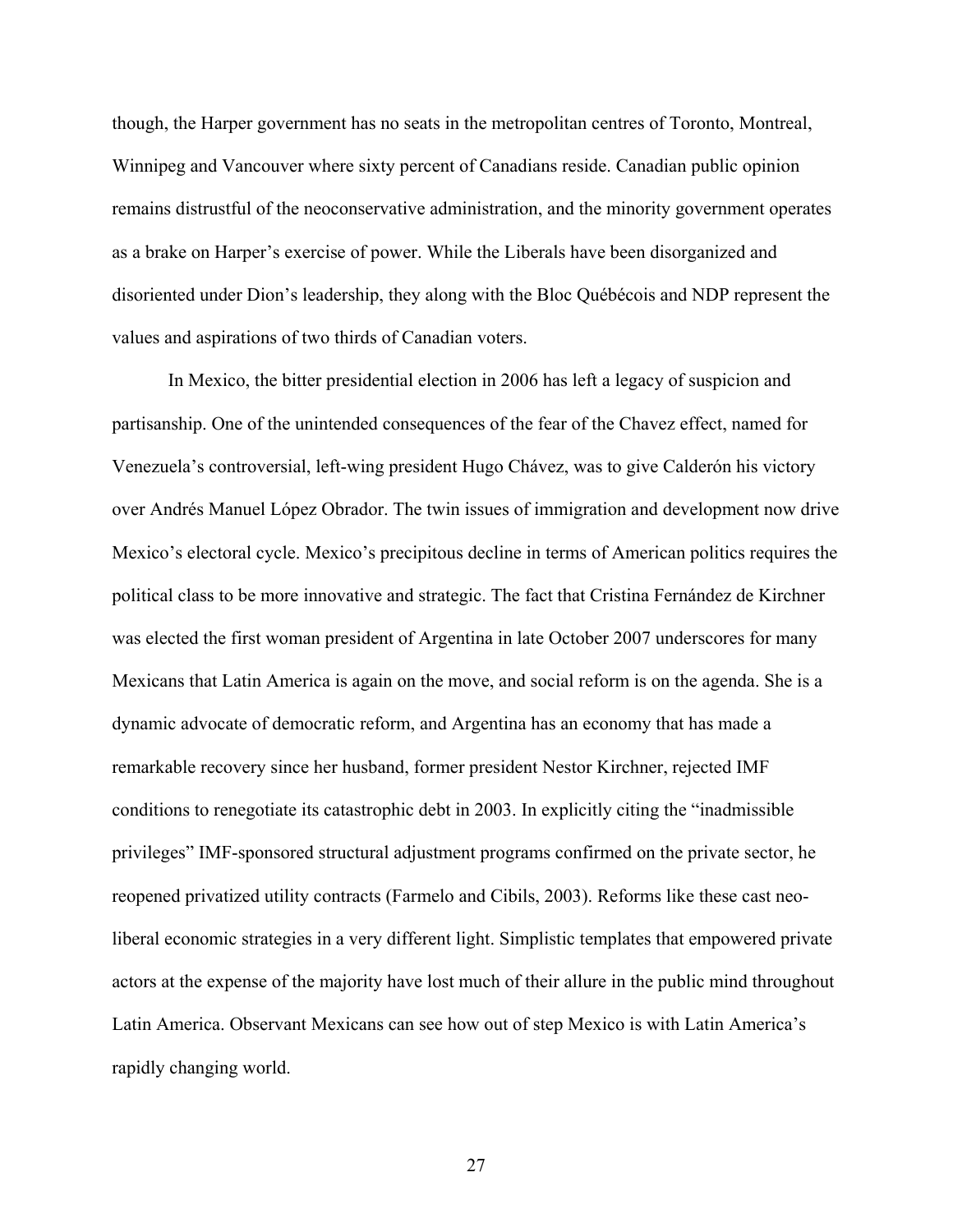What can be said with certainty is that the political electoral cycle in all three countries is responding to a new constellation of forces after a decade of commercial-driven integration. North America has become ungovernable as a coherent entity without a workable consensus about goals and outcomes. This hypothesis can be tested against the fast-moving set of domestic pressures and competing forces between the NAFTA partners. With so much pressure from below and above, where does this leave the Canada-Mexico relationship?

#### **The Canada-Mexico Partnership?**

Economically, Canada and Mexico are very modest trading partners. Over the past ten-year period, Canadian exports to Mexico grew from .42 percent to .78 percent, hardly a blistering pace. Mexican exports to Canada are equally modest hovering around the two percent mark. What is undeniable is that, however disappointing the Canada-Mexico bilateral economic relationship is, on the larger screen the two countries register on each others diplomatic radar with an unprecedented degree of importance. Hundreds of thousands of Canadian tourists vacation in Mexico. More significantly, forty thousand Mexican students come to Canada to study. Canadian and Mexican NGOs regularly meet to discuss the "Canada-Mexico relationship," and Canadian business organization like Council of Chief Executives frequently coordinate public policy interventions with their Mexican counterparts (Drache, 2007).

Still, the Harper government has shifted policy priorities and made building Canada's relationship with Brazil its number one foreign policy objective in Latin American. There have been missed opportunities, particularly in response to human rights violations in Latin America as well as on the environment. The high point in the Canada-Mexico relationship occurred at the UN in 2003 when both countries worked closely together to bridge the divisions between the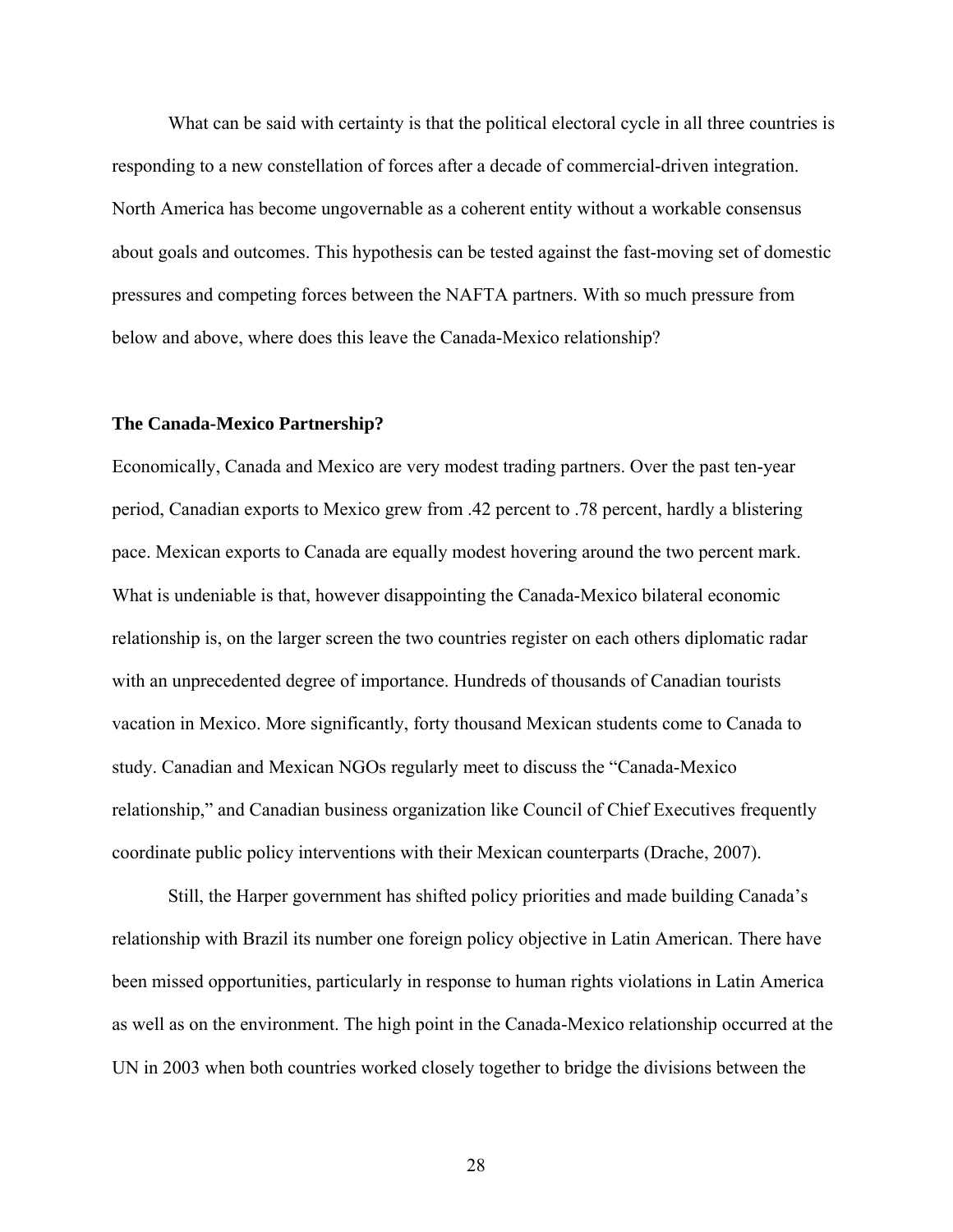Bush administration's unilateral action to invade Iraq and the UN system of multilateralism. Typically perhaps, this singular occasion for Canada and Mexico to cooperate closely came and went without establishing any further basis for diplomatic cooperation. Many observers, such as Andrew Cooper who has contributed to this volume, believe that the Canada-Mexico strategic connection has not matured sufficiently to affect a deeper and overdue shift from a relationship of convenience to one of perceived commitment.

If there is a final lesson to be learned, it is that despite the billions of dollars in trade and energy flows, our instinctive North American community is only partially anchored in security and commerce. The need for the tri-management of North American public policy did not begin with the signing of NAFTA in 1994 (Cameron and Tomlin, 2000). Citizenship rights, state regulation, and security co-operation lie outside its complex mandate. In these critical areas inter-state co-operation is essential and unavoidable. It is also a curious omission of the narrow focus on economic integration that the strategic institution of the border and the government agencies responsible for setting the key policy goals for the cross-border management of the continent has been all but ignored

Canada and Mexico are two very different societies attempting to come to terms with the cumulative and contradictory effects of these micro and macro changes. Public opinion research and new studies on social values call for a strengthening of popular sovereignty, not its dilution (Adams, 2005). In the latest of a series of public opinion polls commissioned by Decima, one of Canada's largest polling firms, seventy percent of Canadians said that they want government to do more to limit foreign takeovers. Even among conservative respondents, sixty-six percent called on the government to be proactive. Significantly, seventy-one percent regarded a laissezfaire approach to the free movement of capital a bad thing (Deveau, 2007).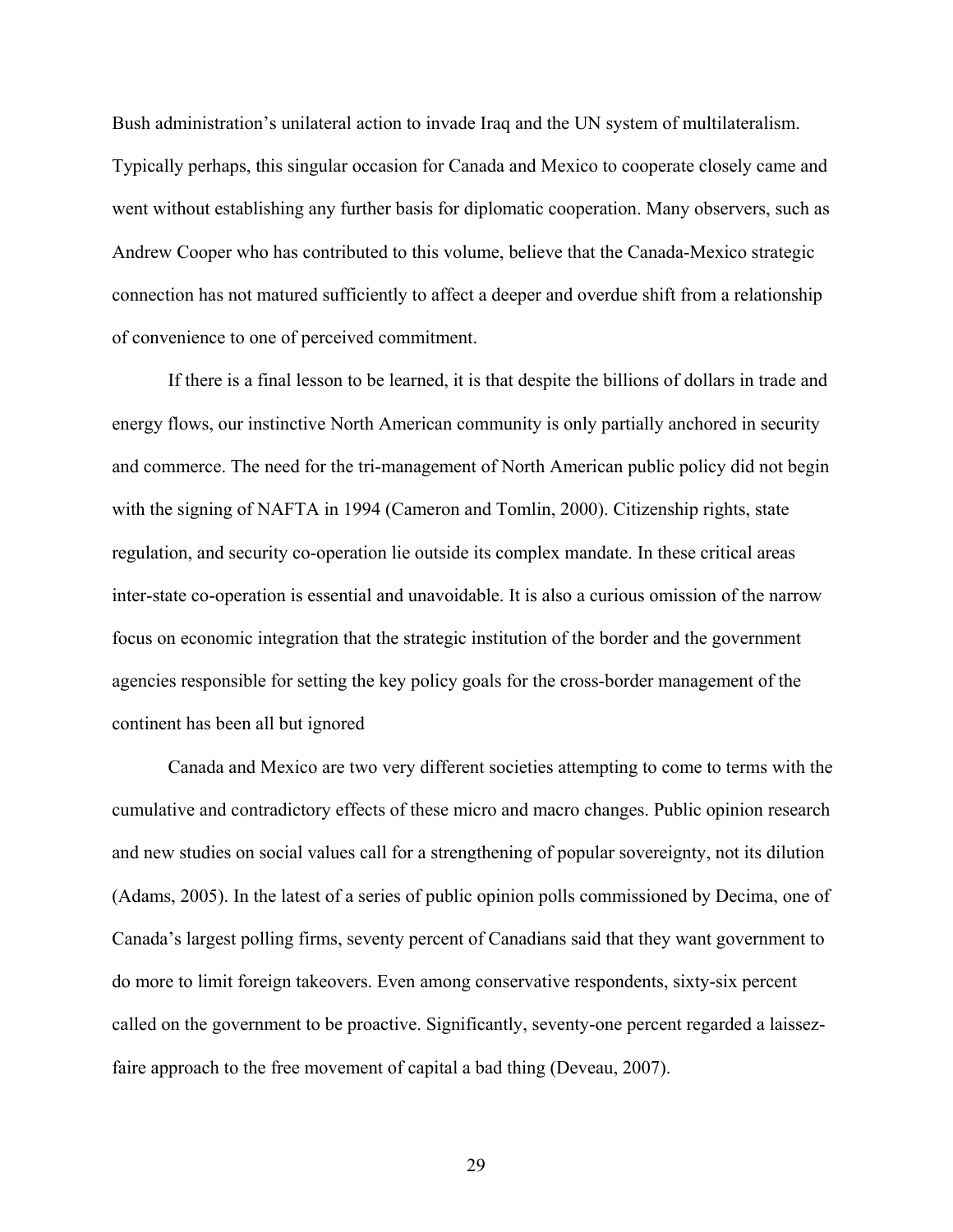The North American idea has been part of the policy arsenal of Washington, Mexico City, and Ottawa ever since Frederick Jackson Turner wrote his celebrated American frontier thesis at the turn of the twentieth century (Drache, 2004). System and structure link Canada and Mexico irreversibly to the North American economy, but there are other policy competitors to the security and commerce view of North America. The most powerful and evocative is to envision North America through the lens of diversity and multiculturalism. Some years ago the great Mexican author and poet, Octavio Paz correctly characterized the North American experience as a labyrinth of solitudes. He was referring to the experience of the Mexican migrant living in the barrios of Los Angeles (Paz, 1985). While for some the labyrinth may be negative, in fact it speaks to the multi-level complexity of North America as a prototypical diverse social space encompassing the linguistic and cultural diversity of three distinct societies. The three countries have a need to address what they share in common – from human security to development to human rights to the environment. North American diversity is our common destiny and we should accept the need to be "friends at a distance." Thoreau's gentle words represent the best way for national communities to co-exist and thrive.

# **Structure of Volume**

The book is organized into seven sections. Daniel Drache explores the big picture reality of the asymmetrical benefits of a decade of North American integration. He challenges the idea that there will be a normalization of US realities with either NAFTA partners in a post-Bush world. Both Mexico and Canada have to come to terms with the fact that the competitive edge they believed would automatically result from intense continental integration has fallen well short of expectations. In Canada more job losses are on the way with the Canadian dollar at parity with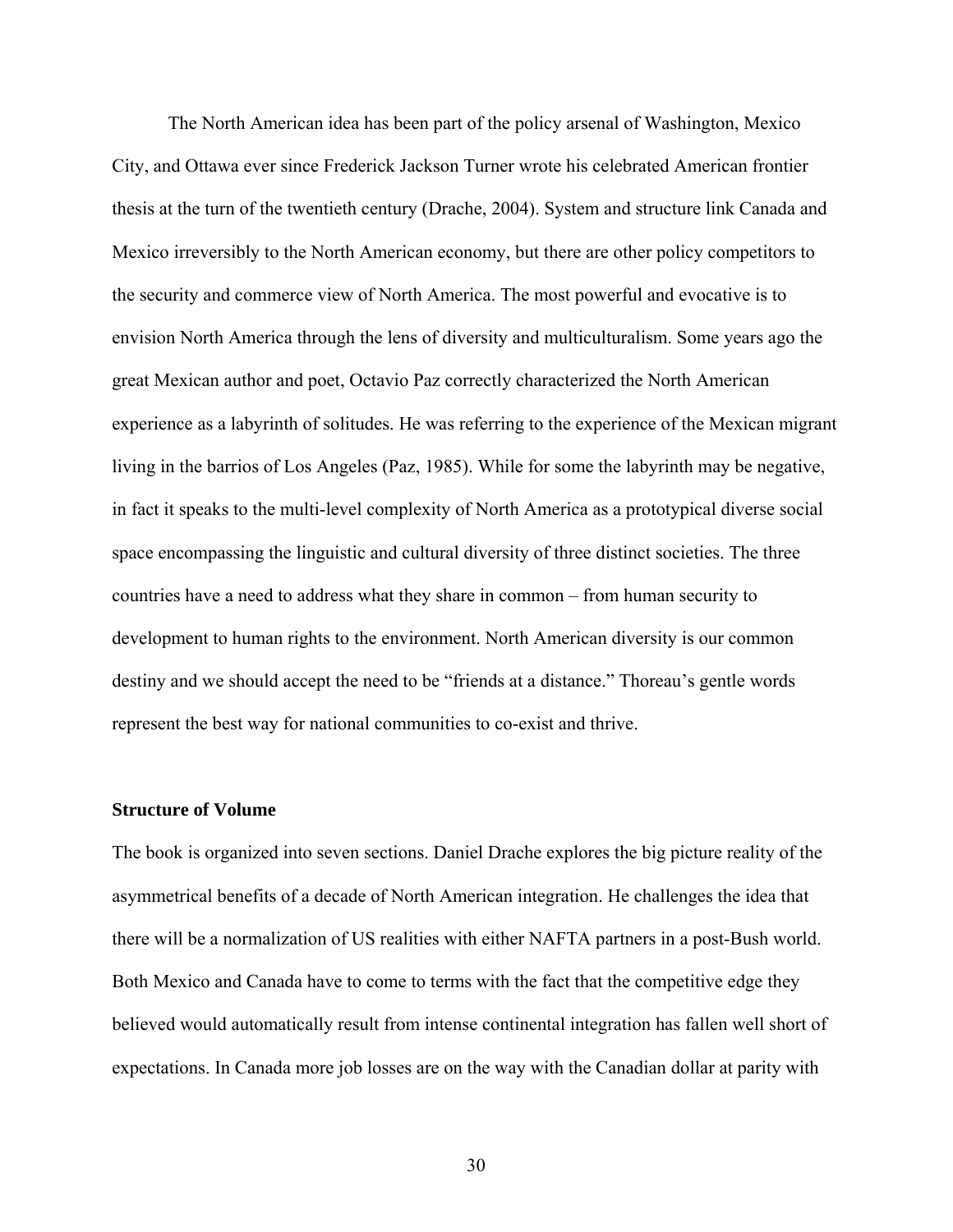the US greenback. Mexico's productivity has lagged badly and its GDP growth is the most disappointing in Latin America. In fact, Mexico experienced higher growth rates prior to signing NAFTA than in the past decade. With so much divergence between the three economies in view, the role of national authority in economic strategizing cannot be minimized. In the post-Bush world, US congress is re-centering on US strategic needs and priorities. Mexico and Canada are being forced down the same policy path. Drache concludes that the NAFTA era is over, and deepening the North American partnership is not in the cards for the foreseeable future.

Gustavo Vega-Canova analyzes a second big picture reality that has changed the economic and political landscape of North America, namely the convergence between economic and security relations with the US. He is optimistic that NAFTA has provided a platform to liberalize further the trade investment between the three NAFTA partners. Significantly, he points to the fact that Mexican state authorities have become aware of the potential benefits that exports can bring to their own states. Mexico has been the recipient of more than forty billion dollars of foreign direct investment since the early 1990s. He notes that job growth in Mexico under NAFTA has been over one million in jobs related directly or indirectly to export activity.

Significantly, Mexican workers have not seen a real increase in wages in over a decade. The dramatic drop in the work force engaged in agriculture has been the single most important change in Mexican domestic policy. Mexican agriculture has dropped from twenty-eight percent to seventeen percent, and hundreds of thousands of Mexicans have left the country to seek work in the US illegally. Mexico's economy must grow at a level of six to seven percent to prevent further out pouring of Mexicans to the US. Vega makes a powerful case that Mexico must address the forty percent of their populations that live in poverty. His chapter is particularly important in detailing Mexico's challenges for the next decade; removing external barriers;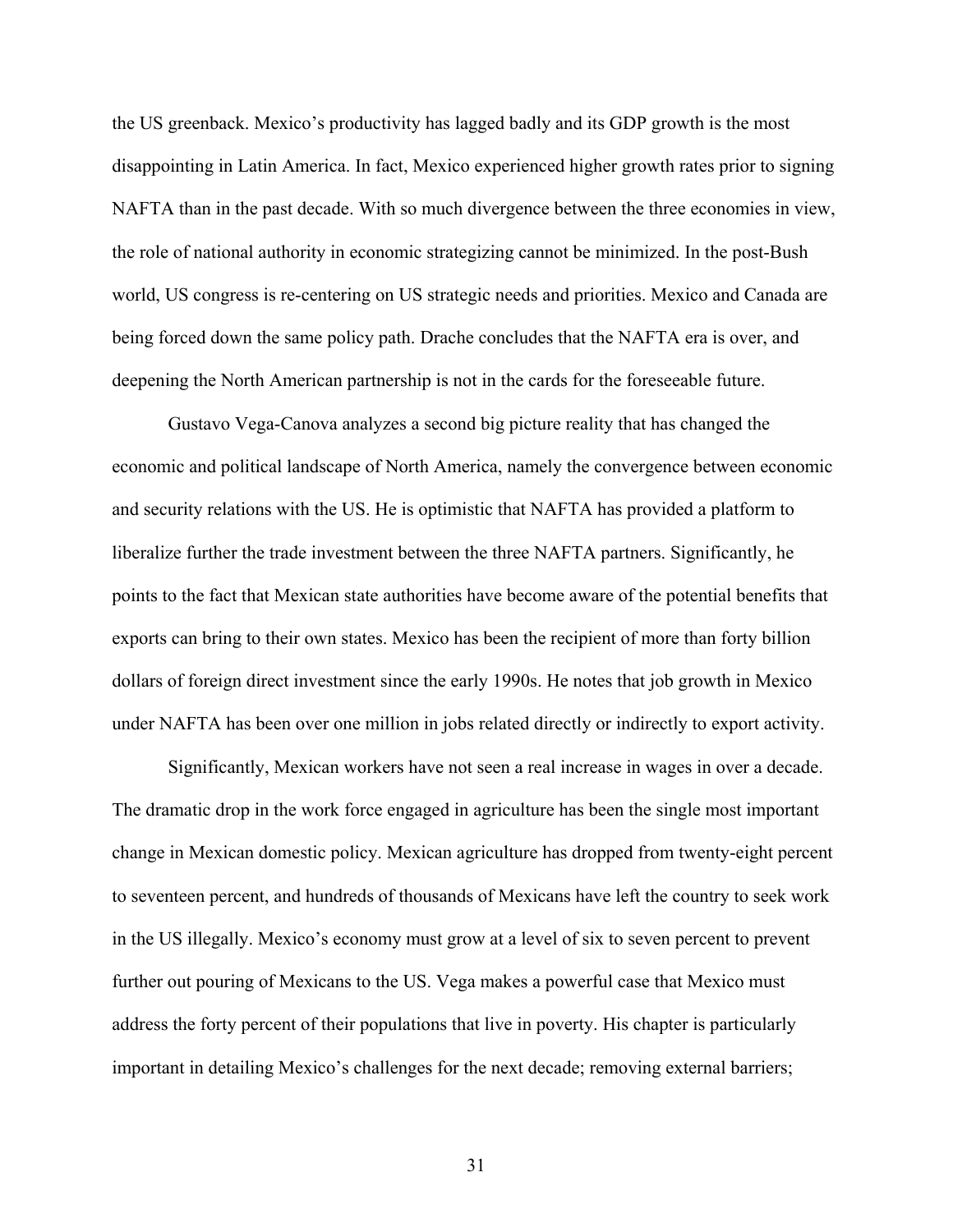developing smart border migration agreements with the US and addressing mutual security concerns on the northern and southern border. With strong leadership, North America can accommodate the new political realities of the continent.

In Alex Neve's chapter on rights at the borders, the new defining reality for North America is the need to come to terms with immigration flows, human rights and political refugees in the Canada-Mexico relationship. While for many the border is only a commercial gate, Neve makes the compelling case that borders are a line in the sand for human rights and that human rights violations have been on the increase over the past decade. The number of Mexicans seeking asylum has grown markedly since 9/11 and immigration into Canada has become more difficult. During border crossings, migrants face many dangers including extortion, rape, threats, and other violence from "coyotes" and private militia groups.

The Security and Prosperity Partnership adopted in March 2005 and strengthened March 2006 only spoke of legitimate migration but was silent on the movement of people, human rights and migration. Neve's chapter is particularly important because it reminds us that there are other parallel regional initiatives such as the Puebla Process that address the precarious situation of regional migrants. It includes eight other countries from the region and offers an alternative to a narrowly-defined security-related focus on refugees. One of the new realities facing North America is the need for extended human rights cooperation and the need for better protections and stronger laws to protect the basic human rights of migrants. It is one of the areas in which Canada and Mexico could cooperate more closely.

Ana Covarrubias has written a far-reaching analysis on the role of human rights in Mexican foreign policy. Mexico's foreign policy like that of many other countries supported the principle of non-intervention while at the same time promoted the protection of human rights. It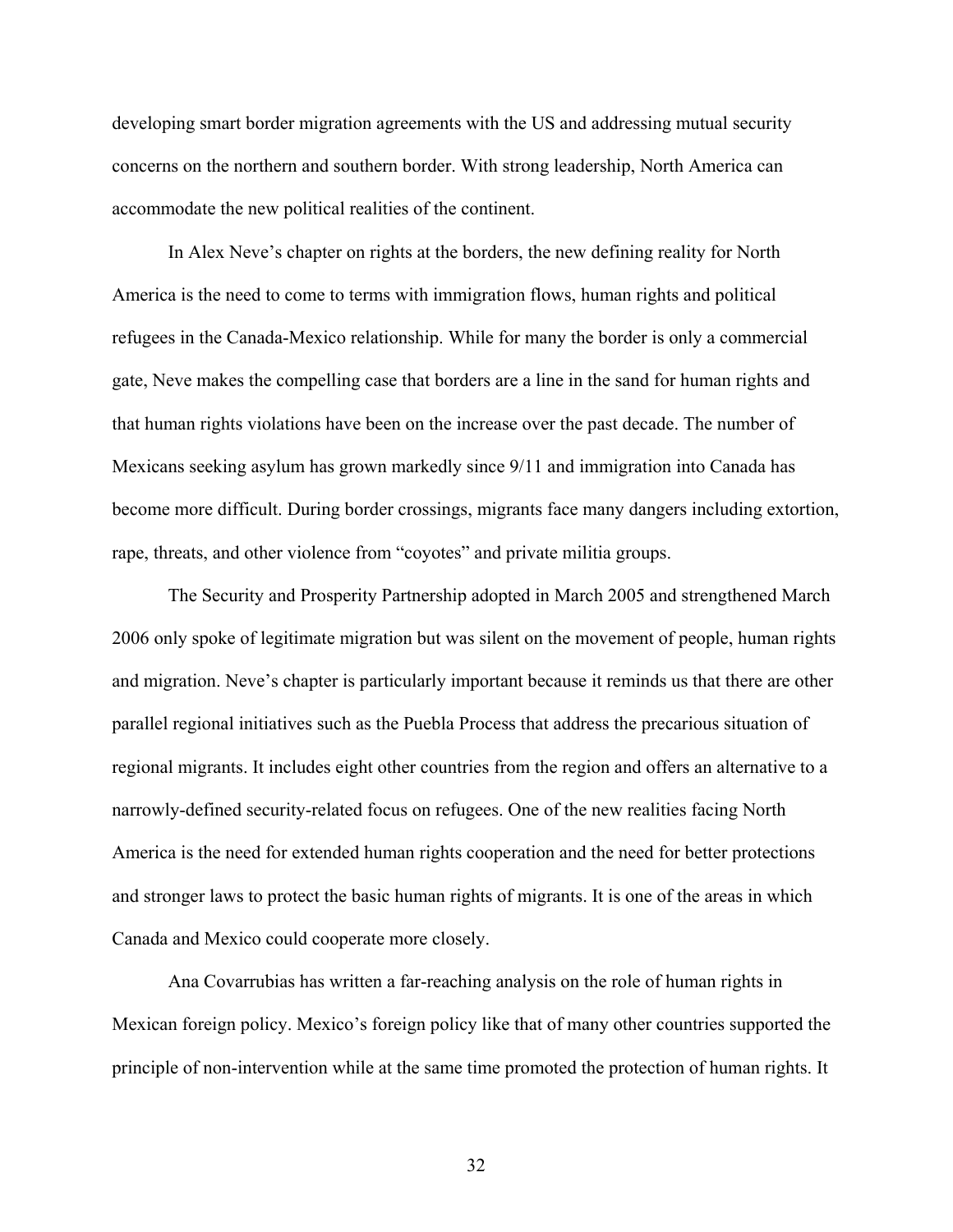is only belatedly that the Mexican government recognized that human rights were a legitimate foreign policy issue. Covabrrubias notes that under Carlos Salinas' presidential term, the government did not prioritize human rights issues being more focused on aggressive commercial diplomacy. Under Vicente Fox's foreign minister, Jorge Castañeda, human rights were given a key place in Mexico's foreign policy.

Castañeda was particularly interested in using human rights instruments to achieve a new political culture. This has never been easy for Mexico as its own human rights record has been subject to much criticism particularly with respect to the treatment of illegal immigrants as well as earlier human rights violations against its own citizens. Still there has been considerable progress made with respect to the protection of human rights in Mexico; and the rights of immigrants and others remains a top priority for the new government.

The Bush revolution in foreign policy has had a major impact on Canada and Mexico. Stephen Clarkson details the complex nature of Canada's response to what he calls the 'Bush foreign policy counter-revolution.' The central dilemma is that the US war on terrorism has driven a wedge between the Canadian and American political class while at the same time it has accelerated cooperation between Canadian and American military personnel. Jean Chrétien's refusal to send Canadian forces to Iraq represented an iconic moment for Canadian foreign policy. After much dithering, Chrétien correctly read the mind of the Canadian electorate and refused Washington's request for Canadian forces without a UN resolution in support of the Iraq invasion. It is important to recall that Canada was in good company since France, Germany and Mexico as well as many other countries opposed Bush's unilateral declaration of war. It is also significant that Canada and Mexico worked closely together at the UN in an attempt to find a "third way."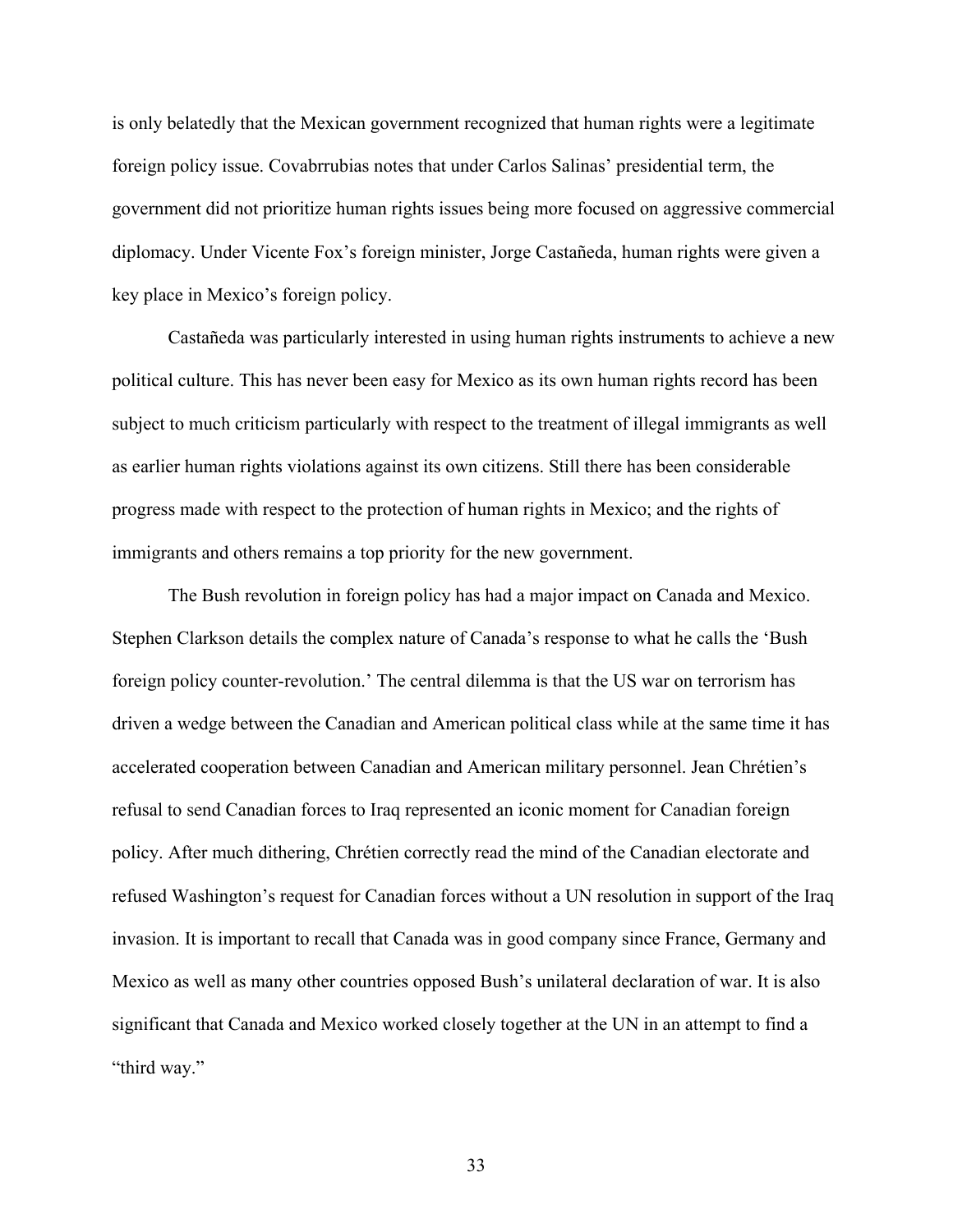While many experts warned there would be serious consequences for Canada's refusal to support the US in Iraq, there were none. In fact, many inside the department of External Affairs and the department of Defence have seriously underestimated Canada's scope for autonomous action on the Iraq war as well as other policy issues. Clarkson's chapter underscores the depth of the conflict in the relationship between the two capitals and suggests that the strain on diplomatic relations with Washington represents a new level of maturity in which allies can and will differ.

Jorge Chabat's chapter serves as a useful counterpoint to Clarkson's. Chabat provides a detailed account of the Bush foreign policy revolution with its clear preference for unilateral action and willingness to use pre-emptive military force to produce "needed regime change in rogue states." Chabat describes US foreign policy under Bush as democratic imperialism in which Washington believes that it has the right to change existing regimes when it is in its interest to do so. The rejection of UN multilateralism has left the US looking neither strong nor benign in the eyes of world opinion. The undermining of international law and the abuse of prisoners in Iraq has radically changed public perception of US foreign policy. For Mexico there have been many direct consequences of the September 11 attacks. Washington now regards Mexico border security as a very large problem to erecting a North American security perimeter. Chabat's chapter contains an excellent overview of Mexico-US relations post-9/11. Among other things, it explains the increase in tensions between the Bush administration and its disdain for international organizations, such as the UN, and Mexico's strong support for an international system of multilateralism. Chabat, like Clarkson, concludes that Mexico has a large margin for manoeuvring in foreign policy despite the high level of interdependence between the two countries.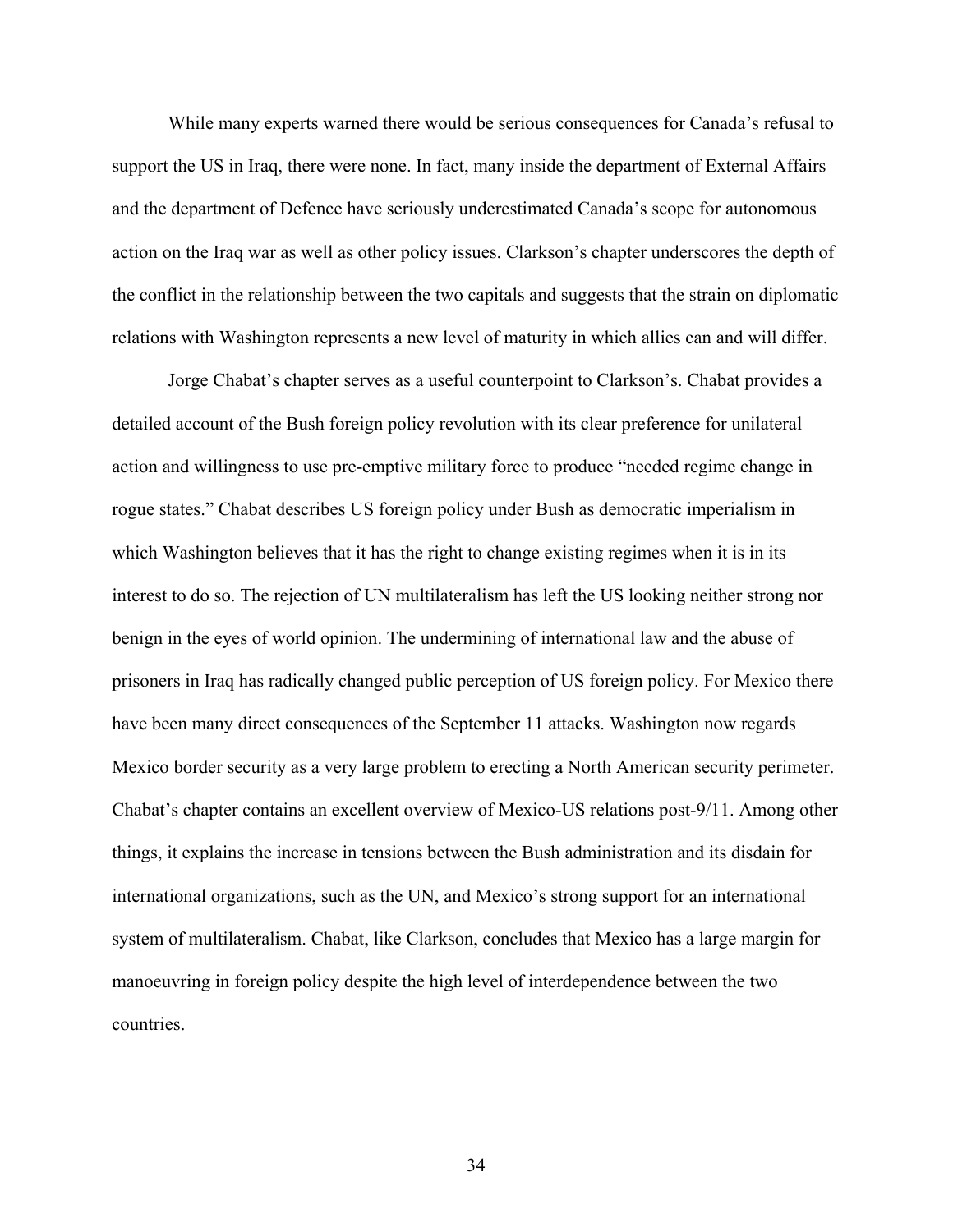The single most important issue changing the political landscape of North America is US homeland security. The biggest picture reality in the post-9/11 world is the doctrine of the US security imperative. Wesley Wark analyzes Canadian border security policy since 9/11 and Jordi Díez shines fresh light on Mexico's place in the North American security perimeter. It is important to note that both Canada and Mexico have stepped up to the plate and dramatically overhauled their cross-border infrastructure, policing, intelligence and passport issuance. If, in the past, trade was the tie that linked the three countries together, in the new century security trumps all other aspects of domestic policy. Simply put, security is first; but these three words are interpreted very differently by Canada and Mexico.

The core reason for this difference, Wark suggests, is that there is no commonly shared definition of what constitutes a security risk. Without an agreed upon definition, it is unlikely that Canada and Mexico can meet the US demand to work in close partnership on security. In retrospect, it can be seen that it was naïve on the part of many trade experts to think that there could ever be a single common policy on border security. Canadian policy lumped together a wide range of threats from terrorism, to national disasters, organized crime, and health pandemics. In this "all hazards" approach, Canada did not prioritize terrorism.

In his chapter, Díez concurs that the North American security partnership is flawed in fundamental ways because it does not take into account the diversity of the national security documents of the three amigo partners. Díez's chapter is very important for assimilating the primary message that while there has been some institutionalization of security cooperation, Mexico's nationalist public opinion is against any formal engagement with the US that would pose a threat to the country's sovereignty. Significantly, the need for underlining the importance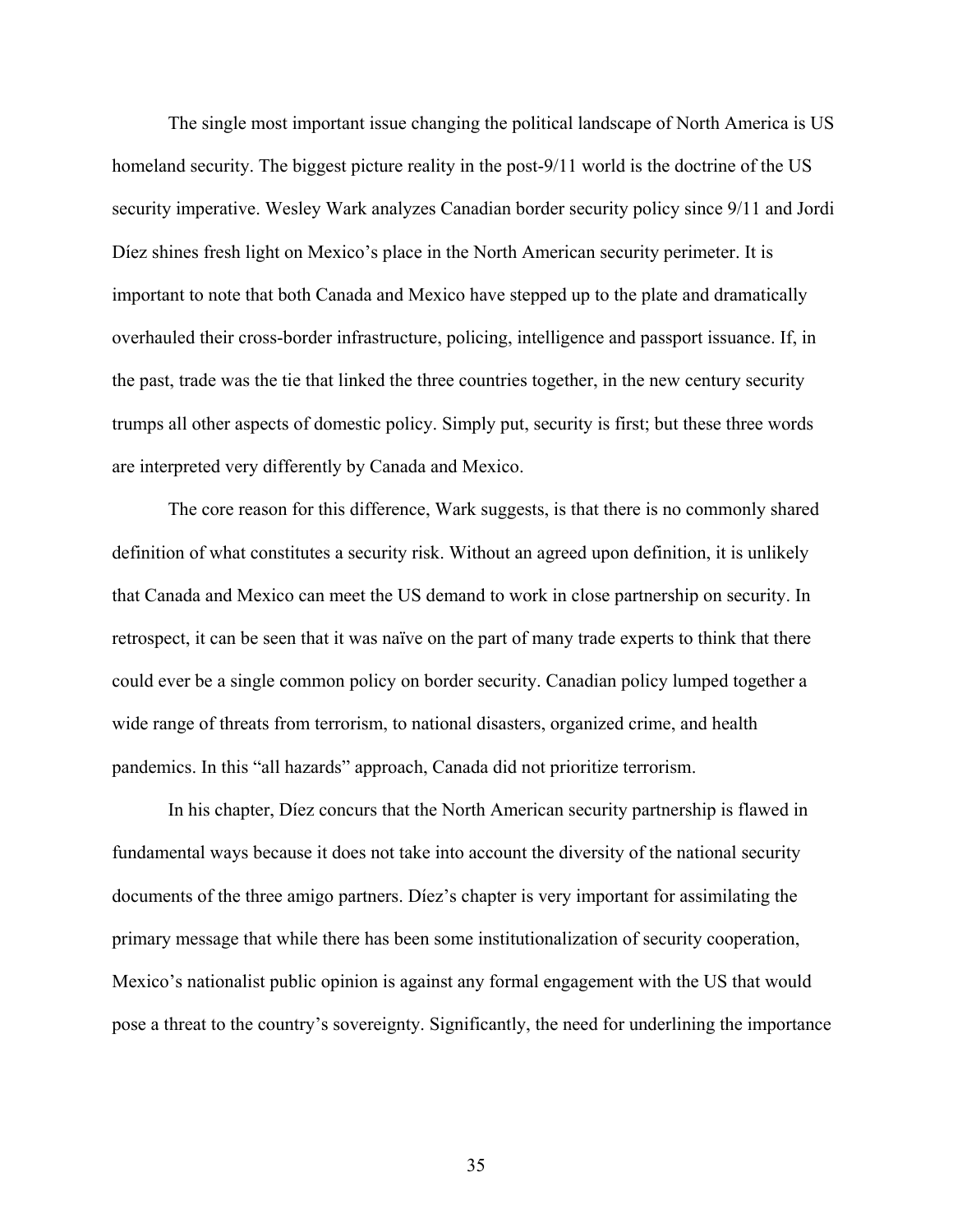of Mexico's sovereignty did not prevented the Fox government from cooperating with Washington on a bilateral level.

 But here too, Mexico's level of participation has been politicized by the refusal of the US congress to establish a new migratory system for the ten to twenty million Mexican's without legal status. Díez is quite right to underline the fact that NAFTA and close economic integration was the agenda of the 1990s. Economic development, drug trafficking, personal security and immigration define the new priorities of Mexican citizens. As US immigration policy has become barefacedly unilateral, Mexico's relationship with Washington has become more conflictual and complex. It is likely that the idea of North America will evolve on the bilateral axis with little prospect for trilateral security structures.

One of the most difficult areas for North American relations has to do with Canada's and Mexico's oil and gas reserves. The NAFTA neighbours supply the US with almost thirty percent of its energy needs. For more than three decades, the big idea of negotiating a continental energy partnership has captured the interest and attention of all US administrations and much of the North American oil and gas industry. Isidro Morales' chapter provides and authoritative account of the pros and cons standing in the way of a full-blown North American strategic partnership. Ontario, Quebec, and BC Hydro are all publicly-owned state enterprises in the electrical sector. In Mexico, PEMEX and CFE are vital state monopolies that play a critical role in keeping Mexico's energy prices below international levels.

Significantly, PEMEX is excluded from the NAFTA purview, and this important exception has angered US oil interests. Despite their efforts, neither former presidents Ernesto Zedillo in 1999 nor Fox were successful in passing major reforms to privatize CFE or PEMEX. Readers would do well to absorb the analysis contained in Morales chapter on the growing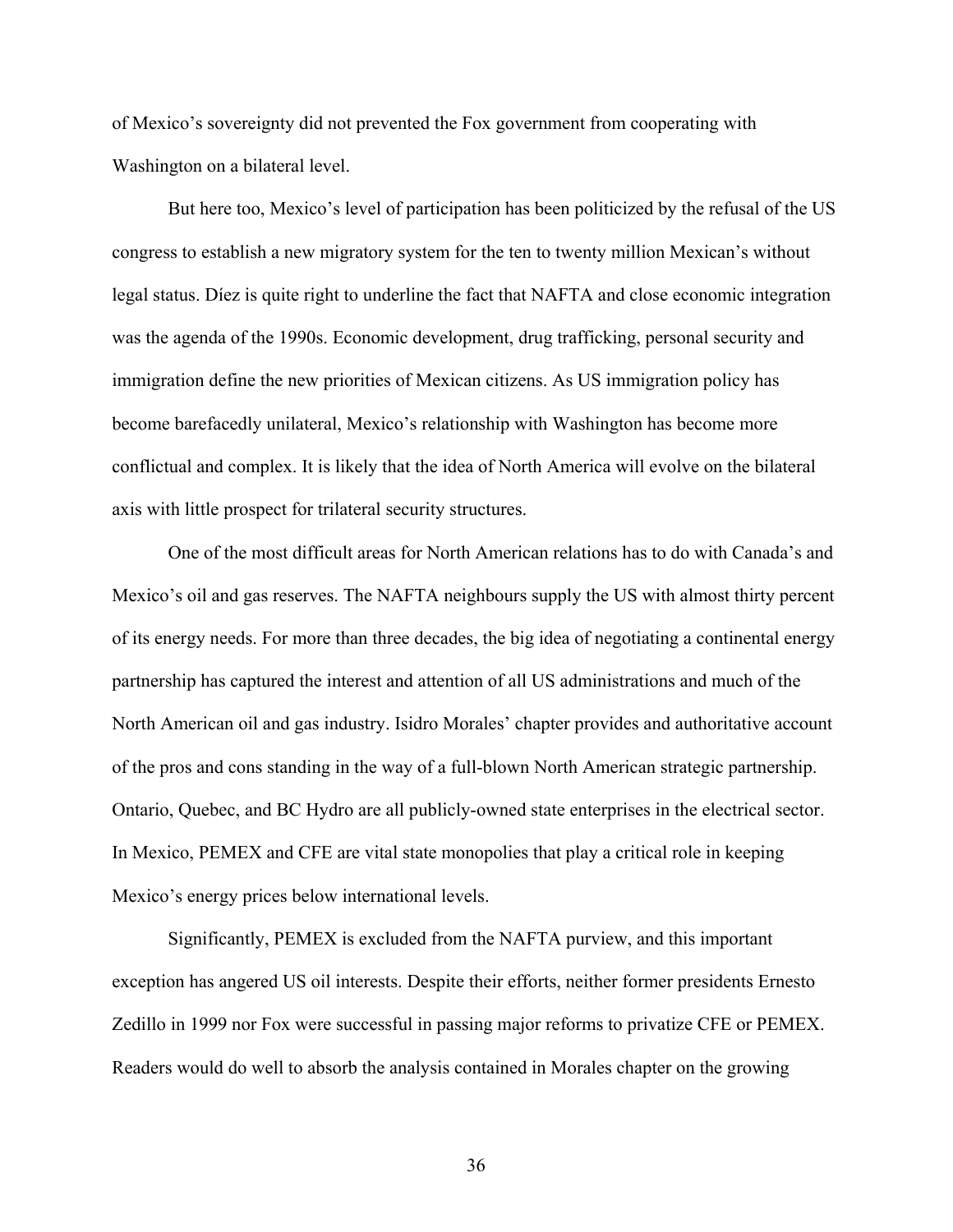divergence between the future of Mexico's energy production and US security concerns. Despite predictions that homeland security would lead to a slam-dunk deal and the creation of a North American energy market, this pro-business, big vision reality is very far down on the horizon. There is no likelihood that Mexico's congress will pass the needed constitutional reforms to privatize the energy sector. By ways of conclusion, Morales proposes some interesting ideas with respect to the reform of Mexico's energy industry.

In her chapter, Rosalba Icaza Garza addresses the future of what she calls, "neoliberal regionalism," a policy framework composed of NAFTA and an economic partnership between the European Union and Mexico. Few would argue with the fact that the region of North America was transformed in the 1990s through the reorganization of production and changes in migratory and capital flows. The government of Carlos Salinas, 1988 -1994, was a key promoter of the open regionalism that would transform Mexican national markets into fully integrated regional economies closely integrated with US supply management chains.

In theory, open regionalism was designed to strengthen domestic production capacity and to become successful export platforms for the auto, steel, textile and agricultural industries. When NAFTA was signed, there were more than one million Mexicans employed in the maquiladoras; a decade later, the China factor has challenged Mexico's access to the US market. Mexico has lost more than 300,000 jobs in these export-processing zones. Equally disappointing is the fact that economic growth in Mexico was actually lower in 2005 than it was the decade earlier when NAFTA was signed. Civil society groups and social movements have grown disillusioned with neo-liberal regionalism and have sought a "reform of the reforms."

Many economists have also supported the view that narrowly-based market policies have failed to generate more and better jobs, the reduction of migrants to the US, and the development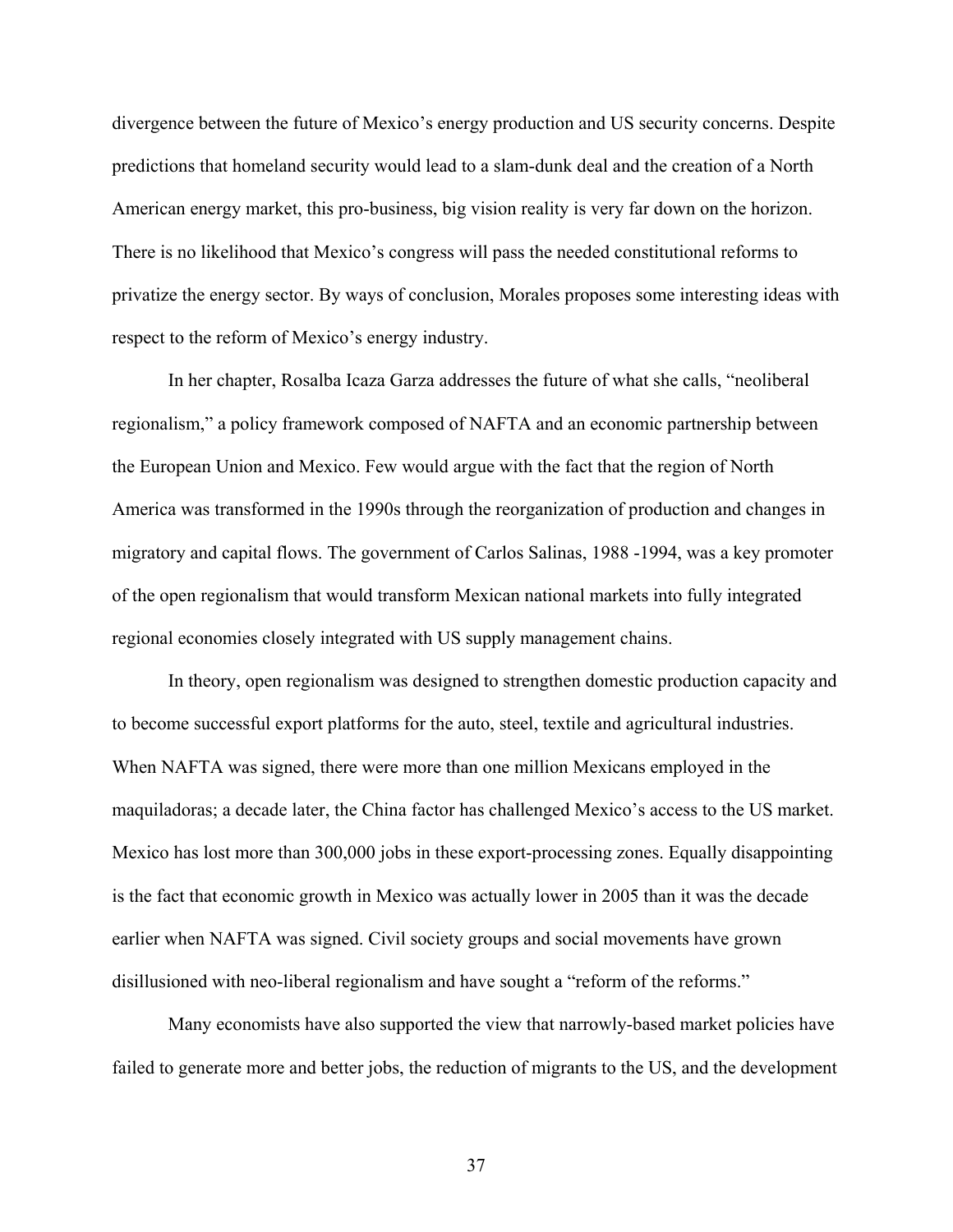of a modern agricultural sector. The latter point is particularly crucial because, in the past decade, rural Mexico has lost close to 1.5 million jobs due to the flow of cheap subsidized farm products in the US. Hundreds of thousands of displaced agricultural workers have joined the mass movement of illegal migrants to the US. Mexico is very far from its goal of poverty eradication let alone from a significant reduction of the forty percent of Mexicans who live below the poverty line. For Mexico, the European Union agreement is an important counterweight to NAFTA, but so far Mexico has only enjoyed modest success in strengthening its relationship with the EU.

The emergence of China in the global economy has had dramatic effects on Mexico's place in North America. Conventional wisdom suggested that NAFTA would secure Mexico's place in the North American economy and that its privileged relationship with the US would transform Mexico's industries into world class competitors. The expectation was that hundreds of thousands of jobs would be created and millions of Mexicans living in poverty would escape a life of drudgery and marginalization.

Victor López Villafañe's chapter is an extremely important corrective and exploration of why Mexico, and by implication, Canada, can no longer rely on NAFTA as their anchor point in an increasingly turbulent global economy. Critics in the past pointed out that the asymmetrical benefits from NAFTA with respect to job loss and the destruction of the Mexican agricultural sector would be offset by the growth in Mexico's auto and textiles industries and exports to the US. The picture has become increasingly complicated because China, emblematic of the global south, is 'stealing' Mexican jobs and industrial capacity as US producers shift production out of Mexico to China. For some theorists, Mexico took a wrong turn by putting all its eggs in the NAFTA basket. While this may be true, Mexico has to move forward and rethink its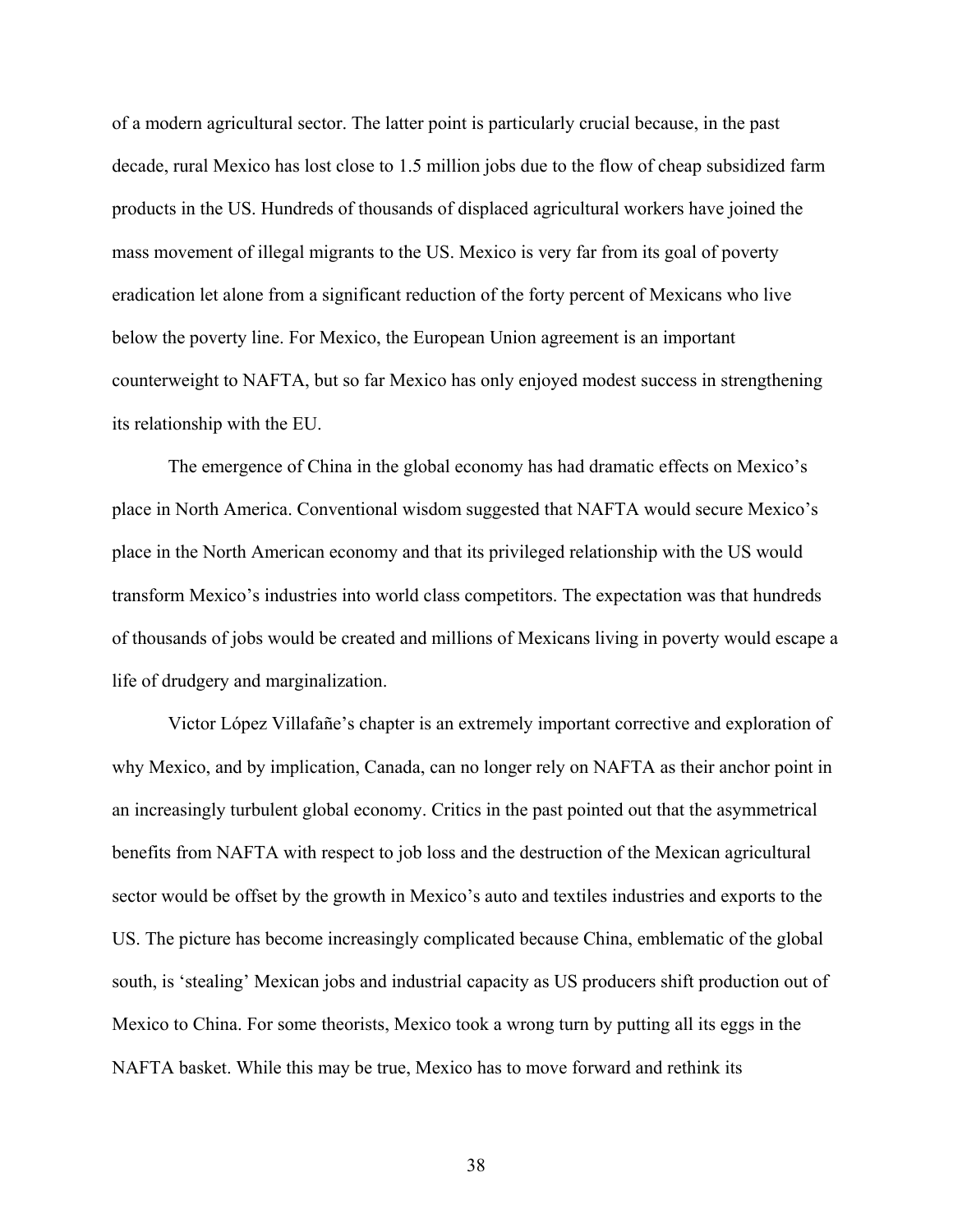developmental strategy faced with not only China as a dynamo but also Brazil and India. López Villafañe's chapter is essential reading for anyone who wants to develop a detailed understanding of the new challenges facing Mexico as it attempts to reorient itself to compelling changes in the world order.

Ed Dosman's chapter provides an important set of metrics with which to contextualize the profound domestic and global challenges faced by Mexico and Brazil. By far, the largest Latin American countries in population and economies, they have followed divergent trajectories and strategies. Dosman sets out to explain why Mexico is trapped in low growth cycles while Brazil's industrial strategy has made it one of the "super powers" of the global south. Brazil is one of the success stories of the decade with its powerful industrial competitiveness in the air craft, petrochemicals, agriculture, and auto industries. Dosman demonstrates in a close analysis of Brazil's export strategy that it has developed a balanced approach with more than twenty percent of exports going to the US, twenty percent or better going to the EU and another twentyfive percent going to its MERCOSUL partners. It has also developed important trade links with China. Dosman notes that, along with China, Brazil has one of the lowest brain drains among developed countries.

After years of relative stagnation, Brazil has achieved a very stable macro-economic environment. As we have already discussed, Mexico's strategy has been almost exclusively centered on the US market with none of the diversity and balancing that is evident in Brazil's regional-global strategy. Dosman makes the very important point that Mexico has abandoned its self image as a bridging power in the Western hemisphere while Brazil has pursued the bridging role for itself globally and in Latin America. Indeed it has become the leader of the global south in Latin America at the expense of Mexico's influence and authority. President Lula campaigned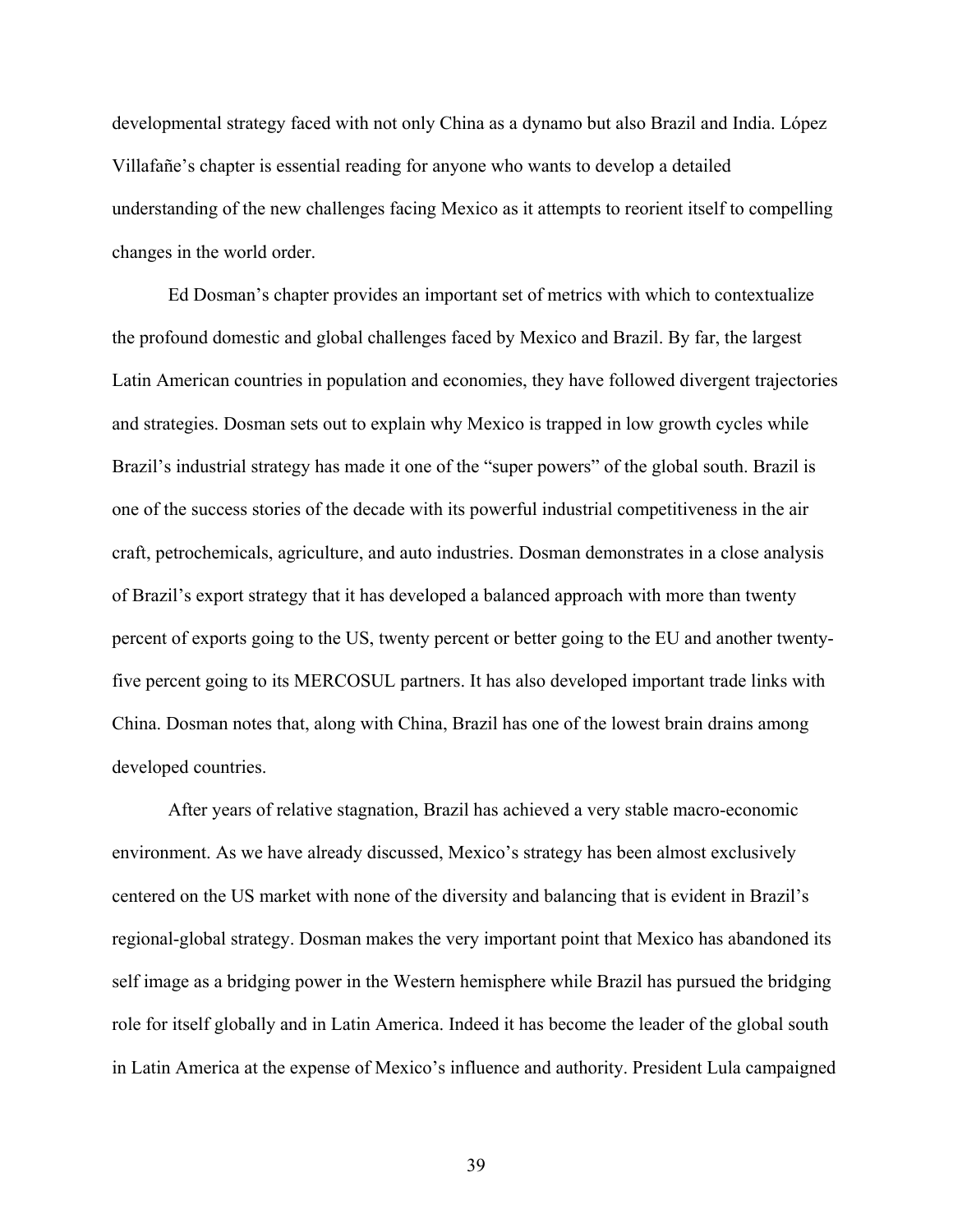and was elected in Brazil in 2002 with a broad neo-liberal critique of the Washington Consensus goals and objectives. In Mexico, Calderόn, the narrowly victorious PAN candidate in 2006, has chosen to deepen Mexico's dependence on NAFTA rather than anything else. In conclusion, Dosman is pessimistic about the possibility for a rapprochement between the two Latin American giants.

Andrew Cooper examines the future of Canada-Mexico relations in a particularly challenging chapter. Many Mexicans and Canadians are of the view that the two like-minded countries can find ways to balance their relationship with the US by strengthening their ties to each other. The reality is that the Canada-Mexico relationship remains modest and is in need of deepening and strengthening. Many experts believed that NAFTA would automatically lead to raising Canada's and Mexico's profiles with each other, but so far this is only a pious wish. Cooper is quite insightful when he argues that self-interested convenience does not always create a more fundamental set of understandings such as could lead the way to a significant political commitment on the part of Ottawa or Mexico City. Certainly there have been plenty of missed opportunities as Cooper recounts. Both the 2001 Quebec Summit and the G20 Finance Ministers meeting in 2003 in Cancún could have been the catalysts for setting in motion a significant realignment between the two countries. Cooper's idea of a value-based foreign policy combined with a strong commitment to multilateralism and international human rights provides an alternative framework for the Mexican and Canadian political class. Cooper is particularly sceptical that a smart borders policy and further militarization of the border will translate into a coincidence of interests. For many congressmen and senators, the southern border is broken, and Mexican illegal immigration now poses a major threat to US security. Although Cooper speaks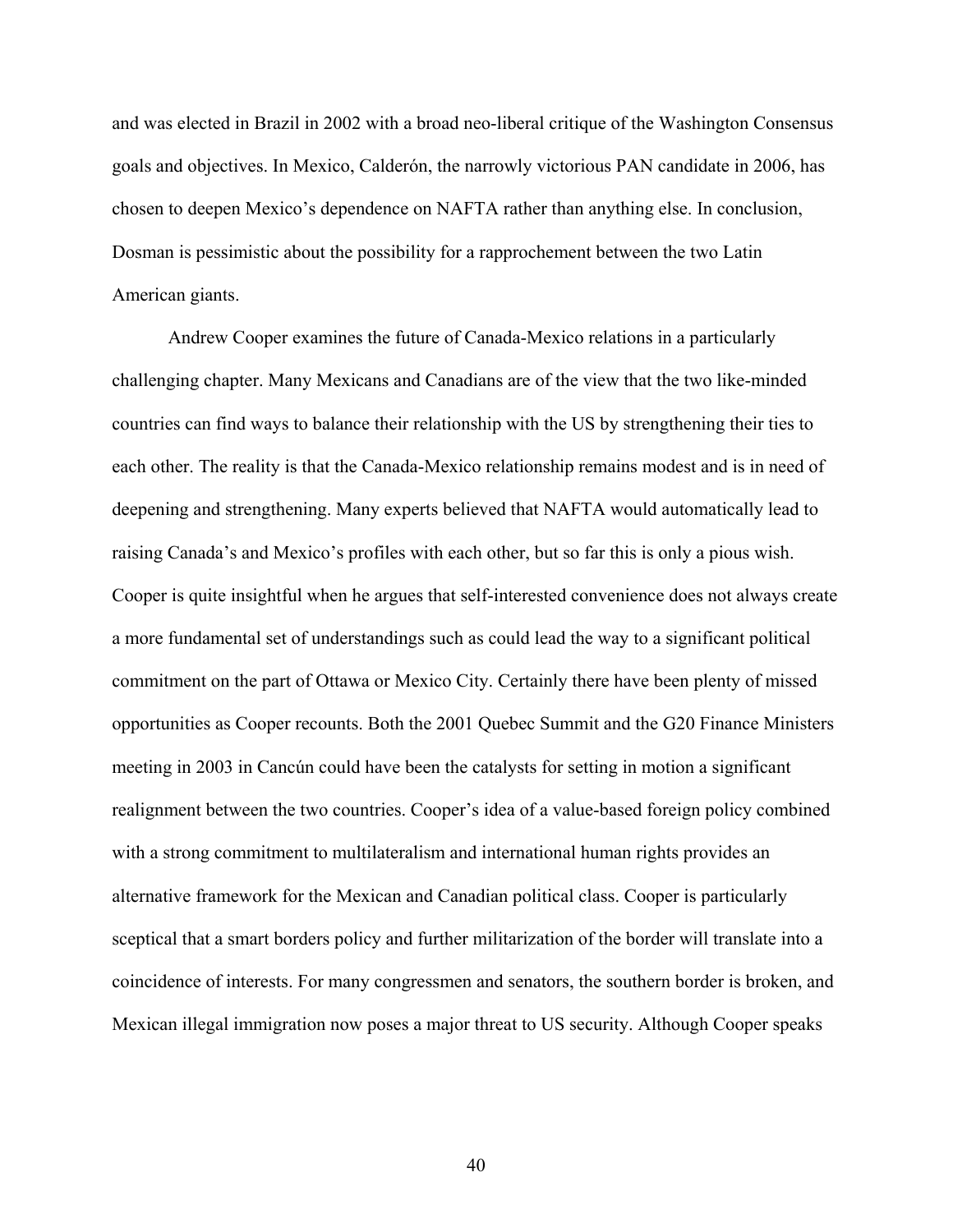of the need to balance 'the powerful one," Canada and Mexico are subject to very different sets of competing pressures.

If anything, the Canada-Mexico relationship suffers from understatement and not infrequent neglect at the level of geopolitical intersection. Cooper is quite right to draw our attention to the absence of any big bang in design. Much more could be done by the way of a course correction. In conclusion, Cooper is sceptical that in the short term there will be a different mental map with a trajectory that would transform a relationship of convenience into one of commitment. Clearly Latin America is on the move, and the China factor cannot be underestimated as Canada and Mexico enter a long transition period of uncertainty and reexamination.

In his chapter, Duncan Wood presents a realistic but positive view of the future of Canada-Mexico relations. Many contributors have pointed out that the vast distance of geography separating Canada and Mexico has also supported a number of competing political and economic divisions. With lucidity, Wood presents an overview of the difficulties facing North American integration. Key among these is that significant trilateral progress has stalled due to the inability to overcome the disparities in levels of economic development between the three countries.

At the present point in time, the Mexican economy is trapped between China's rise to prominence as a global power and the failure to stem the massive and officially sanctioned illegal immigration flow to the US. It is important to examine in detail the Fox government's record on immigration and its ill fit with the newly minted security-driven focus on homeland security and tight, secure borders. Wood very effectively analyzes the growing conflict between the national interests of each of the NAFTA partners and the growing anti-Bush nationalism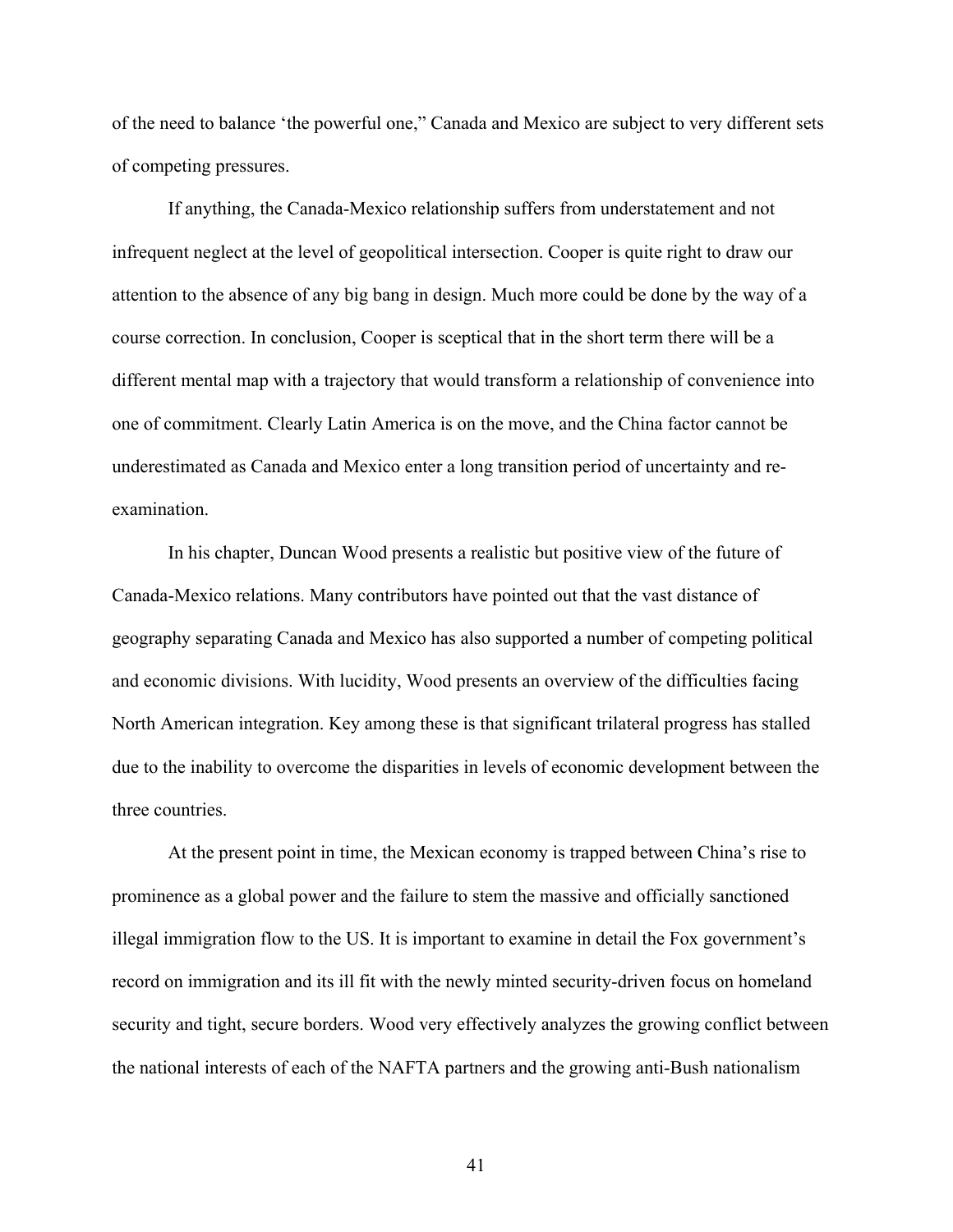much in evidence in Mexico and Canada. Wood underscores how important it is in the public's mind that Bush and the US are increasingly seen as representatives of global capitalism and globalization. The intensity of the current wave of anti-*Yanquismo* in Mexico is a phenomenon which was not present in the early years of the Fox and Bush administrations. Periodic outbursts of anti-Mexican xenophobia have sharply constrained the Mexican political class. On the other hand, the Canadian government and the business community are currently ambiguous about deepening the Canada-Mexico partnership. Still, Canada and Mexico have reached a level of cultural and societal understanding that offers much to build on should the elites in each country decide to get on each other's radar screens. Wood explores education, health, security, infrastructure and energy as areas of future high-level cooperation.

In the final chapter, Carlos Waisman examines the dynamics between the state and society in Mexico and its process of democratization in the past two decades. Throughout Latin America there is now a vigorous, well-organized and articulate civil society although the exact nature of civic engagement remains imprecise and highly fluid. Alexis de Tocqueville is one of the fundamental thinkers with respect to citizen group activities and the core ideas behind interest, promotion and engagement that is voluntary and self organizing. These dense networks of secondary associations increasingly contribute to social collaboration that is autonomous from the state and bound by a legal order and set of common assumption about the rules. In an information age, there is nothing surprising in the newly empowered citizen/civil society actor acquiring a voice and presence throughout Latin American society. Waisman explores the increasing contention between a growing individualism and a renewed interest in equality rather than liberty. At one time it was thought that the "art of association would improve at the same speed as equal conditions spread." In fact, UNDP studies on the development of inequality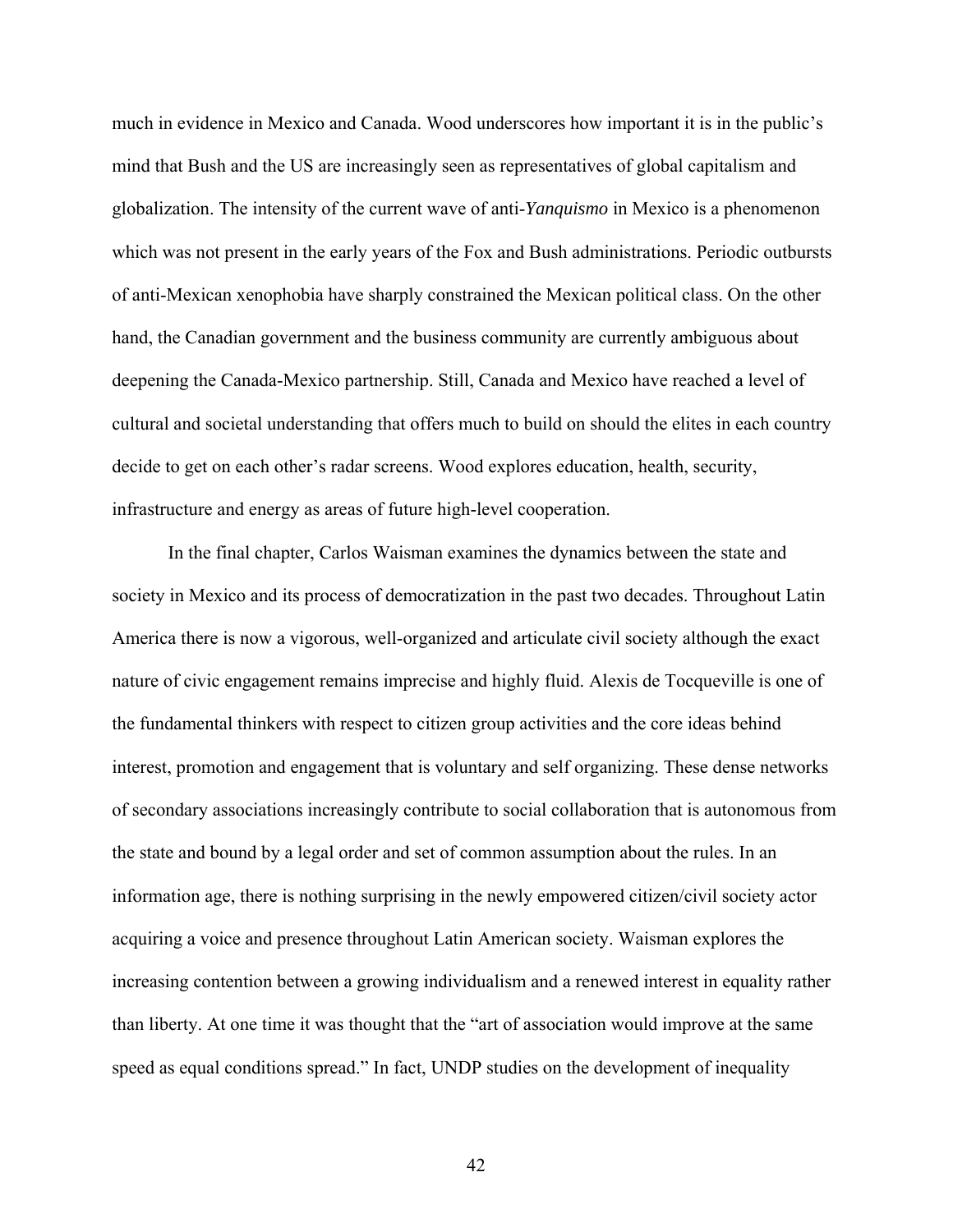suggest the reverse to be true. Inequality has grown as civil society has become stronger and more autonomous from the state in many countries. Waisman's chapter provides an analytically powerful way to examine the growing importance of civil society to the deepening of democracy.

In this important chapter, he examines the growing social and economic dualism in most Latin American societies where democracy has been corrupted by "authoritarianism, residualism, clientalism and state corporatism." Waisman explores the way economic liberalization has intensified these dualisms in Mexico as well as other countries. He suggests that there are three analytical dimensions: density, autonomy and self regulation. He goes on to develop theoretical propositions about the uneven nature of Latin American democratic culture that results when density, autonomy and self regulation are low. The question becomes: is Mexico overcoming the legacy of poorly institutionalized rules and evolving towards high quality democracy. He particularly highlights the fact that social polarization has increased since the beginning of NAFTA which in turn undermines the dynamics of democratization. Mexico faces a challenging future if it is to reduce inequality and expand the material side of citizenship. This is a fundamentally political choice not one that is structurally determined. For Waisman, Mexico's future depends upon mastering the dualism of inequality and clientalism.

# **Notes:**

<sup>&</sup>lt;sup>1</sup> Specific details about the new phase of North American integration are drawn from the  $2007$ edition of my book *La Ilusión Continental: Seguridad fronteriza y la búsqueda de una identidad Norteamericana* (Mexico City: Siglo XXI).

 $2$  Personal discussions of the author with US border authorities, October 2007.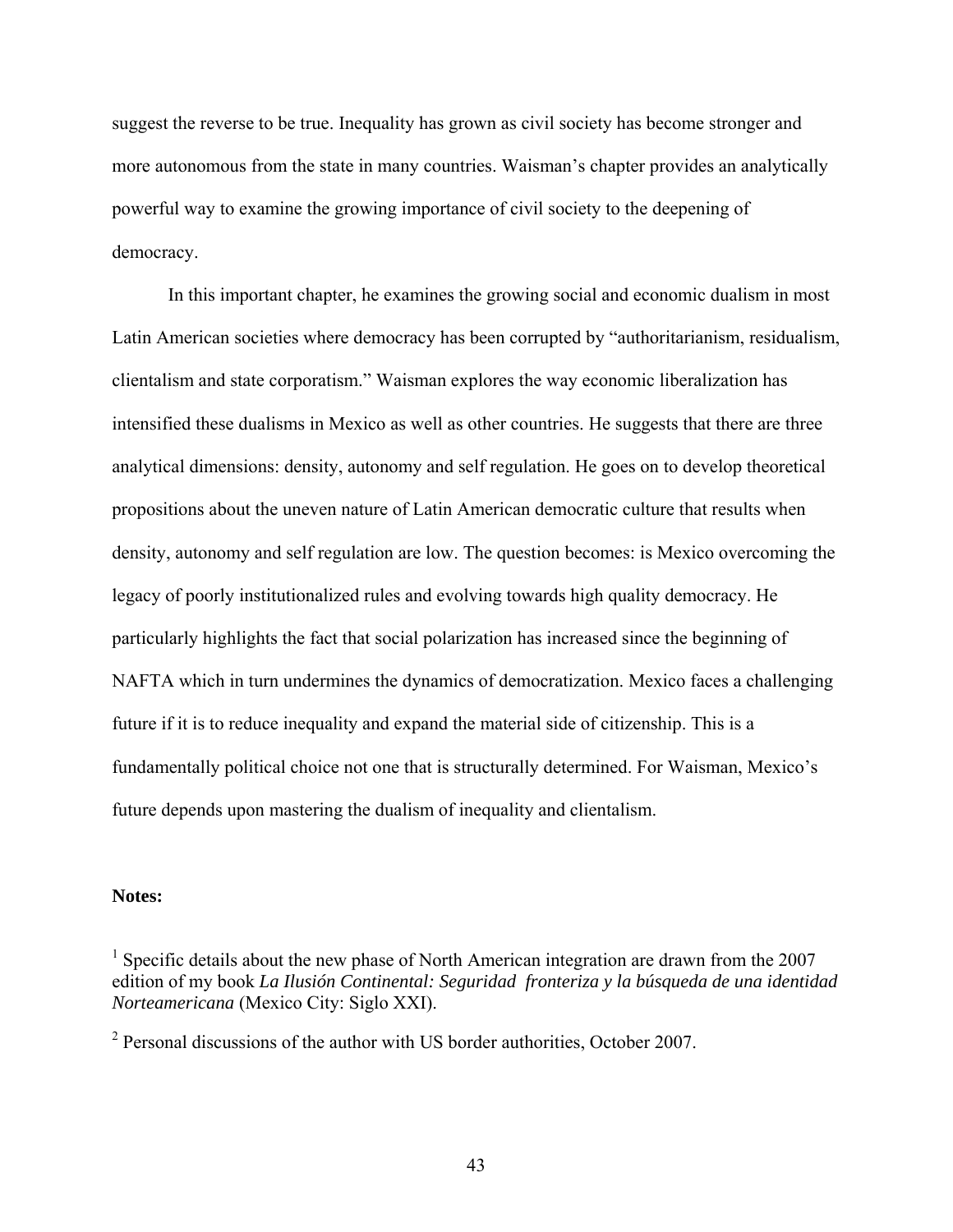$3$  In the Strategic Counsel poll the actual breakdown is as follows: 18% identified healthcare as their top concern, 26% the environment, 6% foreign policy and political leadership, 6% terrorism, 6% economic issues, 4% unemployment, 3% taxes, 3% education, and 3% crime.

<sup>4</sup> Two previous complaints were filed in Germany; one was filed in Spain and one in Argentina.

<sup>5</sup> See FAIR accuracy in reporting analysis of his advocacy journalism accessible at

<http://www.fair.org/index.php?page=2867>. Dobbs makes no effort to provide a balanced, factual

or nuanced view and this is not unusual at CNN.

# **Bibliography**

Adams, Michael (2005). *American Backlas:h The Untold Story of Social Change in the United States*. Toronto: Viking Canada.

Andreas, Peter and Thomas Bierstecker (2003). *The Rebordering of North America: Integration and Exclusion in a New Security Context*. New York: Routledge.

Archibold, Randal C. (2007). "Debate Raging, Mexico Adds Consulates in U.S." *The New York times*, 23 May.

Arthurs, Harry (2000). "The Hollowing Out of Canada?" in Jane Jenson and Boa de Sousa Santos eds. *Globalizing Institutions*, London: Ashgate.

Associated Press (2007). "Border Crossings Fall for Second Consecutive Year." *The New York Times*, 8 November.

Bell, Stuart (2007). "Terror Report Blames CSIS." *National Post* 30 October.

Bivens, Josh (2007). "Globalization, American Wages and Inequality." *EPI Working Paper,* at [www.epi.org,](http://www.epi.org/) 6 September.

Blumenthal, Ralph (2007). "Some Texans Say Border Fence Will Sever Routine." *The New York Times*, 20 June.

Bower, David and David Kaye (2007). "Guantanamo by Numbers." *The New York* Times, 10 November.

Byers, Michael (2005) *War Law: Understanding International Law and Armed Conflict*, New York: Grove Press.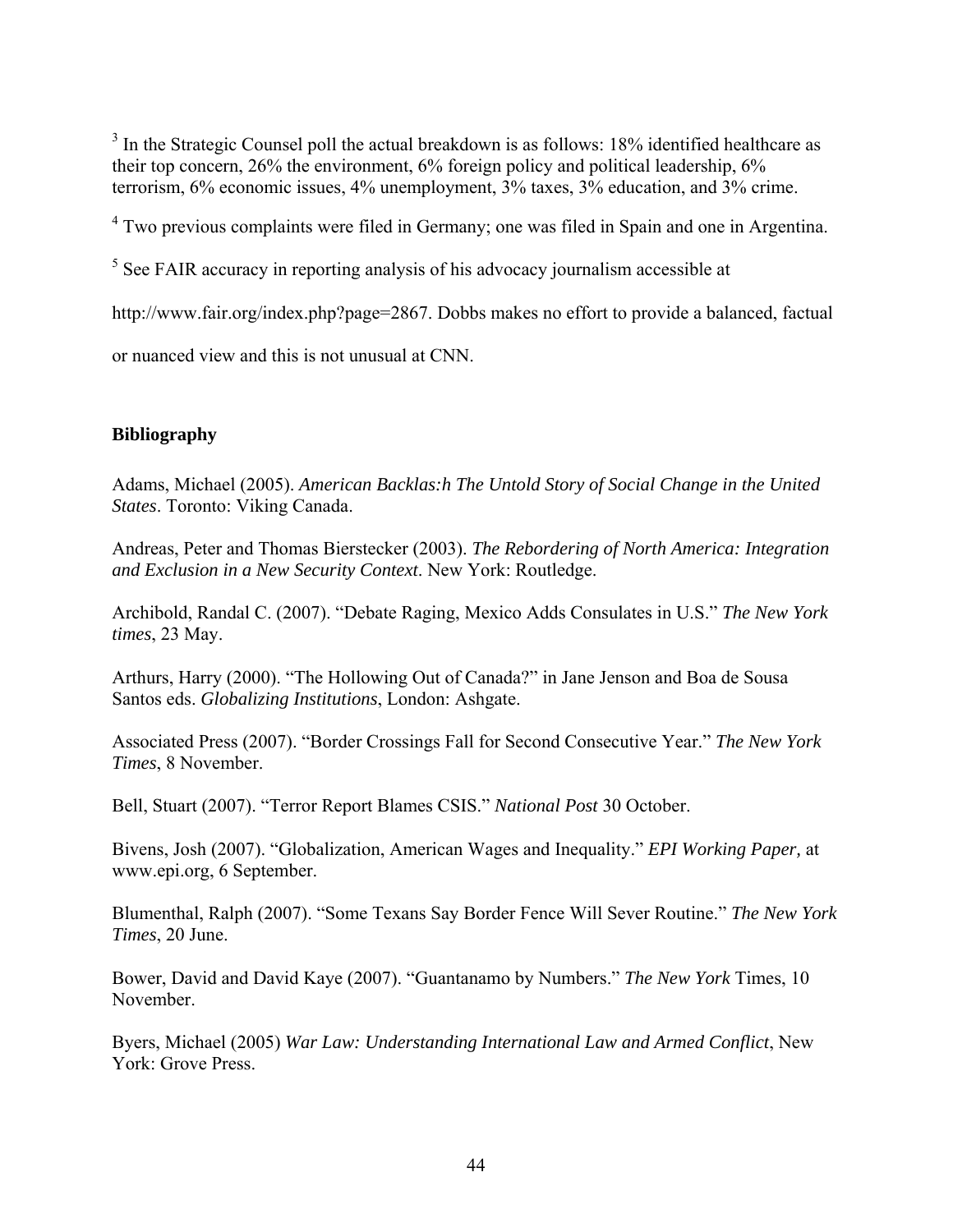Calavita, Kitty (1982). "California's 'Employer Sanctions': The case of the Disappearing Law." Research Report Series, #39, Center for U.S-Mexican Studies, University of California, San Diego.

Canada, Government of (2007). Reports of the Auditor General, at http://www.oagbvg.gc.ca/domino/reports.nsf/html/07menu\_e.html.

Canada, Government of (2006). "Borderline Insecure." *An Interim Report of the Senate Committee on National Security and Defence.* Ottawa.

CBC News World In Depth (2007) "Canadian security certificates and secret evidence.' at http://www.cbc.ca/news/background/cdnsecurity/securitycertificates\_secretevidence.html, 23 February.

Cameron, Maxwell and Brian Tomlin (2000). *The Making of NAFTA: How the Deal was Done*. Ithaca NY: Cornell University Press.

Centre for Constitutional Rights (2007). See Illegal Detentions and Guantanamo and

Government Abuse of Power among many other studies on protecting rights. http://www.ccrjustice.org/issues

Chase, Stephen (2007). "Anti-terror costs take toll on transporters," *Globe and Mail*, November 22.

Chase, Stephen (2007). "Ottawa doles out \$60 billion in tax relief." *The Globe and Mail*, 31 October.

Chase, Stephen (2007). "Canada cries foul over U.S. border taxes," *Globe and Mail*, June 2.

Clark, Gabriel (2007). "Federal Institutions In the Postal Service We Trust." *The Globe and Mail*, 21 May.

Clarkson, Stephen (2003). *Uncle Sam and Us*. Toronto: University of Toronto Press.

Confessore, Nicholas (2007). "Lou Dobbs Crusade Against Spitzer's Driver's Liscense Plan for Illegal Immigrants." *The New York Times*, 17 October.

Deveau, Scott (2006). "Anti-terrorism laws intrusive, Canadians say." *The Globe and Mail,* 14 November.

Drache, Daniel (2007). *La Ilusión Continental: Seguridad fronteriza y la búsqueda de una identidad Norteamericana*. Mexico City: Siglo XXI.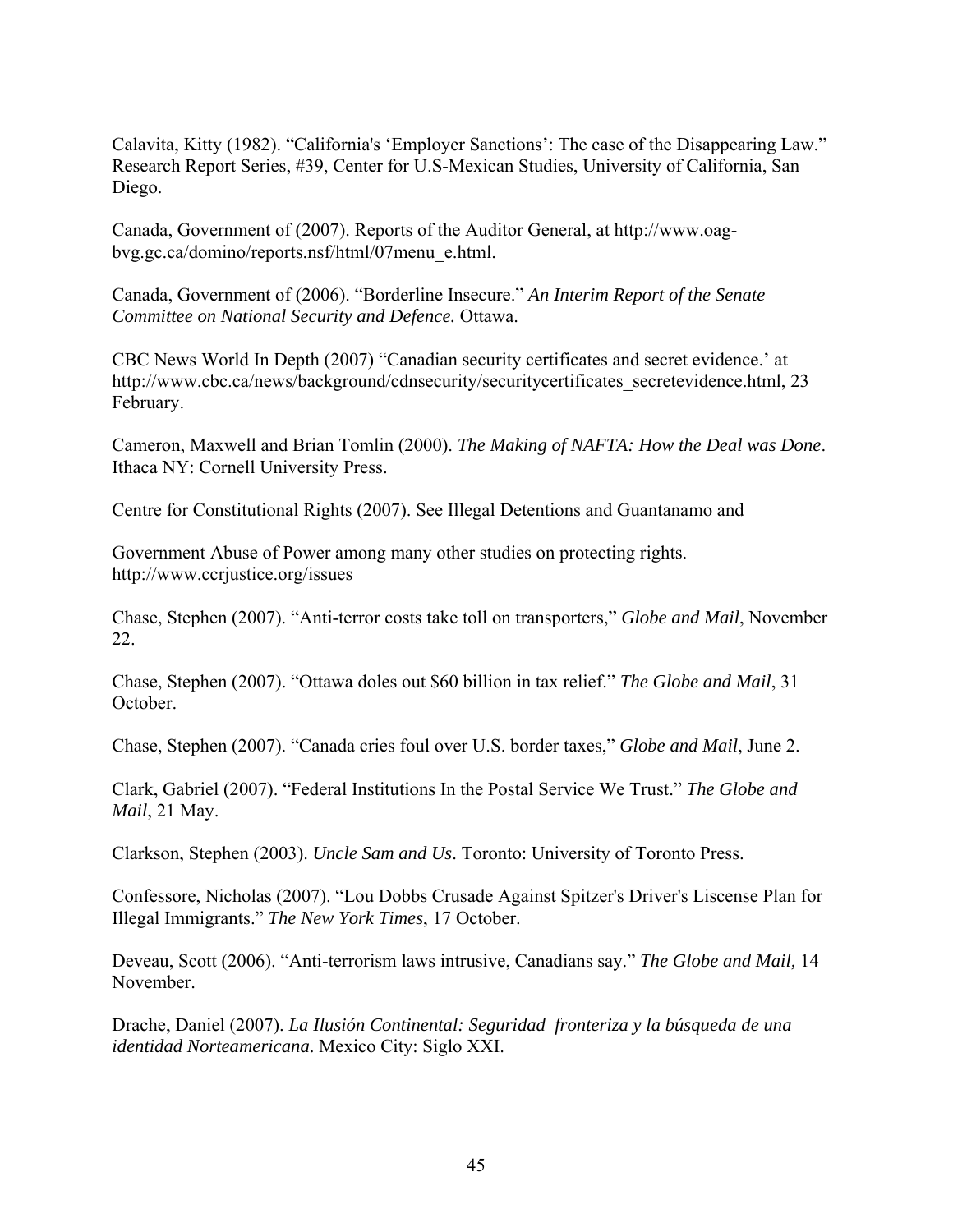Daniel Drache (2004). *Borders Matter: Homeland Security and the Search for North America.* Halifax: Fernwood.

Drache, Daniel and Marc Froese (2005). The Great Poverty Debate, at [www.robarts.yorku.ca,](http://www.robarts.yorku.ca/) Toronto.

Draper, Robert (2007). *Dead Certain: The Presidency of George W. Bush*. New York: Free Press.

Eaton, Leslie (2007). "US Prosecution of Muslim Group Ends in Mistrial." *The New York* Times, 23 October.

Farmelo, Martha and Alan Cibils (2003). "Argentina's President's First 100 Days Break from 30 Years of Business-As-Usual." at<http://americas.irc-online.org/articles/2003/0309kirchner.html>. 30 September.

Freeman, Alan And Bill Curry (2007). "Border Among Key Issues At Summit's Opening." *The Globe and* Mail, 21 August.

*Globe and Mail* (2007). "The State of Public Opinion in Canada: the Greening of Canada, Strategic Counsel." [http://www.thestrategiccounsel.com/our\\_news/polls/2007-01-](http://www.thestrategiccounsel.com/our_news/polls/2007-01-17%20GMCTV%20Jan%2011-14%20f.pdf) [17%20GMCTV%20Jan%2011-14%20f.pdf](http://www.thestrategiccounsel.com/our_news/polls/2007-01-17%20GMCTV%20Jan%2011-14%20f.pdf). 17 January.

Gambrill, Monica ed. (2006) *Diez años del TLCAN en México, Mexico: CISAN.*

Goldsmith, Jack (2007). *The Terror Presidency Law and Judgement inside the Bush Administration,* New York: Norton.

Greenberg, Karen J. (2007). *The Torture Debate in America*. New York: Cambridge University Press.

Haglund, David G. (2003). "North American Cooperation in an Era of Homeland Security.´*Orbis* 47:4.

Hall, Mimi (2007). "15,000 want off terror watch list TSa struggles to handle backlog." *USA Today*¸7 November.

Hollingsworth, J. Rogers and Robert Boyer, eds. (1997). *Contemporary Capitalism: the Embeddedness of Institutions*. Cambridge and New York: Cambridge University Press.

Holstege, Sean (2007). "Chertoff will highlight progress along border." *The Arizona Republic* 6 November.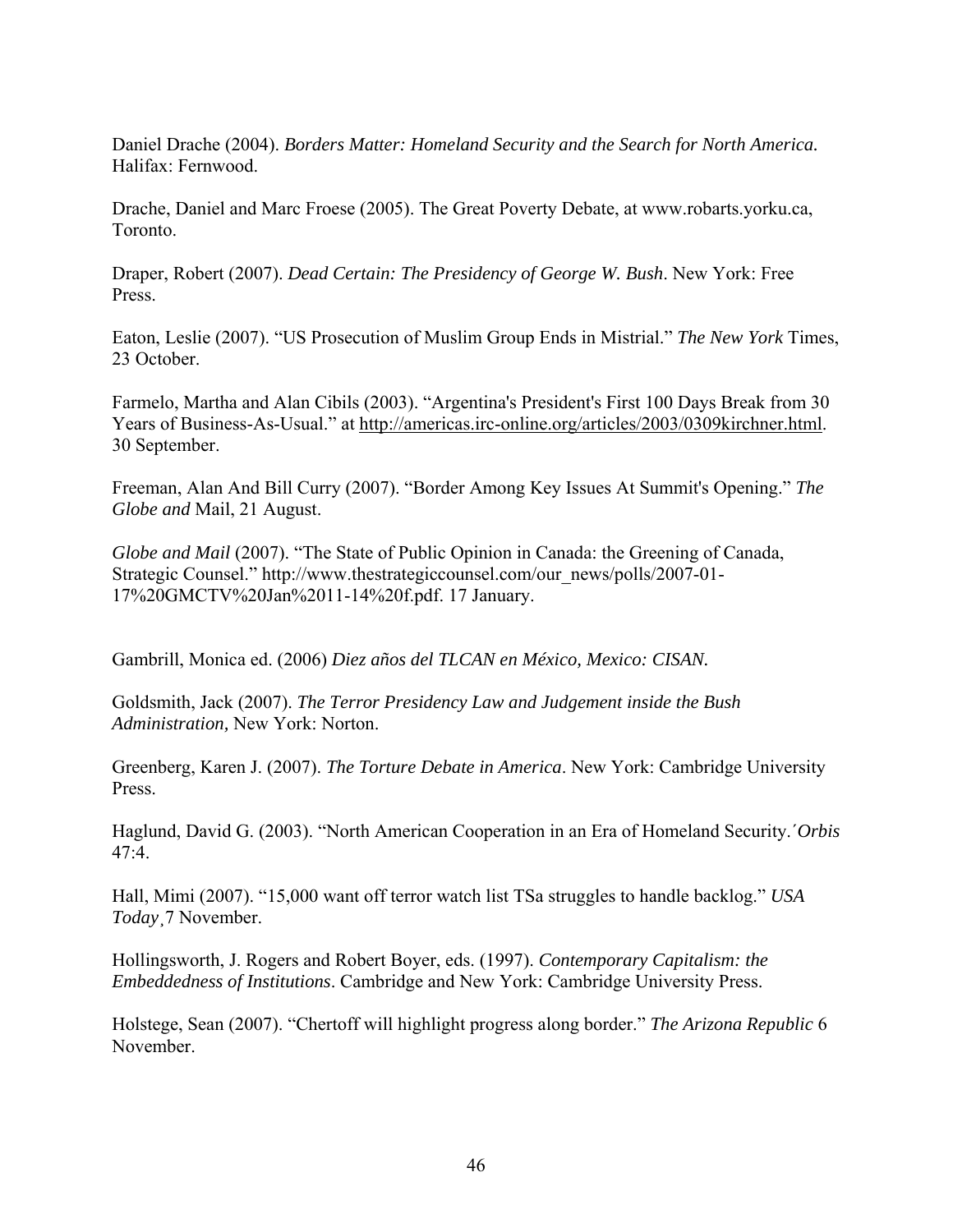International Federation for Human Rights (2007). "Complaint Filed Against Former Defense Secretary for Torture, Abuse at Guantanomo and Abu Grahib. at [www.fidh.org.](http://www.fidh.org/) 26 October.

Jang, Brent (2007). "Air Security: demand angers Canadians." *The Globe and Mail*. 11 October.

Jervis, Robert (2004). "Understanding the Bush Doctrine." in *American Foreign Theoretical Essay,* G.John Ikenberry ed. New York: Pearson-Longman.

Kershaw, Sarah (2007). "U.S. Rule Limits Emergency Care for Immigrants." *The New York Times*. 22 September.

Leeder, Jessica (2007). "Arar Fallout shows anti-terror laws unjust, activists say." *The Globe and Mail*. 22 October.

Marotte, Bertrand (2007). "Producers slam U.S. tests for Canadian meat, poultry." *The Globe and Mail*. 5 November.

McKinley Jr., James (2007). "In Mexico, Bush Seeks to Bolster Uneasy Alliance." *The New York Times*, 13 March.

Mulroney, Brian (2007) *Memoirs 1939-1993*, Toronto: Random House

Paz, Octavio (1985). *Labyrinth of Solitude*. New York: Grove Press. The Pew Research Centre for the People and the Press (2007). See Survey Reports, http://peoplepress.org/reports

Randall, Stephen and Herman Konrad, eds. (1992). *North America Without Borders*. Calgary: University of Calgary Press.

Rutenberg, Jim and Carl Hulse (2007). President's Push on Immigration Tests G.O.P. Base, *NYT*, June 3.

Rodrik, Dani, Nancy Birdsall and Arvind Subramanian. 2005. "If Rich Governments Really Care About Development." *WTO*. <http://www.ictsd.org/dlogue/2005- 07-01/Docs/ BRIDSALL-RODRIK-\_SUBRAMANIAN\_what-rich-cando April2005.pdf>.

Serrano, Monica (2007). "Integration and security in North America." *International Journal*  (summer): 611-632.

Susskind, Ron (2007). T*he One Percent Doctrine: Deep Inside America's Pursuit of its Enemies Since 1911*. New York: Simon and Schuster.

Thompson, John Herd and Stephan J. Randall (2002). *Canada and the United States: Ambivalent Allies*. Montreal: McGill-Queens University Press.